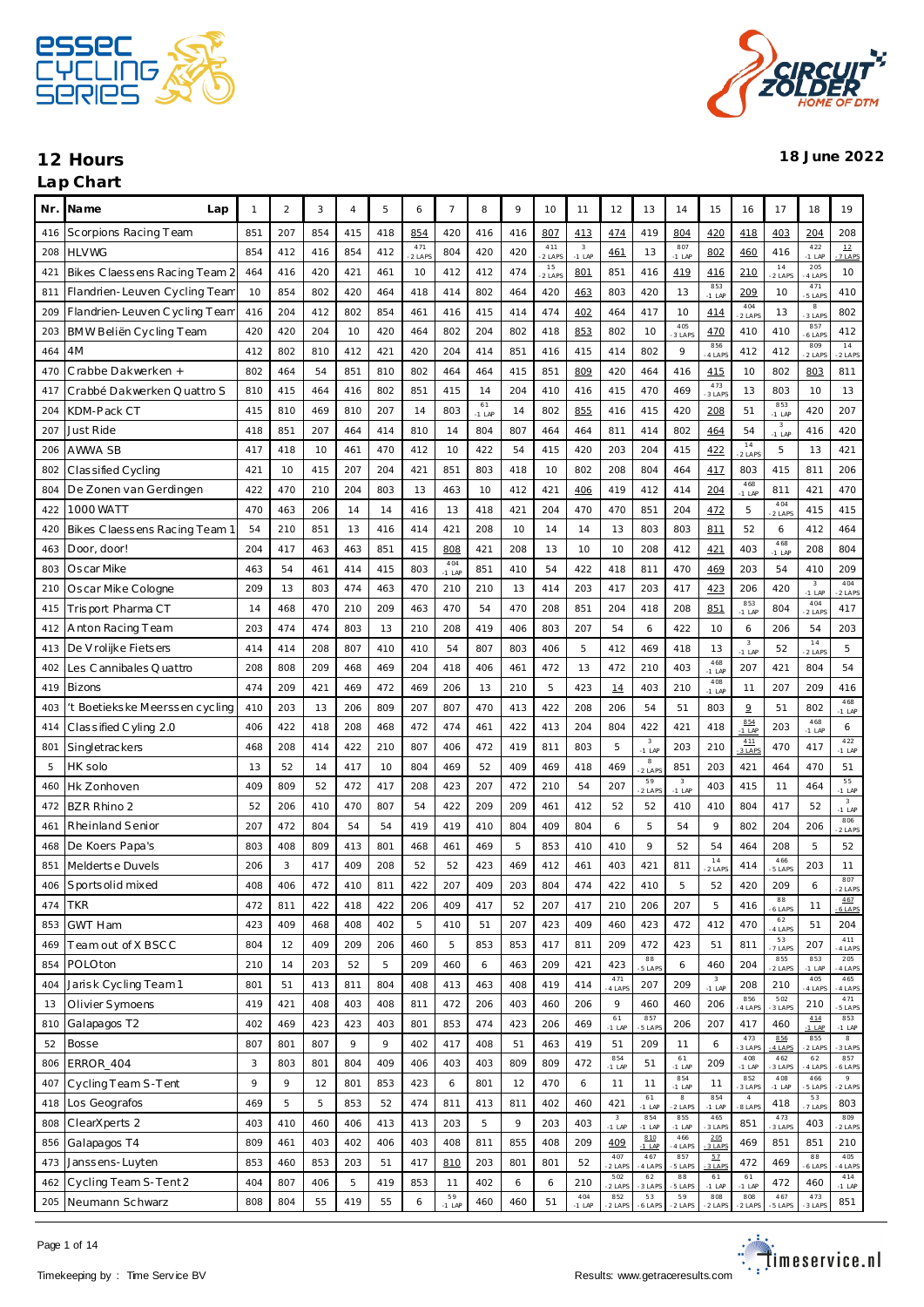### **Lap Chart**

| Nr. | Na me<br>Lap                   | 20                                  | 21                         | 22                                  | 23                                  | 24                   | 25               | 26                      | 27              | 28                   | 29                | 30                  | 31                                | 32                                | 33              | 34                                 | 35                      | 36                                | 37                  | 38                         |
|-----|--------------------------------|-------------------------------------|----------------------------|-------------------------------------|-------------------------------------|----------------------|------------------|-------------------------|-----------------|----------------------|-------------------|---------------------|-----------------------------------|-----------------------------------|-----------------|------------------------------------|-------------------------|-----------------------------------|---------------------|----------------------------|
| 416 | Scorpions Racing Team          | 208                                 | 208                        | 811                                 | 811                                 | 416                  | 811              | 208                     | 421             | 802                  | 802               | 208                 | 811                               | 208                               | 802             | 802                                | 416                     | 802                               | 416                 | 416                        |
| 208 | <b>HLVWG</b>                   | 461<br>$-1$ LAF                     | 421                        | 416                                 | 208                                 | 210<br>$-1$ LAP      | 810<br>$2$ LAP   | 802                     | 416             | 811                  | 421               | 802                 | 10<br>$-1$ LAP                    | 417                               | 464<br>$-1$ LAP | 803<br>2 LAPS                      | 206<br>$-1$ LAP         | 206<br>$-1$ LAP                   | 206<br>$-1$ LAP     | 210<br>$-1$ LAP            |
| 421 | Bikes Claessens Racing Team 2  | 854<br>$-2$ LAPS                    | 416                        | 802                                 | 417                                 | 208                  | 416              | 416                     | 208             | 204<br>$-1$ LAP      | 417               | 416                 | 420<br>$-1$ LAP                   | 802                               | 804<br>$-1$ LAP | 208                                | 421                     | 419<br>2 LAPS                     | 421                 | 854<br>5 LAPS              |
| 811 | Flandrien-Leuven Cycling Tean  | 802                                 | 417                        | 801<br>$-1$ LAP                     | 421                                 | 802                  | 210<br>$-1$ LAP  | 811                     | 802             | 416                  | 811               | 204<br>$-1$ LAP     | 209<br>$-1$ LAP                   | 811                               | 208             | 417                                | 417                     | 207<br>$-1$ LAP                   | 464<br>$-1$ LAP     | 803<br>2 LAPS              |
| 209 | Flandrien-Leuven Cycling Team  | 811                                 | 473<br>4 LAPS              | 208                                 | 416                                 | 811                  | 414<br>$2$ LAPS  | 417                     | 417             | 208                  | 204<br>$-1$ LAP   | 421                 | 463<br>2 LAPS                     | 209<br>$-1$ LAP                   | 416             | 416                                | 802                     | 203<br>$-1$ LAF                   | 470<br>$-1$ LAP     | 407<br>5 LAPS              |
| 203 | BMW Beliën Cycling Team        | 421                                 | 802                        | 421                                 | 802                                 | 474<br>2 LAPS        | 204<br>$-1$ LAP  | 421                     | 204<br>$-1$ LAP | 421                  | 416               | 811                 | 461<br>2 LAPS                     | 416                               | 420<br>$-1$ LAP | 422<br>2 LAP                       | 208                     | 204<br>$-1$ LAP                   | 803<br>$2$ LAP      | 207<br>$-1$ LAP            |
| 464 | 4M                             | 417                                 | 811                        | 417                                 | 15<br>9 LAPS                        | 204<br>$-1$ LAP      | 806<br>3 LAPS    | 806<br>3 LAPS           | 210<br>$-1$ LAP | 210<br>$-1$ LAP      | 208               | 461<br>2 LAPS       | 413<br>$2$ LAPS                   | 415<br>$-1$ LAP                   | 470<br>$-1$ LAP | 204<br>$-1$ LAP                    | 470<br>$-1$ LAP         | 420<br>$-1$ LAP                   | 422<br>$-2$ LAP     | 417                        |
| 470 | Crabbe Dakwerken +             | 416                                 | 467<br>7 LAPS              | 402<br>$-1$ LAP                     | 857<br>7 LAPS                       | 419<br>$-1$ LAP      | 851<br>$-1$ LAP  | 414<br>2 LAPS           | 811             | 417                  | 461<br>$2$ LAPS   | 417                 | 415<br>$-1$ LAP                   | 804<br>$-1$ LAP                   | 412<br>$-1$ LAP | 206<br>$-1$ LAP                    | 464<br>$-1$ LAP         | 416                               | 408<br>6 LAPS       | 208                        |
| 417 | Crabbé Dakwerken Quattro S     | 10                                  | 410                        | 418<br>$-1$ LAP                     | 469<br>$-1$ LAP                     | 414<br>2 LAPS        | 421              | 803<br>$-1$ LAP         | 806<br>3 LAPS   | 806<br>3 LAPS        | 210<br>$-1$ LAP   | 405<br>7 LAPS       | 853<br>3 LAPS                     | 4.20<br>$-1$ LAP                  | 209<br>$-1$ LAP | 407<br>5 LAPS                      | 803<br>2 LAPS           | 804<br>$-1$ LAP                   | 207<br>$-1$ LAP     | 421                        |
| 204 | KDM-Pack CT                    | 420                                 | 468<br>$-1$ LAP            | 469<br>$-1$ LAP                     | 418<br>$-1$ LAP                     | 421                  | 802              | 210<br>$-1$ LAP         | 803<br>$-1$ LAP | 404<br>4 LAPS        | 806<br>3 LAPS     | 59<br>7 LAPS        | 421                               | 407<br>5 LAPS                     | 422<br>2 LAPS   | 203<br>$-1$ LAP                    | 407<br>5 LAPS           | 421                               | 88<br>7 LAP         | 422<br>2 LAPS              |
| 207 | Just Ride                      | 804                                 | 404<br>$2$ LAPS            | 403<br>$-1$ LAP                     | 460<br>$-1$ LAP                     | 417                  | 417              | 59<br>6 LAP             | 205<br>6 LAPS   | 803<br>$-1$ LAP      | 803<br>$-1$ LAP   | 467<br><b>OLAPS</b> | 412<br>$-1$ LAP                   | 462<br>7 LAPS                     | 421             | 463<br>2 LAPS                      | 203<br>$-1$ LAP         | 470<br>$-1$ LAP                   | 407<br>5 LAPS       | 408<br>6 LAPS              |
| 206 | AWWA SB                        | 13                                  | 415                        | 460<br>$-1$ LAP                     | 403<br>$-1$ LAP                     | 803<br>$-1$ LAP      | 208              | 204<br>$-1$ LAP         | 406<br>2 LAPS   | 465<br>7 LAPS        | 15<br>1 LAP       | 502<br>7 LAPS       | 416                               | 801<br>2 LAPS                     | 206<br>$-1$ LAP | 421                                | 811                     | 417                               | 208                 | 203<br>$-1$ LAP            |
| 802 | Classified Cycling             | 412                                 | 206                        | 472<br>$-1$ LAP                     | 472<br>$-1$ LAP                     | $_{\rm 8}$<br>5 LAPS | 803<br>$-1$ LAP  | 855<br>5 LAPS           | 61<br>4 LAPS    | 410<br>2 LAPS        | 4.04<br>$4$ LAP   | 806<br>3 LAPS       | 203<br>$-1$ LAP                   | 204<br>$-1$ LAP                   | 463<br>2 LAPS   | 408<br>6 LAPS                      | 422<br>2 LAPS           | 407<br>5 LAPS                     | 209<br>$-1$ LAP     | 463<br>2 LAPS              |
| 804 | De Zonen van Gerdingen         | 474<br>$-1$ LAF                     | 207                        | 423<br>$-1$ LAP                     | 59<br>5 LAPS                        | 851<br>$-1$ LAP      | 855<br>5 LAPS    | 15<br>0 LAP             | 466<br>8 LAPS   | 462<br>6 LAPS        | 410<br>$-2$ LAPS  | 803<br>$-1$ LAP     | 14<br>5 LAPS                      | 207<br>$-1$ LAP                   | 204<br>$-1$ LAP | 470<br>$-1$ LAP                    | 408<br>6 LAPS           | 422<br>2 LAPS                     | 417                 | 406<br>4 LAPS              |
| 422 | <b>1000 WATT</b>               | 470                                 | 420                        | 856<br>5 LAPS                       | 61<br>3 LAPS                        | $\circ$<br>3 LAPS    | 809<br>4 LAPS    | 55<br>6 LAPS            | 854<br>4 LAPS   | 62<br>7 LAPS         | 465<br>7 LAPS     | 807<br>6 LAPS       | 464<br>$-1$ LAP                   | 421                               | 407<br>5 LAPS   | 804<br>$-1$ LAP                    | 463<br>2 LAPS           | 464<br>$-1$ LAP                   | 203<br>$-1$ LAP     | 412<br>$-1$ LAP            |
| 420 | Bikes Claessens Racing Team    | 206                                 | 203                        | 57<br>6 LAPS                        | 423<br>$-1$ LAP                     | 808<br>4 LAPS        | 468<br>$2$ LAPS  | 473<br>5 LAPS           | 403<br>2 LAPS   | 411<br>7 LAPS        | 462<br>6 LAP      | 852<br>7 LAPS       | 206<br>$-1$ LAP                   | 461<br>$2$ LAPS                   | 417             | 14<br>5 LAPS                       | 804<br>$-1$ LAP         | 803<br>2 LAPS                     | 804<br>$-1$ LAP     | 209<br>$-1$ LAP            |
| 463 | Door, door!                    | 209                                 | 10                         | 4.09<br>$-1$ LAP                    | 205<br>5 LAPS                       | 467<br>8 LAPS        | 852<br>6 LAPS    | $\mathcal{Q}$<br>3 LAPS | 414<br>2 LAPS   | 408<br>4 LAPS        | 471<br>8 LAP      | 407<br>4 LAPS       | 54<br>$-1$ LAP                    | 206<br>$-1$ LAP                   | 801<br>2 LAPS   | 464<br>$-1$ LAP                    | 801<br>2 LAPS           | 811                               | 463<br>$2$ LAPS     | 804<br>$-1$ LAP            |
| 803 | Oscar Mike                     | 464                                 | 209                        | 465<br>5 LAPS                       | 853<br>2 LAPS                       | 854<br>3 LAPS        | 4.11<br>$6$ LAPS | 808<br>4 LAPS           | 57<br>7 LAPS    | 409<br>3 LAPS        | 852<br>7 LAPS     | 462<br>6 LAPS       | 470<br>$-1$ LAP                   | 464<br>$-1$ LAP                   | 811             | 415<br>$-1$ LAP                    | 209<br>$-1$ LAP         | 208                               | 415<br>$-1$ LAP     | 409<br>5 LAPS              |
| 210 | Oscar Mike Cologne             | 404<br>$2$ LAP                      | 464                        | 209                                 | 856<br>5 LAPS                       | 209                  | $\circ$<br>3 LAP | 468<br>2 LAPS           | 502<br>6 LAPS   | $_{\rm 8}$<br>6 LAPS | 407<br>4 LAP      | 410<br>2 LAPS       | 801<br>2 LAPS                     | 470<br>$-1$ LAP                   | 415<br>$-1$ LAP | 811                                | 415<br>$-1$ LAP         | 210<br>$-1$ LAP                   | 204<br>$-1$ LAP     | 811                        |
| 415 | Trisport Pharma CT             | 207                                 | 14<br>2 LAPS               | 411<br>5 LAPS                       | 12<br>8 LAPS                        | 415                  | 474<br>$2$ LAP   | 474<br>2 LAPS           | 807<br>5 LAPS   | 53<br>0 LAP          | 53<br><b>OLAP</b> | 465<br>7 LAPS       | 417                               | 412<br>$-1$ LAP                   | 423<br>2 LAPS   | 207<br>$-1$ LAP                    | 210<br>$-1$ LAP         | 408<br>6 LAPS                     | 811                 | 52<br>$-1$ LAP             |
| 412 | Anton Racing Team              | 54                                  | 470                        | 807<br>3 LAPS                       | 801<br>$-1$ LAP                     | 469<br>$-1$ LAP      | 808<br>4 LAPS    | 809<br>-4 LAPS          | 467<br>9 LAPS   | 852<br>7 LAPS        | 62<br>7 LAP       | 856<br>6 LAPS       | 418<br>2 LAPS                     | 4.23<br>2 LAPS                    | 207<br>$-1$ LAP | 52<br>$-1$ LAP                     | 54<br>$-1$ LAP          | 209<br>$-1$ LAP                   | 855<br>6 LAPS       | 54<br>$-1$ LAP             |
| 413 | De V rolijke Fietsers          | 410                                 | 804                        | 12<br>-8 LAPS                       | 464                                 | 403<br>$-1$ LAP      | 465<br>6 LAPS    | 419<br>$-1$ LAP         | 855<br>5 LAPS   | 857<br>8 LAPS        | 411<br>7 LAPS     | 854<br>4 LAPS       | 804<br>$-1$ LAP                   | 4.22<br>2 LAPS                    | 461<br>2 LAPS   | 54<br>$-1$ LAP                     | 473<br>7 LAPS           | 54<br>$-1$ LAP                    | 54<br>$-1$ LAP      | 415<br>$-1$ LAP            |
| 402 | Les Cannibales Quattro         | 422<br>$-1$ LAF                     | 54                         | 412                                 | 420                                 | 472<br>$-1$ LAP      | 408<br>3 LAPS    | 471<br>7 LAPS           | 856<br>6 LAPS   | 407<br>4 LAPS        | 857<br>8 LAP      | 404<br>4 LAPS       | 402<br>2 LAPS                     | 463<br>2 LAPS                     | 210<br>$-1$ LAP | 10<br>$-1$ LAP                     | 409<br>5 LAPS           | 415<br>$-1$ LAP                   | 52<br>$-1$ LAP      | 51<br>4 LAPS               |
| 419 | Bizons                         | 52                                  | 412                        | 207                                 | 463<br>$-1$ LAP                     | 804                  | 409<br>2 LAPS    | 13                      | 810<br>2 LAPS   | 61<br>4 LAPS         | 8<br>6 LAPS       | 857<br>8 LAPS       | 208                               | 4.72<br>2 LAPS                    | 472<br>2 LAPS   | 209<br>$-1$ LAP                    | 207<br>$-1$ LAP         | 463<br>2 LAPS                     | 5<br>$-1$ LAP       | 857<br>0 LAP               |
| 403 | 't Boetiekske Meerssen cycling | 415                                 | 13                         | 420                                 | 206                                 | 460<br>$-1$ LAP      | 4.05<br>$6$ LAPS | 420                     | 59<br>6 LAPS    | 406<br>2 LAPS        | 408<br>-4 LAPS    | 810<br>2 LAPS       | 207<br>$-1$ LAP                   | 469<br>2 LAPS                     | 808<br>5 LAPS   | 409<br>-5 LAPS                     | 855<br>6 LAPS           | 52<br>$-1$ LAP                    | 51<br>4 LAPS        | $\overline{5}$<br>$-1$ LAP |
| 414 | Classified Cyling 2.0          | 6                                   | 52                         | 804                                 | 209                                 | 206                  | 404<br>3 LAP     | 465<br>6 LAPS           | 809<br>4 LAPS   | 205<br>6 LAPS        | 409<br>3 LAPS     | 61<br>4 LAPS        | 802                               | 852<br>8 LAPS                     | 90<br>25 LAP    | 6<br>$-1$ LAP                      | 52<br>$-1$ LAP          | 5<br>$-1$ LAP                     | 857<br>O LAP        | 14<br>7 LAPS               |
| 801 | Singletrackers                 | 5                                   | 51                         | 473<br>4 LAPS                       | 14<br>2 LAPS                        | 418<br>$-1$ LAP      | 410<br>$-1$ LAP  | 10                      | 474<br>2 LAPS   | 466<br>8 LAPS        | 61<br>4 LAP       | 205<br>6 LAPS       | 474<br>3 LAPS                     | 853<br>3 LAPS                     | 462<br>7 LAPS   | 210<br>$-1$ LAP                    | 461<br>2 LAPS           | 51<br>4 LAPS                      | 409<br>5 LAPS       | 10<br>$-1$ LAP             |
| 5   | HK solo                        | 51                                  | 5                          | 206                                 | 804                                 | 420                  | 462<br>5 LAPS    | 804                     | 808<br>4 LAPS   | 4.14<br>2 LAPS       | 205<br>6 LAP      | 53<br>O LAPS        | 419<br>$2$ LAP                    | 402<br>2 LAPS                     | 469<br>2 LAPS   | 801<br>2 LAPS                      | 5<br>$-1$ LAP           | 855<br>6 LAPS                     | 410<br>4 LAPS       | 13<br>$-1$ LAP             |
| 460 | Hk Zonhoven                    | 203                                 | 6                          | 470                                 | 473<br>4 LAPS                       | 207                  | 62<br>6 LAPS     | 801<br>$-1$ LAP         | 851<br>$-1$ LAP | 810<br>2 LAPS        | 466<br>8 LAP      | 62<br>7 LAPS        | 204<br>$-1$ LAP                   | 413<br>2 LAPS                     | 857<br>9 LAPS   | 12<br>12 LAP                       | $\,$ 6 $\,$<br>$-1$ LAP | 801<br>2 LAPS                     | 6<br>$-1$ LAP       | 461<br>2 LAPS              |
| 472 | BZR Rhino 2                    | 806<br>$-2$ LAP                     | 422<br>$-1$ LAP            | 464                                 | 470                                 | 413<br>$-1$ LAP      | 53<br>$9$ LAP    | 207                     | 468<br>2 LAPS   | 854<br>4 LAPS        | 406<br>2 LAPS     | 411<br>7 LAPS       | 422<br>$2$ LAPS                   | 54<br>$-1$ LAP                    | 410<br>3 LAPS   | 51<br>-4 LAPS                      | 419<br>2 LAPS           | 6<br>$-1$ LAP                     | 10<br>$-1$ LAP      | 6<br>$-1$ LAP              |
| 461 | Rheinland Senior               | 468<br>$-1$ LAF                     | 11                         | 463<br>$-1$ LAP                     | 51                                  | 470                  | 8<br>5 LAPS      | 206                     | 473<br>5 LAPS   | 856<br>6 LAPS        | 810<br>$2$ LAP    | 8<br>6 LAPS         | 468<br>3 LAPS                     | 13<br>$-1$ LAP                    | 5.02<br>8 LAPS  | 5<br>$-1$ LAP                      | 10<br>$-1$ LAP          | 409<br>5 LAPS                     | 461<br>$-2$ LAPS    | 15<br>17 LAPS              |
| 468 | De Koers Papa's                | 11                                  | $\overline{3}$<br>$-1$ LAP | 54                                  | 54                                  | 801<br>$-1$ LAP      | 12<br>8 LAPS     | 14<br>4 LAPS            | 9<br>3 LAPS     | 57<br>7 LAPS         | 854<br>4 LAP      | 466<br>8 LAPS       | 9<br>4 LAPS                       | 10<br>$-1$ LAP                    | 465<br>8 LAPS   | 419<br>2 LAPS                      | 806<br>4 LAPS           | 10<br>$-1$ LAP                    | 57<br>2 LAP         | 9<br>6 LAPS                |
| 851 | Melderts e Duvels              | $\overline{\mathbf{3}}$<br>$-1$ LAF | 806<br>2 LAPS              | 13                                  | 412                                 | 464                  | 420              | 852<br>6 LAPS           | 55<br>6 LAPS    | 403<br>2 LAPS        | 856<br>6 LAP      | 414<br>2 LAPS       | 851<br>2 LAPS                     | 418<br>2 LAPS                     | 467<br>1 LAP    | 461<br>2 LAPS                      | 51<br>4 LAPS            | 461<br>2 LAPS                     | $\,$ $\,$<br>6 LAPS | 410<br>4 LAPS              |
| 406 | Sports olid mixed              | 14<br>-2 LAPS                       | 88<br>7 LAPS               | $1\,4$<br>-2 LAPS                   | 406<br>$-1$<br>LAP                  | 412                  | 801<br>$-1$ LAP  | 463<br>$-1$ LAP         | 419<br>$-1$ LAP | 809<br>4 LAPS        | 414<br>2 LAPS     | 406<br>2 LAPS       | 423<br>2 LAPS                     | 414<br>3 LAPS                     | 62<br>8 LAPS    | 855<br>6 LAPS                      | 12<br>2 LAPS            | $\circ$<br>6 LAPS                 | 90<br>26 LAPS       | 57<br>12 LAPS              |
| 474 | <b>TKR</b>                     | 61<br>2 LAPS                        | 53<br>8 LAPS               | 52                                  | 207                                 | 463<br>$-1$ LAP      | 207              | 413<br>$-1$ LAP         | 15<br>O LAPS    | 468<br>2 LAPS        | 419<br>$-1$ LAP   | 13                  | 5<br>$-1$ LAP                     | 419<br>2 LAPS                     | 8<br>7 LAPS     | 473<br>-7 LAPS                     | 3<br>-2 LAPS            | 410<br>4 LAPS                     | 801<br>2 LAPS       | 474<br>4 LAPS              |
| 853 | <b>GWT Ham</b>                 | 852<br>4 LAPS                       | 62<br>5 LAPS               | 51                                  | 52                                  | 203                  | 412              | 54                      | 14<br>4 LAPS    | 473<br>5 LAPS        | 808<br>4 LAPS     |                     | 52<br>$-1$ LAP                    | 474<br>3 LAPS                     | 53<br>1 LAPS    | $\overline{\mathbf{3}}$<br>-2 LAPS | $14\,$<br>5 LAPS        | 405<br>9 LAPS                     | 474<br>4 LAPS       | 801<br>2 LAPS              |
| 469 | Team out of X BSCC             | 808<br>3 LAPS                       | 466<br>6 LAPS              | 415                                 | 415                                 | 54                   | 209              | 209                     | 801<br>$-1$ LAP | 474<br>2 LAPS        | 473<br>5 LAPS     |                     | 469<br>2 LAPS                     | 14<br>-5 LAPS                     | 406<br>3 LAPS   | 806<br>4 LAPS                      | 471<br>O LAPS           | 12<br>2 LAPS                      | 462<br>8 LAPS       | 462<br>8 LAPS              |
| 854 | POLOton                        | 15<br>8 LAPS                        | 461<br>$-1$ LAP            | 422<br>$-1$ LAP                     | 413<br>$-1$ LAP                     | 52                   | 804              | 415                     | 415             | 851<br>$-1$ LAP      | 9<br>3 LAPS       |                     | 460<br>2 LAPS                     | 52<br>$-1$ LAP                    | 205<br>7 LAPS   | 851<br>-2 LAPS                     | 472<br>2 LAPS           | 502<br>9 LAPS                     | 469<br>3 LAPS       | 469<br>3 LAPS              |
| 404 | Jarisk Cycling Team1           | 55<br>$-1$ LAP                      | 474<br>$-1$ LAP            | 5                                   | 407<br>3 LAPS                       | 423<br>$-1$ LAP      | 206              | 464                     | 464             | 55<br>6 LAPS         | 468<br>2 LAPS     |                     | $\overline{\mathbf{3}}$<br>2 LAPS | 851<br>$2$ LAPS                   | 807<br>7 LAPS   | 11<br>$-1$ LAP                     | 402<br>2 LAPS           | 806<br>4 LAPS                     | 466<br>0 LAPS       | 90<br>26 LAPS              |
| 13  | Olivier Symoens                | 204                                 | 502<br>4 LAPS              | 11                                  | 13                                  | 422<br>$-1$ LAP      | 464              | 412                     | 13              | 419<br>$-1$ LAP      | 412               |                     | 11<br>$-1$ LAP                    | $\overline{9}$<br>4 LAP           | 471<br>9 LAPS   | 404<br>5 LAPS                      | 808<br>5 LAPS           | 205<br>8 LAPS                     | 405<br>9 LAPS       | 472<br>2 LAPS              |
| 810 | Galapagos T2                   | 807<br>2 LAPS                       | 854<br>2 LAPS              | 407<br>3 LAPS                       | 203                                 | 13                   | 415              | 470                     | 420             | 808<br>4 LAPS        | 474<br>2 LAPS     |                     | 55<br>7 LAPS                      | 5<br>$-1$ LAP                     | 412             | 414<br>3 LAPS                      | 856<br>7 LAPS           | 473<br>7 LAPS                     | 472<br>2 LAPS       | 413<br>2 LAPS              |
| 52  | <b>Bosse</b>                   | $\overline{4}$<br>9 LAPS            | 61<br>2 LAPS               | 6                                   | 422<br>$-1$ LAP                     | 5                    | 470              | 423<br>$-1$ LAP         | 52              | 9<br>3 LAPS          | 851<br>$-1$ LAP   |                     | 6<br>$-1$ LAP                     | 460<br>2 LAPS                     | 13              | 59<br>-9 LAPS                      | 468<br>3 LAPS           | 465<br>9 LAPS                     | 402<br>2 LAPS       | 402<br>2 LAPS              |
| 806 | ERROR_404                      | 853<br>$-1$ LAP                     | 204                        | 203                                 | 6                                   | 502<br>5 LAPS        | 463<br>$-1$ LAP  | 853<br>2 LAPS           | 412             | 59<br>6 LAPS         | 403<br>2 LAPS     |                     | 855<br>6 LAPS                     | 6<br>$-1$ LAP                     | 854<br>4 LAPS   | 852<br>8 LAPS                      | 460<br>2 LAPS           | $\overline{\mathbf{3}}$<br>2 LAPS | 468<br>3 LAPS       | 468<br>3 LAPS              |
| 407 | Cycling Team S-Tent            | 59<br>4 LAPS                        | 15<br>8 LAPS               | 10                                  | 5                                   | 6                    | 413<br>$-1$ LAP  | 203                     | 54              | 502<br>6 LAPS        | 809<br>4 LAPS     |                     | 471<br>9 LAPS                     | 468<br>3 LAPS                     | 420             | 413<br>2 LAPS                      | 403<br>3 LAPS           | 808<br>5 LAPS                     | 856<br>7 LAPS       | 856<br>7 LAPS              |
| 418 | Los Geografos                  | 857<br>6 LAPS                       | 855<br>3 LAPS              | $\overline{\mathbf{3}}$<br>$-1$ LAP | 402<br>$-1$ LAP                     | 853<br>$-2$ LAPS     | 51               | 52                      | 209             | 801<br>$-1$ LAP      | 55<br>6 LAPS      |                     | 403<br>3 LAPS                     | 855<br>6 LAPS                     |                 | 411<br>-9 LAPS                     | 418<br>2 LAPS           | 851<br>2 LAPS                     | 403<br>3 LAPS       | 418<br>2 LAPS              |
| 808 | ClearXperts 2                  | 471<br>5 LAPS                       | 414<br>$-1$ LAP            | 809<br>3 LAPS                       | $\overline{\mathbf{3}}$<br>$-1$ LAP | 10                   | 13               | 422<br>$-1$ LAP         | 470             | 804                  | 801<br>$-1$ LAP   |                     | 472<br>2 LAPS                     | 203<br>$-1$ LAP                   |                 | 88<br>16 LAP                       | 413<br>2 LAPS           | 809<br>9 LAPS                     | 413<br>2 LAPS       | 460<br>2 LAPS              |
| 856 | Galapagos T4                   | 205<br>4 LAPS                       | 210                        | 461<br>$-1$ LAP                     | 10                                  | 402<br>$-1$ LAP      | 54               | 418<br>$-1$ LAP         | 207             | 415                  | 57<br>7 LAPS      |                     | 809<br>5 LAPS                     | 466<br>9 LAPS                     |                 | 402<br>2 LAPS                      | 851<br>2 LAPS           | 472<br>2 LAPS                     | 418<br>2 LAPS       | 419<br>2 LAPS              |
| 473 | Janssens-Luyten                | 8<br>3 LAPS                         | 803                        | 405<br>-5 LAPS                      | 11                                  | 11                   | 52               | 402<br>$-1$ LAP         | 463<br>$-1$ LAP | 855<br>5 LAPS        | 420               |                     | 57<br>8 LAPS                      | 55<br>7 LAPS                      |                 | 472<br>2 LAPS                      | 404<br>5 LAPS           | 402<br>2 LAPS                     | 419<br>2 LAPS       | 473<br>7 LAPS              |
| 462 | Cycling Team S-Tent 2          | $\mathcal{Q}$<br>2 LAPS             | 851                        | 4.74<br>$-1$ LAP                    | 57<br>6 LAPS                        | $\,$ 3<br>$-1$ LAP   | 423<br>$-1$ LAP  | 51                      | 413<br>$-1$ LAP | 467<br>9 LAPS        | 804               |                     | 210<br>$-1$ LAP                   | $\overline{\mathbf{3}}$<br>2 LAPS |                 | 808<br>5 LAPS                      | 11<br>-1 LAP            | 468<br>3 LAPS                     | 460<br>2 LAPS       | 403<br>3 LAPS              |
| 205 | Neumann Schwarz                | 803                                 | 9                          | 88<br>7 LAPS                        | 471<br>$6$ LAPS                     | 51                   | 853              | 6                       | 804             | 464                  | 206               |                     | 808<br>5 LAPS                     | 403<br>3 LAPS                     |                 | 403<br>3 LAPS                      | 807<br>8 LAPS           | 856<br>7 LAPS                     | 473<br>7 LAPS       | 465<br>9 LAPS              |

Page 2 of 14

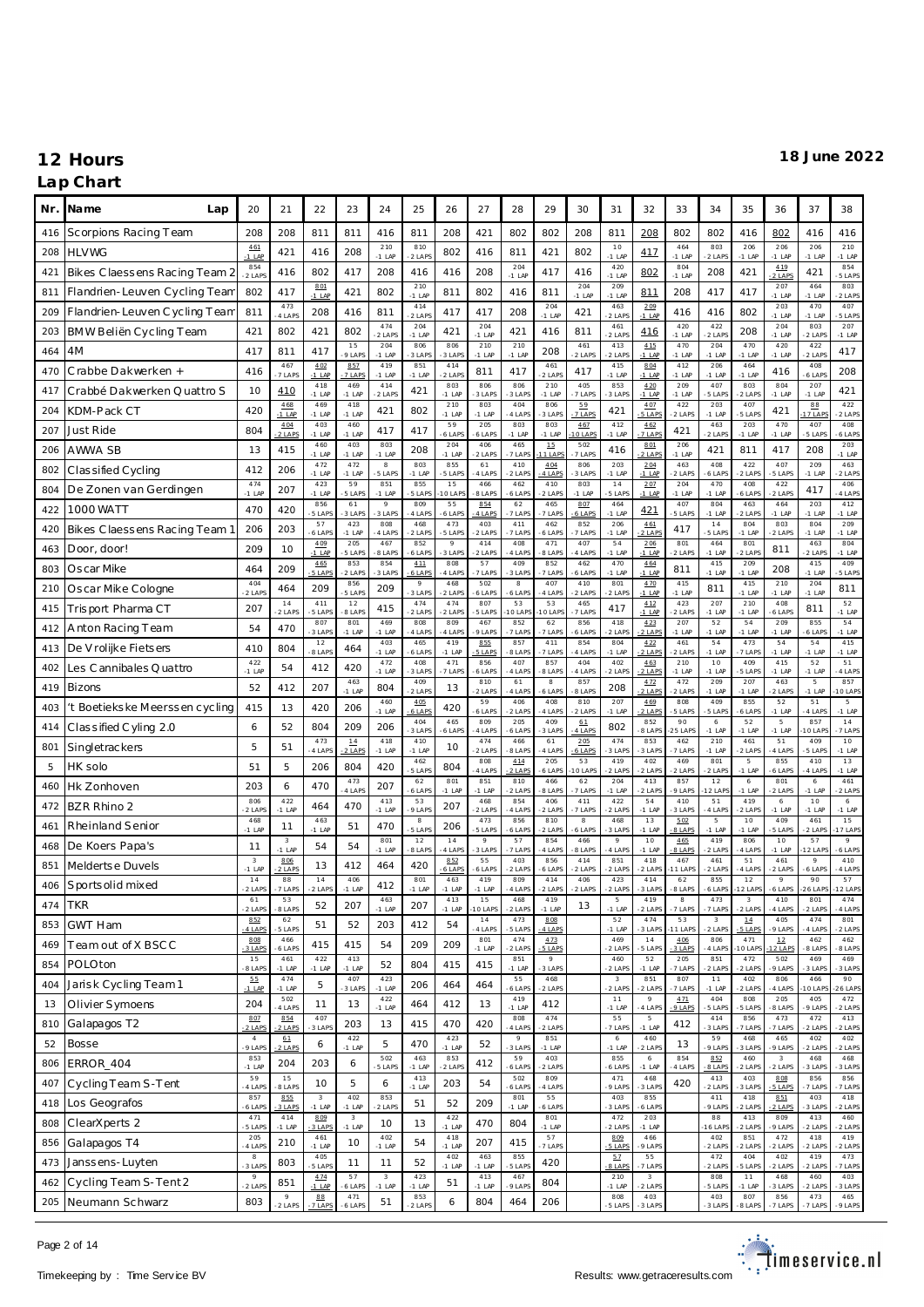### **Lap Chart**

| Nr. | Name<br>Lap                    | 39               | 40                          | 41                        | 42                         | 43                              | 44                                   | 45              | 46               | 47                     | 48                         | 49                 | 50                               | 51                      | 52                    | 53                      | 54                                   | 55                                | 56                               | 57                         |
|-----|--------------------------------|------------------|-----------------------------|---------------------------|----------------------------|---------------------------------|--------------------------------------|-----------------|------------------|------------------------|----------------------------|--------------------|----------------------------------|-------------------------|-----------------------|-------------------------|--------------------------------------|-----------------------------------|----------------------------------|----------------------------|
| 416 | Scorpions Racing Team          | 417              | 421                         | 416                       | 416                        | 421                             | 811                                  | 416             | 421              | 208                    | 208                        | 417                | 416                              | 417                     | 811                   | 421                     | 421                                  | 208                               | 811                              | 208                        |
| 208 | <b>HLVWG</b>                   | 208              | 416                         | 14<br>7 LAPS              | 421                        | 804<br>$-1$ LAP                 | 416                                  | 421             | 804<br>$-1$ LAP  | 474<br>5 LAPS          | 422<br>2 LAPS              | 415<br>$-1$ LAP    | 807<br>1 LAF                     | 209<br>$-1$ LAP         | 853<br>5 LAPS         | $1\,4$<br>1 LAP         | 10<br>$-1$ LAP                       | 14<br>1 LAPS                      | 470<br>$-1$ LAP                  | 420<br>$-1$ LAP            |
| 421 | Bikes C laessens Racing Team 2 | 416              | 206<br>$-1$ LAP             | 417                       | 417                        | 412<br>2 LAPS                   | 421                                  | 420<br>$-1$ LAP | 204<br>$-1$ LAP  | 422<br>2 LAPS          | 204<br>$-1$ LAP            | 416                | 412<br>2 LAP                     | 203<br>$-1$ LAP         | 851<br>5 LAPS         | 208                     | 420<br>$-1$ LAP                      | 210<br>$-1$ LAP                   | 209<br>$-1$ LAP                  | 811                        |
| 811 | Flandrien-Leuven Cycling Team  | 423<br>5 LAPS    | 207<br>$-1$ LAP             | 421                       | 804<br>$-1$ LAP            | 807<br>1 LAPS                   | 417                                  | 464<br>$-1$ LAP | 420<br>$-1$ LAP  | 421                    | 420<br>$-1$ LAP            | 423<br>5 LAPS      | 209<br>$-1$ LAP                  | 54<br>$-1$ LAP          | 470<br>$-1$ LAF       | 811                     | 804<br>$-1$ LAP                      | 407<br>7 LAPS                     | 206<br>$-1$ LAP                  | 417                        |
| 209 | Flandrien-Leuven Cycling Team  | 803<br>$-2$ LAPS | 854<br>5 LAPS               | 803<br>2 LAPS             | 210<br>$-1$ LAP            | 417                             | 470<br>$-1$ LAP                      | 804<br>$-1$ LAP | 470<br>$-1$ LAP  | 409<br>6 LAPS          | 811                        | 209<br>$-1$ LAP    | 417                              | 474<br>5 LAPS           | 403<br>4 LAPS         | 470<br>$-1$ LAP         | 206<br>$-1$ LAP                      | 811                               | 403<br>4 LAPS                    | 416                        |
| 203 | BMW Beliën Cycling Team        | 407<br>5 LAPS    | 803<br>2 LAPS               | 207<br>$-1$ LAP           | 464<br>$-1$ LAP            | 416                             | 412<br>2 LAPS                        | 470<br>$-1$ LAP | 416              | 203<br>$-1$ LAP        | 209<br>$-1$ LAP            | 204<br>$-1$ LAP    | 207<br>$-1$ LAP                  | 811                     | 417                   | 204<br>$-1$ LAP         | 464<br>$-1$ LAP                      | 416                               | 472<br>3 LAPS                    | 206<br>$-1$ LAP            |
| 464 | 4M                             | 204<br>$-1$ LAP  | 417                         | 804<br>$-1$ LAP           | 209<br>$-1$ LAP            | 209<br>$-1$ LAP                 | 463<br>2 LAPS                        | 807<br>1 LAP    | 464<br>$-1$ LAP  | 420<br>$-1$ LAP        | 807<br>1 LAP               | 421                | 464<br>$-1$ LAP                  | 416                     | 461<br>3 LAPS         | 416                     | 461<br>3 LAPS                        | 13<br>$-1$ LAP                    | 417                              | 210<br>$-1$ LAP            |
| 470 | Crabbe Dakwerken +             | 470<br>$-1$ LAP  | 209<br>$-1$ LAP             | 811                       | 803<br>2 LAPS              | 203<br>$-1$ LAP                 | 420<br>$-1$ LAP                      | 463<br>2 LAPS   | 208              | 470<br>$-1$ LAP        | 463<br>$2$ LAPS            | 811                | 10<br>$-1$ LAP                   | 210<br>$-1$ LAP         | 13<br>$-1$ LAP        | 415<br>$-1$ LAP         | 803<br>2 LAPS                        | 851<br>5 LAPS                     | 418<br>4 LAPS                    | 468<br>$4$ LAPS            |
| 417 | Crabbé Dakwerken Quattro S     | 408<br>6 LAPS    | 811                         | 470<br>$-1$ LAP           | 470<br>$-1$ LAP            | 806<br>5 LAPS                   | 464<br>$-1$ LAP                      | 208             | 474<br>5 LAPS    | 206<br>$-1$ LAP        | 468<br>4 LAPS              | 422<br>2 LAPS      | 421                              | 415<br>$-1$ LAP         | 468<br>4 LAPS         | 417                     | 415<br>$-1$ LAP                      | 417                               | 407<br>7 LAPS                    | 421                        |
| 204 | KDM-Pack CT                    | 464<br>$-1$ LAP  | 463<br>2 LAPS               | 206<br>$-1$ LAP           | 207<br>$-1$ LAP            | 811                             | 474<br>5 LAPS                        | 856<br>8 LAPS   | 412<br>2 LAPS    | 416                    | 423<br>5 LAPS              | 208                | 415<br>$-1$ LAP                  | 463<br>2 LAPS           | 415<br>$-1$ LAP       | 461<br>3 LAPS           | 470<br>$-1$ LAP                      | 422<br>2 LAPS                     | 806<br>6 LAPS                    | 415<br>$-1$ LAP            |
| 207 | <b>Just Ride</b>               | 420<br>$-1$ LAP  | 408<br>6 LAPS               | 408<br>6 LAPS             | 408<br>6 LAPS              | 463<br>2 LAPS                   | 208                                  | 210<br>$-1$ LAP | 210<br>$-1$ LAP  | 417                    | 412<br>$2$ LAPS            | 418<br>3 LAPS      | 811                              | 208                     | 208                   | 412<br>$2$ LAPS         | 409<br>6 LAPS                        | 404<br>7 LAPS                     | 415<br>$-1$ LAP                  | 851<br>5 LAPS              |
| 206 | AWWA SB                        | 422<br>$-2$ LAPS | 809<br>$-10$ LAPS           | 463<br>2 LAPS             | 409<br>5 LAPS              | 210<br>$-1$ LAP                 | 4.06<br>4 LAPS                       | 206<br>$-1$ LAP | 803<br>2 LAPS    | 464<br>$-1$ LAP        | 417                        | 467<br>16 LAPS     | 204<br>$-1$ LAP                  | 422<br>$2$ LAPS         | 416                   | 409<br>6 LAPS           | 811                                  | 421                               | 851<br>5 LAPS                    | 804<br>$-1$ LAP            |
| 802 | Classified Cycling             | 463<br>$-2$ LAPS | 208                         | 209<br>$-1$ LAP           | 204<br>$-1$ LAP            | 462<br>9 LAPS                   | 14<br>7 LAPS                         | 417             | 206<br>$-1$ LAP  | 463<br>2 LAPS          | 404<br>7 LAPS              | 471<br>14 LAPS     | 463<br>$-2$ LAP                  | 421                     | 422<br>2 LAPS         | 856<br>10 LAP           | 407<br>7 LAPS                        | 10<br>$-1$ LAP                    | 803<br>2 LAPS                    | 403<br>4 LAPS              |
| 804 | De Zonen van Gerdingen         | 203<br>$-1$ LAP  | 14<br>7 LAPS                | 407<br>5 LAPS             | 14<br>7 LAPS               | 803<br>2 LAPS                   | 204<br>$-1$ LAP                      | 803<br>2 LAPS   | 415<br>$-1$ LAP  | 415<br>$-1$ LAP        | 853<br>5 LAPS              | 802                | 422<br>2 LAPS                    | 409<br>6 LAPS           | 474<br>5 LAPS         | 422<br>$-2$ LAPS        | 416                                  | 54<br>$-1$ LAP                    | 203<br>$-1$ LAP                  | 203<br>$-1$ LAP            |
| 422 | 1000 WATT                      | 804<br>$-1$ LAP  | 407<br>5 LAPS               | 415<br>$-1$ LAP           | 208                        | 474<br>5 LAPS                   | 856<br>8 LAPS                        | 474<br>5 LAPS   | 417              | 811                    | 416                        | 4.14<br>4 LAPS     | 801<br>3 LAP                     | 13<br>$-1$ LAP          | 402<br>3 LAPS         | 468<br>4 LAPS           | 412<br>2 LAPS                        | 203<br>$-1$ LAP                   | 404<br>7 LAPS                    | 404<br>7 LAPS              |
| 420 | Bikes Claessens Racing Team 1  | 421              | 804<br>$-1$ LAP             | 422<br>2 LAPS             | 463<br>2 LAPS              | 464<br>$-1$ LAP                 | 422<br>2 LAPS                        | 409<br>6 LAPS   | 463<br>2 LAPS    | 5<br>$-1$ LAP          | 421                        | 854<br>5 LAPS      | 423<br>5 LAPS                    | 472<br>3 LAPS           | 210<br>$-1$ LAP       | 10<br>$-1$ LAP          | 403<br>4 LAPS                        | 472<br>3 LAPS                     | 420<br>$-1$ LAP                  | 418<br>4 LAPS              |
| 463 | Door, door!                    | 406<br>$-4$ LAPS | 54<br>$-1$ LAP              | 203<br>$-1$ LAP           | 203<br>$-1$ LAP            | 415<br>$-1$ LAP                 | 804<br>$-1$ LAP                      | 412<br>2 LAPS   | 409<br>6 LAPS    | 204<br>$-1$ LAP        | 415<br>$-1$ LAP            | 406<br>4 LAPS      | $\,$ 6 $\,$<br>$-1$ LAP          | 204<br>$-1$ LAP         | 14<br>1 LAP           | 472<br>3 LAPS           | 474<br>5 LAPS                        | 856<br>O LAPS                     | 210<br>$-1$ LAP                  | 407<br>7 LAPS              |
| 803 | Oscar Mike                     | 206<br>$-1$ LAF  | 422<br>2 LAPS               | 210<br>$-1$ LAP           | 422<br>2 LAPS              | 204<br>$-1$ LAP                 | 54<br>$-1$ LAP                       | 415<br>$-1$ LAP | 423<br>5 LAPS    | 408<br>7 LAPS          | 206<br>$-1$ LAP            | 419<br>2 LAPS      | 409<br>6 LAPS                    | 10<br>$-1$ LAP          | 855<br>O LAP          | 474<br>5 LAPS           | 210<br>$-1$ LAP                      | 855<br>O LAPS                     | 421                              | 422<br>$2$ LAP             |
| 210 | Oscar Mike Cologne             | 210<br>$-1$ LAP  | $5\phantom{.0}$<br>$-1$ LAP | 409<br>5 LAPS             | 811                        | 208                             | 415<br>$-1$ LAP                      | 408<br>7 LAPS   | 422<br>2 LAPS    | 209<br>$-1$ LAP        | 203<br>$-1$ LAP            | 460<br>2 LAPS      | 208                              | 5<br>$-1$ LAP           | 54<br>$-1$ LAP        | 203<br>$-1$ LAP         | 417                                  | 463<br>2 LAPS                     | 422<br>$2$ LAPS                  | 419<br>3 LAPS              |
| 415 | Trisport Pharma CT             | 811              | 203<br>$-1$ LAP             | 5<br>$-1$ LAP             | 415<br>$-1$ LAP            | 470<br>$-1$ LAP                 | 203<br>$-1$ LAP                      | 204<br>$-1$ LAP | 811              | 469<br>5 LAPS          | 474<br>5 LAPS              | 806<br>5 LAPS      | 408<br>7 LAPS                    | 404<br>7 LAPS           | 203<br>$-1$ LAP       | 13<br>$-1$ LAP          | 208                                  | 468<br>4 LAPS                     | 5<br>$-1$ LAP                    | 13<br>$-1$ LAP             |
| 412 | Anton Racing Team              | 209<br>$-1$ LAP  | 415<br>$-1$ LAP             | 208                       | 407<br>5 LAPS              | 422<br>2 LAPS                   | $\overline{5}$<br>$-1$ LAP           | 811             | 5<br>$-1$ LAP    | $\epsilon$<br>$-1$ LAP | 54<br>$-1$ LAP             | 12<br>22 LAP       | 52<br>$-1$ LAP                   | 412<br>2 LAPS           | 463<br>2 LAPS         | $\circ$<br>13 LAP       | 856<br>O LAPS                        | 412<br>2 LAPS                     | 856<br>IOLAP                     | 806<br>6 LAPS              |
| 413 | De V rolijke Fietsers          | 14<br>7 LAPS     | 409<br>5 LAPS               | 54<br>$-1$ LAP            | 406<br>4 LAPS              | 406<br>4 LAPS                   | 423<br>5 LAPS                        | 422<br>2 LAPS   | 408<br>7 LAPS    | 13<br>$-1$ LAP         | 13<br>$-1$ LAF             | 51<br>7 LAPS       | 469<br>5 LAP                     | 801<br>3 LAPS           | 409<br>6 LAPS         | 54<br>$-1$ LAP          | 422<br>2 LAPS                        | 5<br>$-1$ LAP                     | 208                              | 54<br>$-1$ LAP             |
| 402 | Les Cannibales Quattro         | 207<br>$-1$ LAP  | 406<br>4 LAPS               | 406<br>4 LAPS             | 13<br>$-1$ LAP             | 14<br>7 LAPS                    | 209<br>$-1$ LAP                      | 423<br>5 LAPS   | 810<br>5 LAPS    | 11<br>6 LAPS           | $\overline{5}$<br>$-1$ LAP | $\circ$<br>12 LAPS | 11<br>6 LAP                      | 52<br>$-1$ LAP          | 472<br>3 LAPS         | 471<br>15 LAP           | 14<br>1 LAP                          | 207<br>$-1$ LAP                   | 14<br>1 LAPS                     | 472<br>3 LAPS              |
| 419 | Bizons                         | 6<br>$-1$ LAP    | 423<br>5 LAPS               | 13<br>$-1$ LAP            | 857<br>10 LAP              | 54<br>$-1$ LAP                  | 6<br>$-1$ LAP                        | 6<br>$-1$ LAP   | 207<br>$-1$ LAP  | 207<br>$-1$ LAP        | 408<br>7 LAPS              | 411<br>2 LAPS      | 407<br>6 LAPS                    | 207<br>$-1$ LAP         | 207<br>$-1$ LAP       | 855<br>O LAP            | 468<br>4 LAPS                        | 6<br>$-1$ LAP                     | 416                              | 856<br>0 LAP               |
| 403 | 't Boetiekske Meerssen cycling | 54<br>$-1$ LAP   | 204<br>$-1$ LAP             | 204<br>$-1$ LAP           | 52<br>$-1$ LAP             | 857<br>10 LAPS                  | 11<br>6 LAPS                         | 13<br>$-1$ LAP  | 203<br>$-1$ LAP  | 54<br>$-1$ LAP         | 409<br>6 LAPS              | 856<br>8 LAPS      | 418<br>3 LAP                     | $\,$ 6 $\,$<br>$-1$ LAP | 52<br>$-1$ LAP        | 463<br>2 LAPS           | $\overline{5}$<br>$-1$ LAP           | $\overline{9}$<br>3 LAPS          | 412<br>$2$ LAPS                  | 412<br>$2$ LAPS            |
| 414 | Classified Cyling 2.0          | 852<br>-9 LAPS   | 51<br>4 LAPS                | 423<br>5 LAPS             | 423<br>5 LAPS              | 423<br>5 LAPS                   | 13<br>$-1$ LAP                       | 203<br>$-1$ LAP | 14<br>7 LAPS     | 473<br>9 LAP           | 469<br>5 LAPS              | 62<br>4 LAPS       | 808<br>8 LAPS                    | 810<br>6 LAPS           | 471<br>5 LAP          | 52<br>$-1$ LAP          | $\circ$<br>3 LAP                     | $\overline{\mathbf{3}}$<br>2 LAPS | 463<br>2 LAPS                    | 6<br>$-1$ LAP              |
| 801 | Singletrackers                 | 415<br>$-1$ LAP  | 210<br>$-1$ LAP             | 51<br>4 LAPS              | $\overline{5}$<br>$-1$ LAP | $\overline{5}$<br>$-1$ LAP      | 52<br>$-1$ LAP                       | 209<br>$-1$ LAP | $12\,$<br>O LAPS | 10<br>$-1$ LAP         | $\epsilon$<br>$-1$ LAP     | 810<br>5 LAPS      | 852<br>1 LAP                     | 423<br>5 LAPS           | 404<br>7 LAPS         | 404<br>7 LAPS           | 209<br>$-1$ LAP                      | 409<br>6 LAPS                     | 468<br>4 LAPS                    | 52<br>$-1$ LAP             |
| 5   | HK solo                        | 13<br>$-1$ LAP   | $\epsilon$<br>$-1$ LAP      | 857<br>10 LAP             | 54<br>$-1$ LAP             | 51<br>4 LAPS                    | 10<br>$-1$ LAP                       | 11<br>6 LAPS    | 11<br>6 LAPS     | 52<br>$-1$ LAP         | 207<br>$-1$ LAP            | 473<br>9 LAPS      | 802                              | 469<br>5 LAPS           | 5<br>$-1$ LAP         | 207<br>$-1$ LAP         | 851<br>5 LAPS                        | 52<br>$-1$ LAP                    | $\epsilon$<br>$-1$ LAP           | 5<br>$-1$ LAP              |
| 460 | Hk Zonhoven                    | 51<br>$-4$ LAP   | 13<br>$-1$ LAP              | 10<br>$-1$ LAP            | 10<br>$-1$ LAP             | $\ddot{\mathbf{6}}$<br>$-1$ LAP | 857<br>$10$ LAP                      | 52<br>$-1$ LAP  | 13<br>$-1$ LAP   | 53<br>5 LAP            | 801<br>3 LAPS              | 4.05<br>11 LAPS    | 414<br>4 LAP                     | 62<br>15 LAP            | 412<br>2 LAPS         | 5<br>$-1$ LAP           | 855<br>O LAPS                        | 11<br>7 LAPS                      | 54<br>$-1$ LAP                   | 406<br>5 LAPS              |
| 472 | BZR Rhino 2                    | 409<br>5 LAPS    | 857<br>O LAPS               | 52<br>$-1$ LAP            | 51<br>4 LAPS               | 13<br>$-1$ LAP                  | 51<br>4 LAP                          | 10<br>$-1$ LAP  | 209<br>$-1$ LAP  | 14<br>7 LAPS           | 52<br>$-1$ LAP             | 466<br>13 LAPS     | 462<br>10 LAP                    | 473<br>10 LAP           | 6<br>$-1$ LAP         | 3<br>12 LAP             | 13<br>$-1$ LAP                       | 854<br>6 LAPS                     | 13<br>$-1$ LAP                   | 463<br>$2$ LAP             |
| 461 | Rheinland Senior               | 10<br>$-1$ LAF   | 10<br>$-1$ LAP              | $\epsilon$<br>$-1$ LAP    | 11<br>6 LAPS               | 11<br>6 LAPS                    | 55<br>13 LAP                         | 54<br>$-1$ LAP  | 54<br>$-1$ LAP   | 810<br>5 LAPS          | 10<br>$-1$ LAF             | 403<br>3 LAPS      | 90<br>29 LAF                     | 57<br>18 LAP            | $\sqrt{3}$<br>12 LAPS | 807<br>12 LAP           | 472<br>3 LAPS                        | 502<br>2 LAPS                     | 406<br>5 LAPS                    | $\mathcal{Q}$<br>13 LAP    |
| 468 | De Koers Papa's                | 857<br>10 LAP    | 52<br>$-1$ LAP              | 205<br>9 LAPS             | $\epsilon$<br>$-1$ LAP     | 10<br>$-1$ LAP                  | $\ensuremath{\mathbf{4}}$<br>27 LAPS | 5<br>$-1$ LAP   | 856<br>8 LAPS    | 410<br>6 LAPS          | 11<br>6 LAPS               | 855<br>9 LAPS      | 460<br>2 LAPS                    | 405<br>2 LAPS           | 421                   | 411<br>3 LAP            | 54<br>$-1$ LAP                       | 473<br>1 LAPS                     | 207<br>$-1$ LAP                  | 10<br>$-1$ LAP             |
| 851 | Meldertse Duvels               | 52<br>$-1$ LAP   | 412<br>$-1$ LAP             | 405<br>10 LAPS            | 460<br>-2 LAPS             | 52<br>$-1$ LAP                  | 4.11<br>11 LAPS                      | 207<br>$-1$ LAP | 52<br>$-1$ LAP   | 856<br>8 LAPS          | 418<br>3 LAPS              | 809<br>2 LAPS      | 806<br>5 LAPS                    | 205<br>1 LAP            | 10<br>$-1$ LAP        | $\,$ 6 $\,$<br>$-1$ LAP | 463<br>2 LAPS                        | 405<br>3 LAPS                     | 10<br>$-1$ LAP                   | 207<br>$-1$ LAP            |
| 406 | Sports olid mixed              | 5<br>$-1$ LAP    | 404<br>-6 LAPS              | 59<br>12 LAPS             | 402<br>2 LAPS              | 55<br>13 LAPS                   | 466<br>12 LAPS                       | 14<br>-7 LAPS   | 852<br>O LAPS    | 405<br>11 LAPS         | 855<br>9 LAPS              | 851<br>4 LAPS      | 419<br>2 LAPS                    | 466<br>14 LAPS          | 809<br>3 LAPS         | 8<br>19 LAPS            | 207<br>$-1$ LAP                      | 467<br>8 LAPS                     | 9<br>3 LAPS                      | 204<br>$-1$ LAP            |
| 474 | <b>TKR</b>                     | 412<br>$-1$ LAP  | 852<br>9 LAPS               | 461<br>2 LAPS             | 403<br>3 LAPS              | 465<br>10 LAPS                  | 60<br><b>26 LAPS</b>                 | 855<br>-8 LAPS  | 405<br>1 LAPS    | 59<br>13 LAPS          | 62<br>4 LAP                | 402<br>2 LAPS      | 406<br>4 LAPS                    | 802                     | 467<br>7 LAPS         | 808<br>9 LAPS           | 854<br>6 LAPS                        | 402<br>3 LAPS                     | 3<br>2 LAPS                      | $\mathbf{3}$<br>$-12$ LAPS |
| 853 | GWT Ham                        | 461<br>$-2$ LAPS | 461<br>2 LAPS               | $\overline{4}$<br>26 LAPS | 413<br>2 LAPS              | 88<br>20 LAPS                   | 809<br>11 LAPS                       | 502<br>10 LAP   | 59<br>3 LAPS     | 852<br>O LAP           | 414<br>4 LAPS              | 461<br>2 LAPS      | 854<br>5 LAPS                    | 465<br>$12$ LAP         | 810<br>6 LAPS         | 852<br>2 LAP            | $\overline{\mathbf{3}}$<br>$12$ LAPS | 413<br>3 LAPS                     | 52<br>$-1$ LAP                   | 14<br>11 LAPS              |
| 469 | Team out of X BSCC             | 853<br>-4 LAPS   | 853<br>4 LAPS               | 419<br>2 LAPS             | 854<br>5 LAPS              | 57<br>13 LAPS                   | 62<br>13 LAP                         | 808<br>7 LAPS   | 10<br>$-1$ LAP   | 465<br>11 LAPS         | 802                        | 413<br>2 LAPS      | 471<br>4 LAP                     | 502<br>11 LAP           | 469<br>5 LAPS         | 410<br>8 LAPS           | $\,$ 6 $\,$<br>$-1$ LAP              | 471<br>5 LAPS                     | 204<br>$-1$ LAP                  | 807<br>3 LAP               |
| 854 | POLOton                        | 810<br>-4 LAPS   | 808<br>6 LAPS               | 413<br>2 LAPS             | 419<br>2 LAPS              | 469<br>4 LAPS                   | 53<br>14 LAP                         | 51<br>4 LAPS    | 6<br>$-1$ LAP    | 460<br>2 LAPS          | 466<br>3 LAPS              | 57<br>17 LAPS      | 467<br>16 LAP                    | 408<br>7 LAPS           | 423<br>5 LAPS         | 12<br>23 LAP            | 204<br>$-1$ LAP                      | 62<br>6 LAPS                      | 59<br>7 LAP                      | 466<br>16 LAP              |
| 404 | Jarisk Cycling Team1           | 471<br>11 LAP    | 851<br>3 LAPS               | 402<br>2 LAPS             | 205<br>9 LAPS              | 410<br>5 LAPS                   | 806<br>5 LAPS                        | 55<br>13 LAPS   | 471<br>3 LAPS    | 414<br>4 LAPS          | 857<br>1 LAP               | 205<br>10 LAPS     | $\overline{9}$<br>12 LAP         | 55<br>18 LAP            | 802                   | 51<br>8 LAPS            | 471<br>5 LAPS                        | 55<br>19 LAPS                     | 90<br>31 LAP                     | 411<br>4 LAP               |
| 13  | Olivier Symoens                | 467<br>13 LAPS   | 60<br>25 LAPS               | 460<br>2 LAPS             | 855<br>7 LAPS              | 90<br>27 LAPS                   | 419<br>2 LAPS                        | 851<br>4 LAPS   | 467<br>5 LAPS    | 802                    | 411<br>2 LAP               | 857<br>11 LAPS     | 12<br>22 LAP                     | 11<br>6 LAPS            | 473<br>0 LAPS         | 59<br>16 LAP            | 52<br>$-1$ LAP                       | 408<br>8 LAPS                     | 57<br>9 LAP                      | 410<br>9 LAPS              |
| 810 | Galapagos T2                   | 460<br>-2 LAPS   | 411<br>10 LAPS              | 403<br>3 LAPS             | 467<br>4 LAPS              | 473<br>8 LAPS                   | 854<br>5 LAPS                        | 460<br>2 LAPS   | 460<br>2 LAPS    | 406<br>4 LAPS          | 473<br>9 LAPS              | 410<br>6 LAPS      | 51<br>7 LAPS                     | 807<br>11 LAPS          | 88<br>25 LAPS         | 90<br>30 LAP            | 203<br>-1 LAP                        | 465<br>3 LAPS                     | 854<br>6 LAPS                    | 402<br>3 LAPS              |
| 52  | Bosse                          | 413<br>-2 LAPS   | 8<br>-9 LAPS                | 852<br>9 LAPS             | 59<br>12 LAP               | 402<br>2 LAPS                   | 460<br>2 LAPS                        | 806<br>5 LAPS   | 854<br>5 LAPS    | 205<br>O LAP           | 856<br>8 LAPS              | 5.02<br>10 LAPS    | 411<br>12 LAP                    | 410<br>7 LAPS           | 405<br>2 LAPS         | 801<br>3 LAPS           | 404<br>7 LAPS                        | 15<br>8 LAPS                      | 474<br>5 LAPS                    | 413<br>3 LAPS              |
| 806 | ERROR_404                      | 402<br>2 LAPS    | 62<br>0 LAPS                | 853<br>4 LAPS             | 852<br>9 LAPS              | 413<br>2 LAPS                   | 403<br>3 LAPS                        | 854<br>5 LAPS   | 419<br>2 LAPS    | 806<br>5 LAPS          | 810<br>5 LAPS              | 465<br>11 LAP      | $\overline{\mathbf{3}}$<br>1 LAP | 407<br>6 LAPS           | 57<br>8 LAP           | 857<br>13 LAP           | 55<br>9 LAP                          | 801<br>3 LAPS                     | 461<br>3 LAPS                    | 474<br>5 LAPS              |
| 407 | Cycling Team S-Tent            | 472<br>$-2$ LAPS | 53<br>13 LAPS               | 466<br>$11$ LAPS          | 853<br>4 LAPS              | 854<br>5 LAPS                   | 462<br>9 LAPS                        | 419<br>-2 LAPS  | 406<br>4 LAPS    | 403<br>3 LAPS          | 809<br>2 LAPS              | 803<br>$-1$ LAP    | 88<br>4 LAP                      | 418<br>3 LAPS           | 205<br>11 LAPS        | 809<br>3 LAP            | 4.11<br>13 LAPS                      | 853<br>5 LAPS                     | $\mathbf{1}\mathbf{1}$<br>7 LAPS | 461<br>3 LAPS              |
| 418 | Los Geografos                  | 418<br>-2 LAPS   | $\mathbf{3}$<br>3 LAPS      | 404<br>6 LAPS             | 405<br>0 LAPS              | 419<br>2 LAPS                   | 407<br>5 LAPS                        | 407<br>-5 LAPS  | 414<br>4 LAPS    | 502<br>10 LAPS         | 405<br>1 LAP               | 210                | 851<br>4 LAPS                    | 414<br>4 LAPS           | 62<br>5 LAPS          | 423<br>5 LAPS           | 15<br>$-28$ LAPS                     | 423<br>6 LAPS                     | 413<br>3 LAPS                    | 52<br>9 LAP                |
| 808 | ClearXperts 2                  | 419<br>2 LAPS    | 810<br>4 LAPS               | 808<br>6 LAPS             | 414<br>4 LAPS              | 403<br>3 LAPS                   | 410<br>5 LAPS                        | 462<br>9 LAPS   | 802              | 808<br>7 LAPS          | 460<br>2 LAPS              | 853<br>4 LAPS      | 402<br>2 LAPS                    | 854<br>-5 LAPS          | 58<br>51 LAPS         | 469<br>5 LAPS           | 465<br>13 LAPS                       | 419<br>2 LAPS                     | 402<br>3 LAPS                    | 90<br>31 LAPS              |
| 856 | Galapagos T4                   | 403<br>3 LAPS    | 402<br>2 LAPS               | 851<br>3 LAPS             | 472<br>2 LAPS              | 460<br>2 LAPS                   | 57<br>3 LAPS                         | 406<br>4 LAPS   | 808<br>7 LAPS    | 854<br>5 LAPS          | 410<br>6 LAPS              | 804                | 403<br>3 LAPS                    | 857<br>12 LAP           | 465<br>2 LAPS         | 802                     | 413<br>3 LAPS                        | 462<br>1 LAPS                     | 502<br>2 LAP                     | 8<br>20 LAPS               |
| 473 | Janssens-Luyten                | 856<br>-7 LAPS   | 460<br>2 LAPS               | 472<br>2 LAPS             | 461<br>2 LAPS              | 414<br>-4 LAPS                  | 88<br>20 LAPS                        | 403<br>3 LAPS   | 502<br>0 LAPS    | 419<br>2 LAPS          | 59<br>3 LAP                | 468<br>3 LAPS      | 413<br>2 LAPS                    | 419<br>2 LAPS           | 419<br>2 LAPS         | 810<br>6 LAPS           | 402<br>3 LAPS                        | 807<br>2 LAPS                     | 4.05<br>3 LAP                    | 854<br>6 LAPS              |
| 462 | Cycling Team S-Tent 2          | 801<br>-2 LAPS   | 413<br>2 LAPS               | 418<br>2 LAPS             | 802                        | 802                             | 469<br>4 LAPS                        | 414<br>4 LAPS   | 806<br>5 LAPS    | 471<br>3 LAP           | 406<br>4 LAPS              | 203                | 855<br>9 LAPS                    | 406<br>4 LAPS           | 806<br>5 LAPS         | 460<br>2 LAPS           | 807<br>2 LAPS                        | 51<br>8 LAPS                      | 473<br>1 LAPS                    | 502<br>2 LAPS              |
| 205 | Neumann Schwarz                | 468<br>-3 LAPS   | 403<br>-3 LAPS              | 414<br>-4 LAPS            | 418                        | 15<br>8 LAPS                    | 90<br>271AP                          | 802             | 403<br>3 LAPS    | $4\,02$<br>2 LAPS      | 403<br>3 LAF               | 472<br>2 LAPS      | 461<br>2 LAP                     | 460<br>2 LAP            | 460<br>2 LAPS         | 406<br>4 LAP            | 801<br>3 LAPS                        | 414<br>5 LAPS                     | 409<br>6 LAPS                    | 409<br>6 LAPS              |

Page 3 of 14

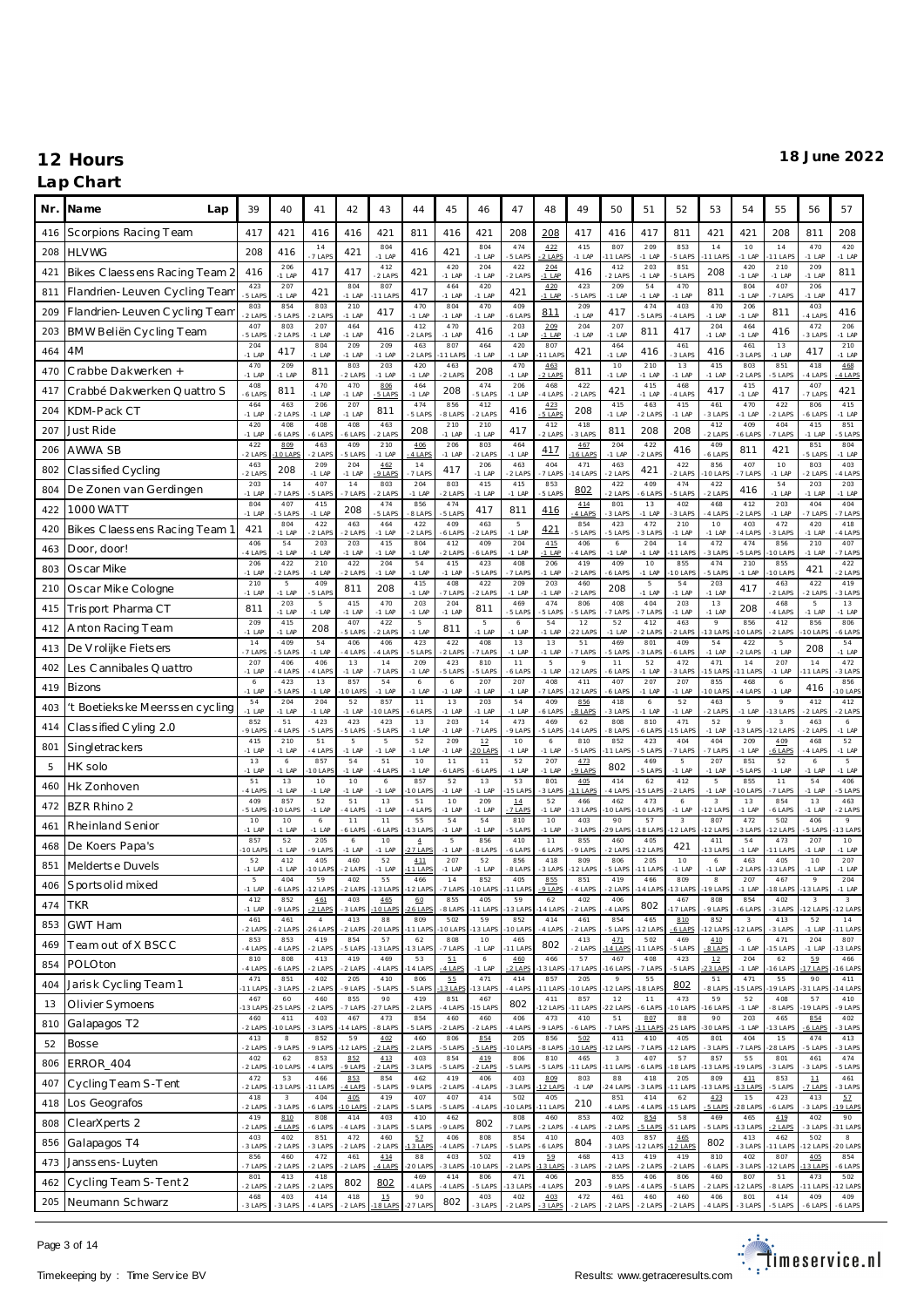### **Lap Chart**

| Nr. | Na me<br>Lap                   | 58                       | 59                     | 60                         | 61                     | 62                   | 63               | 64                    | 65                   | 66               | 67               | 68                   | 69                   | 70              | 71               | 72              | 73              | 74              | 75                         | 76                          |
|-----|--------------------------------|--------------------------|------------------------|----------------------------|------------------------|----------------------|------------------|-----------------------|----------------------|------------------|------------------|----------------------|----------------------|-----------------|------------------|-----------------|-----------------|-----------------|----------------------------|-----------------------------|
| 416 | Scorpions Racing Team          | 421                      | 421                    | 417                        | 811                    | 811                  | 208              | 416                   | 416                  | 416              | 811              | 416                  | 416                  | 811             | 416              | 811             | 416             | 208             | 416                        | 416                         |
| 208 | <b>HLVWG</b>                   | 417                      | 803<br>2 LAPS          | 803<br>2 LAPS              | 414<br>6 LAPS          | 209<br>$-1$ LAP      | 421              | 811                   | 420<br>$-1$ LAP      | 417              | 464<br>$-1$ LAP  | 464<br>$-1$ LAP      | 406<br>7 LAP         | 464<br>$-1$ LAF | 420<br>$-1$ LAP  | 206<br>$-1$ LAP | 415<br>2 LAPS   | 461<br>4 LAPS   | 804<br>$-1$ LAP            | 421                         |
| 421 | Bikes Claessens Racing Team 2  | 416                      | 464<br>$-1$ LAP        | 206<br>$-1$ LAP            | 804<br>$-1$ LAP        | 55<br><b>20 LAPS</b> | 416              | 420<br>$-1$ LAP       | 811                  | 420<br>$-1$ LAP  | 420<br>$-1$ LAP  | 469<br>6 LAPS        | 472<br>3 LAP         | 416             | 811              | 420<br>$-1$ LAP | 811             | 418<br>5 LAPS   | 802<br>$-1$ LAP            | 415<br>2 LAPS               |
| 811 | Flandrien-Leuven Cycling Team  | 13<br>$-1$ LAP           | 811                    | 422<br>2 LAPS              | 420<br>$-1$ LAP        | 420<br>$-1$ LAP      | 209<br>$-1$ LAP  | 10<br>$-1$ LAP        | 208                  | 464<br>$-1$ LAP  | 416              | 811                  | 415<br>$2$ LAP       | 415<br>2 LAPS   | 204<br>$-1$ LAP  | 421             | 464<br>$-1$ LAP | 421             | 811                        | 811                         |
| 209 | Flandrien-Leuven Cycling Team  | 803<br>2 LAPS            | 206<br>$-1$ LAP        | 208                        | 206<br>$-1$ LAF        | 414<br>6 LAPS        | 4.22<br>2 LAPS   | 208                   | 464<br>$-1$ LAP      | 469<br>6 LAPS    | 417              | 415<br>2 LAPS        | 811                  | 418<br>5 LAPS   | 461<br>4 LAPS    | 464<br>$-1$ LAP | 208             | 416             | 414<br>6 LAP               | 802<br>$-1$ LAP             |
| 203 | BMW Beliën Cycling Team        | 209<br>$-1$ LAP          | 420<br>$-1$ LAP        | 203<br>$-1$ LAP            | 464<br>$-1$ LAP        | 803<br>2 LAPS        | 4.20<br>$-1$ LAP | 417                   | 417                  | 811              | 406<br>7 LAPS    | 420<br>$-1$ LAP      | 208                  | 804<br>$-1$ LAF | 208              | 416             | 854<br>8 LAPS   | 414<br>6 LAPS   | 421                        | 414<br>6 LAPS               |
| 464 | 4M                             | 403<br>4 LAPS            | 417                    | 804<br>$-1$ LAP            | 470<br>$-1$ LAP        | 421                  | 203<br>$-1$ LAP  | 210<br>$-1$ LAP       | 801<br>4 LAPS        | 472<br>3 LAPS    | 469<br>6 LAP     | 406<br>7 LAPS        | 801<br>4 LAPS        | 420<br>$-1$ LAP | 418<br>5 LAPS    | 204<br>$-1$ LAP | 806<br>8 LAPS   | 415<br>2 LAPS   | 464<br>$-1$ LAP            | 464<br>$-1$ LAP             |
| 470 | Crabbe Dakwerken +             | 420<br>$-1$ LAF          | 403<br>4 LAPS          | 209<br>$-1$ LAP            | 209<br>$-1$ LAP        | 206<br>$-1$ LAP      | 470<br>$-1$ LAP  | 422<br>2 LAPS         | 472<br>3 LAPS        | 801<br>4 LAPS    | 472<br>3 LAPS    | 472<br>3 LAPS        | 422<br>2 LAPS        | 802<br>$-1$ LAF | 417              | 461<br>4 LAPS   | 418<br>5 LAPS   | 464<br>$-1$ LAP | 418<br>5 LAPS              | 473<br>5 LAP                |
| 417 | Crabbé Dakwerken Quattro S     | 208                      | 414<br>6 LAPS          | 416                        | 416                    | 422<br>2 LAPS        | 59<br>22 LAP     | 464<br>$-1$ LAP       | 415<br>2 LAPS        | 208              | 206<br>$-1$ LAP  | 804<br>$-1$ LAP      | 210<br>$-1$ LAP      | 461<br>4 LAPS   | 801<br>4 LAPS    | 418<br>5 LAPS   | 406<br>7 LAPS   | 804<br>$-1$ LAP | 406<br>7 LAPS              | 406<br>7 LAPS               |
| 204 | KDM-Pack CT                    | 203<br>$-1$ LAP          | 422<br>2 LAPS          | $\overline{5}$<br>$-1$ LAP | 421                    | 208                  | 502<br>4 LAP     | 403<br>4 LAPS         | 422<br>2 LAPS        | 422<br>2 LAPS    | 208              | 206<br>$-1$ LAP      | 470<br>$-1$ LAP      | 856<br>13 LAP   | 206<br>$-1$ LAP  | 208             | 420<br>$-1$ LAP | 802<br>$-1$ LAP | 206<br>$-1$ LAP            | 206<br>$-1$ LAP             |
| 207 | Just Ride                      | 14<br>$11$ LAP           | $1\,4$<br>1 LAPS       | 811                        | 412<br>2 LAPS          | 203<br>$-1$ LAP      | 206<br>$-1$ LAP  | 804<br>$-1$ LAP       | 210<br>$-1$ LAP      | 206<br>$-1$ LAP  | 422<br>$-2$ LAP  | 208                  | 206<br>$-1$ LAP      | 208             | 854<br>8 LAPS    | 406<br>7 LAPS   | 472<br>3 LAPS   | 469<br>6 LAPS   | 470<br>$-1$ LAP            | 204<br>$-1$ LAP             |
| 206 | AWWA SB                        | 404<br>7 LAPS            | 416                    | 54<br>$-1$ LAP             | 208                    | 204<br>$-1$ LAP      | 207<br>$-1$ LAP  | 472<br>3 LAPS         | 804<br>$-1$ LAP      | 210<br>$-1$ LAP  | 470<br>$-1$ LAP  | 210<br>$-1$ LAP      | 463<br>$2$ LAP       | 414<br>6 LAPS   | 413<br>4 LAPS    | 472<br>3 LAPS   | 417             | 811             | 854<br>8 LAPS              | 804<br>$-1$ LAP             |
| 802 | Classified Cycling             | 422<br>$-2$ LAPS         | 209<br>$-1$ LAP        | $\epsilon$<br>$-1$ LAP     | 203<br>$-1$ LAP        | 470<br>$-1$ LAP      | 464<br>$-1$ LAP  | 801<br>4 LAPS         | 802<br>$-1$ LAP      | 470<br>$-1$ LAP  | 210<br>$-1$ LAP  | 422<br>2 LAPS        | 803<br>2 LAPS        | 206<br>$-1$ LAP | 406<br>7 LAPS    | 854<br>8 LAPS   | 802<br>$-1$ LAP | 854<br>8 LAPS   | 408<br>3 LAP               | 403<br>4 LAPS               |
| 804 | De Zonen van Gerdingen         | 54<br>$-1$ LAF           | 208                    | 13<br>$-1$ LAP             | 54<br>$-1$ LAP         | 207<br>$-1$ LAP      | 804<br>$-1$ LAP  | 470<br>$-1$ LAP       | 469<br>6 LAPS        | 13<br>$-1$ LAP   | 421              | 417                  | 204<br>$-1$ LAP      | 204<br>$-1$ LAP | 469<br>6 LAPS    | 402<br>4 LAPS   | 10<br>2 LAPS    | 409<br>1 LAPS   | 420<br>$-1$ LAP            | 470<br>$-1$ LAP             |
| 422 | <b>1000 WATT</b>               | 414<br>6 LAPS            | 54<br>$-1$ LAP         | 463<br>2 LAPS              | 463<br>2 LAPS          | 416                  | 403<br>$4$ LAPS  | 421                   | 421                  | 803<br>2 LAPS    | 463<br>$-2$ LAP  | 470<br>$-1$ LAP      | 421                  | 403<br>4 LAPS   | 473<br>4 LAP     | 473<br>4 LAP    | 461<br>4 LAPS   | 210<br>$-1$ LAP | 204<br>$-1$ LAP            | 420<br>$-1$ LAP             |
| 420 | Bikes Claessens Racing Team 1  | 206<br>$-1$ LAF          | 463<br>2 LAPS          | 210<br>$-1$ LAP            | 5<br>$-1$ LAP          | 472<br>3 LAPS        | 811              | 6<br>2 LAPS           | 470<br>$-1$ LAP      | 421              | 404<br>8 LAP     | 803<br>2 LAPS        | 417                  | 473<br>4 LAP    | 402<br>4 LAPS    | 463<br>2 LAPS   | 414<br>6 LAPS   | 420<br>$-1$ LAP | 210<br>$-1$ LAP            | 13<br>$-1$ LAP              |
| 463 | Door, door!                    | 811                      | 13<br>$-1$ LAP         | 207<br>$-1$ LAP            | 417                    | 417                  | 204<br>$-1$ LAP  | 206<br>$-1$ LAP       | 412<br>2 LAPS        | 463<br>2 LAPS    | 801<br>-4 LAP    | 463<br>2 LAPS        | 209<br>$-1$ LAP      | 413<br>4 LAPS   | 403<br>4 LAPS    | 417             | 206<br>$-1$ LAP | 406<br>7 LAPS   | 463<br>2 LAPS              | $5\phantom{.0}$<br>$-1$ LAP |
| 803 | Oscar Mike                     | 5<br>$-1$ LAF            | 5<br>$-1$ LAP          | 419<br>3 LAPS              | 13<br>$-1$ LAP         | 464<br>$-1$ LAP      | 463<br>$-2$ LAPS | 209<br>$-1$ LAP       | 403<br>4 LAPS        | 204<br>$-1$ LAP  | 802<br>$-1$ LAP  | 404<br>8 LAPS        | 414<br>6 LAP         | 406<br>7 LAPS   | 422<br>2 LAPS    | 853<br>7 LAPS   | 469<br>6 LAPS   | 472<br>3 LAPS   | 407<br>0 LAP               | 854<br>8 LAPS               |
| 210 | Oscar Mike Cologne             | 463<br>$2$ LAPS          | 210<br>$-1$ LAP        | 412<br>2 LAPS              | 403<br>4 LAPS          | 54<br>$-1$ LAP       | 417              | 13<br>$-1$ LAP        | 206<br>$-1$ LAP      | 403<br>4 LAPS    | 414<br>6 LAP     | 54<br>$-1$ LAP       | 802<br>$-1$ LAP      | 417             | 463<br>2 LAPS    | 802<br>$-1$ LAP | 421             | 470<br>$-1$ LAP | 13<br>$-1$ LAP             | 418<br>5 LAPS               |
| 415 | Trisport Pharma CT             | 210<br>$-1$ LAF          | 804<br>$-1$ LAP        | 204<br>$-1$ LAP            | 422<br>2 LAPS          | 403<br>4 LAPS        | 803<br>$2$ LAPS  | 204<br>$-1$ LAP       | 10<br>$-1$ LAP       | 802<br>$-1$ LAP  | 403<br>4 LAP     | 802<br>$-1$ LAP      | 52<br>$4$ LAP        | 421             | 472<br>3 LAPS    | 414<br>6 LAPS   | 804<br>$-1$ LAP | 408<br>13 LAPS  | 403<br>4 LAPS              | 407<br>0 LAP                |
| 412 | Anton Racing Team              | 419<br>3 LAPS            | 419<br>3 LAPS          | 472<br>3 LAPS              | 204<br>$-1$ LAP        | 463<br>2 LAPS        | 802<br>$-1$ LAP  | 54<br>$-1$ LAP        | 204<br>$-1$ LAP      | 404<br>-8 LAPS   | 803<br>$-2$ LAPS | 52<br>4 LAPS         | 54<br>$-1$ LAP       | 472<br>3 LAPS   | 468<br>6 LAPS    | 413<br>4 LAPS   | 210<br>$-1$ LAP | 206<br>$-1$ LAP | 422<br>-2 LAPS             | 54<br>$-1$ LAP              |
| 413 | De V rolijke Fietsers          | 207<br>$-1$ LAP          | 412<br>2 LAPS          | 421                        | 207<br>$-1$ LAP        | 13<br>$-1$ LAP       | 210<br>$-1$ LAP  | 808<br>0 LAPS         | $\epsilon$<br>2 LAPS | 414<br>6 LAPS    | 13<br>$-1$ LAP   | 204<br>$-1$ LAP      | 853<br>7 LAPS        | 801<br>4 LAPS   | 210<br>$-1$ LAP  | 210<br>$-1$ LAP | 803<br>2 LAPS   | 417             | 472<br>3 LAPS              | 422<br>$-2$ LAPS            |
| 402 | Les Cannibales Quattro         | 204<br>$-1$ LAP          | 203<br>$-1$ LAP        | 10<br>$-1$ LAP             | 10<br>$-1$ LAP         | 5<br>$-1$ LAP        | 472<br>3 LAPS    | 803<br>2 LAPS         | 803<br>2 LAPS        | 10<br>$-1$ LAP   | 204<br>$-1$ LAP  | 421                  | 403<br>4 LAPS        | 854<br>8 LAPS   | 802<br>$-1$ LAP  | 469<br>6 LAPS   | 204<br>$-1$ LAP | 203<br>$-1$ LAP | 417                        | 463<br>2 LAPS               |
| 419 | Bizons                         | 3<br>$-12$ LAP           | 207<br>$-1$ LAP        | 465<br>4 LAPS              | 210<br>$-1$ LAP        | 10<br>$-1$ LAP       | 801<br>$-4$ LAPS | 414<br>6 LAPS         | 414<br>6 LAPS        | 207<br>$-1$ LAP  | 54<br>$-1$ LAP   | 209<br>$-1$ LAP      | 404<br>8 LAPS        | 402<br>4 LAPS   | 470<br>$-1$ LAP  | 470<br>$-1$ LAP | 203<br>$-1$ LAP | 423<br>8 LAPS   | 404<br>9 LAPS              | 460<br>3 LAPS               |
| 403 | 't Boetiekske Meerssen cycling | 6<br>$-1$ LAP            | $\epsilon$<br>$-1$ LAP | 5.02<br>3 LAPS             | 472<br>3 LAPS          | 205<br>13 LAPS       | 57<br>24 LAP     | 802<br>$-1$ LAP       | 463<br>2 LAPS        | 5<br>$-1$ LAP    | 10<br>$-1$ LAP   | 853<br>7 LAPS        | 460<br>3 LAPS        | 469<br>6 LAPS   | 421              | 803<br>2 LAPS   | 470<br>$-1$ LAP | 803<br>2 LAPS   | $\overline{5}$<br>$-1$ LAP | 408<br>3 LAP                |
| 414 | Classified Cyling 2.0          | 412<br>2 LAPS            | 472<br>3 LAPS          | 88<br>29 LAP               | 419<br>3 LAPS          | 405<br>4 LAPS        | 853<br>$6$ LAPS  | 14<br>3 LAP           | 209<br>$-1$ LAP      | 209<br>$-1$ LAP  | 207<br>$-1$ LAP  | 801<br>4 LAPS        | 474<br>6 LAPS        | 468<br>6 LAPS   | 414<br>6 LAPS    | 203<br>$-1$ LAP | 463<br>2 LAPS   | 403<br>4 LAPS   | 460<br>3 LAPS              | 203<br>$-1$ LAP             |
| 801 | Singletrackers                 | 472<br>3 LAPS            | 204<br>$-1$ LAP        | 857<br>6 LAPS              | 855<br>13 LAPS         | 462<br>12 LAPS       | 414<br>6 LAPS    | 5<br>$-1$ LAP         | 13<br>$-1$ LAP       | 460<br>3 LAPS    | 5<br>$-1$ LAP    | 403<br>4 LAPS        | 207<br>$-1$ LAP      | 13<br>$-1$ LAP  | 853<br>7 LAPS    | 207<br>$-1$ LAP | 207<br>$-1$ LAP | 463<br>2 LAPS   | 803<br>2 LAPS              | 207<br>$-1$ LAP             |
| 5   | HK solo                        | 10<br>$-1$ LAF           | 3<br>12 LAPS           | 473<br>$-12$ LAPS          | 14<br>11 LAPS          | 412<br>2 LAPS        | 10<br>$-1$ LAP   | 460<br>3 LAPS         | 207<br>$-1$ LAP      | 203<br>$-1$ LAP  | 460<br>3 LAP     | 414<br>6 LAPS        | 13<br>$-1$ LAP       | 210<br>$-1$ LAP | 54<br>$-1$ LAP   | 54<br>$-1$ LAP  | 54<br>$-1$ LAP  | 204<br>$-1$ LAP | 469<br>6 LAPS              | 210<br>$-1$ LAP             |
| 460 | Hk Zonhoven                    | $\overline{2}$<br>13 LAF | 10<br>$-1$ LAP         | $_{3}$<br>$-12$ LAPS       | 854<br>7 LAPS          | 419<br>3 LAPS        | 13<br>$-1$ LAP   | 412<br>2 LAPS         | 809<br>7 LAPS        | 474<br>6 LAPS    | 209<br>$-1$ LAP  | 460<br>3 LAPS        | 203<br>$-1$ LAP      | 207<br>$-1$ LAP | 13<br>$-1$ LAP   | 422<br>2 LAPS   | 403<br>4 LAPS   | 13<br>$-1$ LAP  | 207<br>$-1$ LAP            | 803<br>2 LAPS               |
| 472 | BZR Rhino 2                    | 851<br>5 LAPS            | 62<br>8 LAPS           | $\mathbf{g}$<br>21 LAPS    | 411<br>5 LAPS          | 471<br>7 LAPS        | 5<br>$-1$ LAP    | 207<br>$-1$ LAP       | 474<br>6 LAPS        | 54<br>$-1$ LAP   | 203<br>$-1$ LAP  | 13<br>$-1$ LAP       | 5<br>$-1$ LAP        | 463<br>2 LAPS   | 419<br>4 LAPS    | 468<br>6 LAPS   | 13<br>$-1$ LAP  | 460<br>3 LAPS   | 203<br>$-1$ LAP            | 423<br>8 LAPS               |
| 461 | Rheinland Senior               | 60<br>38 LAF             | 407<br>7 LAPS          | 402<br>3 LAPS              | 410<br>10 LAPS         | 854<br>7 LAPS        | 54<br>$-1$ LAP   | 463<br>2 LAPS         | 203<br>$-1$ LAP      | 806<br>7 LAPS    | 806<br>7 LAP     | 207<br>$-1$ LAP      | 10<br>$-1$ LAP       | 54<br>$-1$ LAP  | 803<br>2 LAPS    | 403<br>4 LAPS   | 460<br>3 LAPS   | 5<br>$-1$ LAP   | 423<br>8 LAPS              | 10<br>2 LAPS                |
| 468 | De Koers Papa's                | 407<br>7 LAPS            | 806<br>6 LAPS          | 413<br>3 LAPS              | 466<br>7 LAPS          | 810<br>7 LAPS        | 6<br>2 LAPS      | 57<br>24 LAPS         | 54<br>$-1$ LAP       | 58<br>52 LAP     | 474<br>6 LAP     | 5<br>$-1$ LAP        | 58<br>52 LAP         | 203<br>$-1$ LAP | 207<br>$-1$ LAP  | 13<br>$-1$ LAP  | 468<br>6 LAPS   | 52<br>4 LAPS    | 857<br>1 LAP               | 208                         |
| 851 | Melderts e Duvels              | 806<br>6 LAP             | 15<br>29 LAPS          | 851<br>5 LAPS              | 851<br>5 LAPS          | 852<br>13 LAPS       | 856<br>12 LAP    | 809<br>7 LAPS         | $1\,4$<br>3 LAPS     | 856<br>2 LAP     | 58<br>52 LAP     | 474<br>6 LAPS        | $\epsilon$<br>2 LAPS | 853<br>7 LAPS   | 209<br>$-1$ LAP  | 474<br>6 LAPS   | 423<br>8 LAPS   | 422<br>2 LAPS   | 409<br>1 LAP               | 4.72<br>3 LAPS              |
| 406 | Sports olid mixed              | 406<br>-5 LAPS           | 467<br>9 LAPS          | 418<br>-4 LAPS             | 407<br>-7 LAPS         | 62<br>19 LAPS        | 58<br>52 LAPS    | 856<br>12 LAPS        | 460<br>-3 LAPS       | 6<br>-2 LAPS     | 856<br>2 LAPS    | 58<br>52 LAPS        | 12<br>35 LAPS        | 423<br>8 LAPS   | 423<br>8 LAPS    | 460<br>3 LAPS   | 474<br>6 LAPS   | 207<br>$-1$ LAP | 12<br>39 LAPS              | 808<br>12 LAPS              |
| 474 | <b>TKR</b>                     | 418<br>4 LAPS            | 415<br>$-1$ LAP        | 407<br>7 LAPS              | 418<br>4 LAPS          | 467<br>$-20$ LAPS    | 411<br>16 LAPS   | 58<br>52 LAPS         | 856<br>12 LAPS       | 809<br>17 LAPS   | 6<br>$-2$ LAPS   | 203<br>$-1$ LAP      | 806<br>7 LAPS        | 803<br>2 LAPS   | 857<br>20 LAP    | 5<br>$-1$ LAP   | 5<br>$-1$ LAP   | 10<br>2 LAPS    | 209<br>$-1$ LAP            | 411<br>21 LAPS              |
| 853 | <b>GWT Ham</b>                 | 856<br>$10$ LAP          | 471<br>16 LAPS         | 404<br>7 LAPS              | 806<br>6 LAPS          | 855<br>13 LAPS       | 88<br>30 LAPS    | 203<br>$-1$ LAP       | 5<br>$-1$ LAP        | 408<br>10 LAPS   | 407<br>8 LAPS    | 6<br>2 LAPS          | 465<br>16 LAP!       | 422<br>2 LAPS   | 5<br>$-1$ LAP    | 419<br>4 LAPS   | 422<br>2 LAPS   | 54<br>$-1$ LAP  | 54<br>$-1$ LAP             | 88<br>37 LAPS               |
| 469 | Team out of X BSCC             | 402<br>3 LAPS            | 402<br>3 LAPS          | 415<br>$-1$ LAP            | 404<br>7 LAPS          | 402<br>3 LAPS        | 809<br>7 LAPS    | 59<br>22 LAPS         | 58<br>52 LAPS        | 409<br>8 LAPS    | 62<br>21 LAP     | 10<br>$-1$ LAP       | 51<br>16 LAF         | 209<br>$-1$ LAP | 203<br>-1 LAP    | 804<br>-1 LAP   | 502<br>6 LAPS   | 502<br>6 LAPS   | 52<br>4 LAPS               | 55<br>27 LAPS               |
| 854 | POLOton                        | 413<br>3 LAPS            | 474<br>5 LAPS          | 806<br>6 LAPS              | 402<br>3 LAPS          | 52<br>3 LAPS         | 808<br>10 LAP    | 466<br>18 LAPS        | 468<br>5 LAPS        | 205<br>14 LAP    | 462<br>13 LAP    | 806<br>7 LAPS        | 11<br>$15$ LAP       | 470<br>$-1$ LAP | 474<br>6 LAPS    | 502<br>16 LAP!  | 209<br>$-1$ LAP | 474<br>6 LAPS   | 10<br>2 LAPS               | 11<br>7 LAPS                |
| 404 | Jarisk Cycling Team 1          | 461<br>3 LAPS            | 461<br>3 LAPS          | 461<br>3 LAPS              | 413<br>3 LAPS          | 418<br>4 LAPS        | 412<br>2 LAPS    | 410<br>1 LAPS         | 467<br>21 LAPS       | 471<br>8 LAPS    | 809<br>7 LAPS    | 855<br><b>5 LAPS</b> | 471<br>19 LAP        | 474<br>6 LAPS   | 460<br>3 LAPS    | 423<br>8 LAPS   | 52<br>4 LAPS    | 209<br>$-1$ LAP | 466<br>2 LAPS              | 469<br>6 LAPS               |
| 13  | Olivier Symoens                | 474<br>5 LAPS            | 468<br>4 LAPS          | 468<br>4 LAPS              | 461<br>3 LAPS          | 851<br>5 LAPS        | 409<br>7 LAPS    | 408<br>9 LAPS         | 57<br>24 LAPS        | 405<br>5 LAPS    | 205<br>4 LAP     | 807<br>5 LAPS        | 410<br>12 LAP        | 857<br>20 LAP   | 808<br>1 LAPS    | 209<br>$-1$ LAP | 473<br>4 LAP    | 806<br>8 LAPS   | 856<br>5 LAP               | 409<br>1 LAP                |
| 810 | Galapagos T2                   | 468<br>4 LAPS            | 413<br>3 LAPS          | 474<br>5 LAPS              | 52<br>3 LAPS           | 407<br>7 LAPS        | 408<br>9 LAPS    | 409<br>7 LAPS         | 410<br>1 LAPS        | 473<br>3 LAPS    | 810<br>8 LAPS    | 55<br>25 LAPS        | 408<br>11 LAPS       | 460<br>3 LAPS   | 502<br>6 LAPS    | 52<br>4 LAPS    | 15<br>39 LAP    | 419<br>4 LAPS   | 57<br>9 LAP                | 404<br>9 LAPS               |
| 52  | Bosse                          | 807<br>13 LAP            | 851<br>5 LAPS          | 62<br>18 LAPS              | 415<br>$-1$ LAP        | 413<br>3 LAPS        | 469<br>6 LAPS    | 465<br>5 LAPS         | 59<br>22 LAPS        | 411<br>7 LAPS    | 857<br>19 LAP    | 856<br>12 LAPS       | 409<br>9 LAPS        | 5<br>$-1$ LAP   | 52<br>4 LAPS     | 801<br>-4 LAPS  | 62<br>24 LAP    | 413<br>4 LAPS   | 852<br>6 LAP               | 465<br>8 LAPS               |
| 806 | ERROR_404                      | 857<br>15 LAP            | 418<br>-4 LAPS         | 467<br>19 LAPS             | 473<br>12 LAPS         | 806<br>6 LAPS        | 460<br>3 LAPS    | $_{\rm 3}$<br>13 LAPS | 466<br>8 LAPS        | $14\,$<br>3 LAPS | 5.02<br>5 LAPS   | 851<br>6 LAPS        | 57<br>5 LAPS         | 419<br>4 LAPS   | 852<br>5 LAP     | 410<br>3 LAPS   | 11<br>6 LAPS    | 853<br>7 LAPS   | 471<br>1 LAP               | 62<br>$26$ LAP              |
| 407 | Cycling Team S-Tent            | 466<br>16 LAP            | 406<br>5 LAPS          | 15<br>$29$ LAPS            | $^{\rm 3}$<br>12 LAPS  | 461<br>3 LAPS        | 406<br>6 LAPS    | 502<br>4 LAPS         | 808<br>0 LAPS        | $1\,2$<br>34 LAP | 471<br>8 LAP     | 59<br>3 LAPS         | 412<br>5 LAPS        | 502<br>16 LAP   | $10$<br>$-1$ LAP | 857<br>20 LAP   | 807<br>6 LAPS   | 402<br>4 LAPS   | 208                        | 417                         |
| 418 | Los Geografos                  | 411<br>14 LAP            | 809<br>16 LAPS         | 809<br>6 LAPS              | 465<br>4 LAPS          | 404<br>7 LAPS        | 205<br>3 LAP     | 853<br>6 LAPS         | 465<br>5 LAPS        | 51<br>15 LAP     | 468<br>-5 LAPS   | 407<br>8 LAPS        | 851<br>6 LAPS        | 404<br>8 LAPS   | 5.8<br>2 LAPS    | 409<br>10 LAPS  | 465<br>7 LAPS   | 462<br>5 LAPS   | 810<br>O LAPS              | 52<br>4 LAPS                |
| 808 | ClearXperts 2                  | 410<br>9 LAPS            | 60<br>38 LAPS          | 406<br>5 LAPS              | 474<br>5 LAPS          | 60<br>39 LAPS        | 423<br>7 LAPS    | 406<br>-6 LAPS        | 62<br>20 LAPS        | 468<br>5 LAPS    | 405<br>15 LAP    | 467<br>22 LAPS       | 807<br>15 LAP        | 808<br>$11$ LAP | 59<br>25 LAPS    | 408<br>12 LAP   | 55<br>26 LAP    | 468<br>6 LAPS   | 5.02<br>6 LAP              | 856<br>5 LAPS               |
| 856 | Galapagos T4                   | 409<br>6 LAPS            | 807<br>13 LAPS         | 4.71<br>6 LAPS             | 468<br>4 LAPS          | 473<br>12 LAPS       | 405<br>14 LAP    | 411<br>6 LAPS         | 857<br>8 LAPS        | 88<br>1 LAPS     | 408<br>10 LAP    | 466<br>19 LAPS       | 855<br>15 LAP        | 58<br>52 LAP    | 407<br>9 LAPS    | 852<br>15 LAP   | 466<br>21 LAPS  | 473<br>4 LAPS   | 410<br>4 LAP               | 12<br>39 LAPS               |
| 473 | Janssens-Luyten                | 408<br>8 LAPS            | 409<br>6 LAPS          | 856<br>1 LAPS              | 59<br>21 LAPS          | 415<br>$-1$ LAP      | 854<br>7 LAPS    | 419<br>3 LAPS         | 854<br>7 LAPS        | 410<br>11 LAPS   | 409<br>8 LAPS    | 462<br>3 LAPS        | 55<br>25 LAPS        | 52<br>4 LAPS    | 404<br>8 LAPS    | 4.71<br>O LAPS  | 801<br>4 LAPS   | 4.05<br>7 LAPS  | 205<br>6 LAP               | 857<br>21 LAPS              |
| 462 | Cycling Team S-Tent 2          | 205<br>12 LAPS           | 408<br>8 LAPS          | 810<br>6 LAPS              | 502<br>3 LAPS          | 410<br>O LAPS        | 807<br>4 LAP     | 418<br>4 LAPS         | 418<br>4 LAPS        | 57<br>24 LAP     | 12<br>34 LAP     | 205<br>4 LAPS        | 809<br>8 LAPS        | 10<br>$-1$ LAP  | 856<br>3 LAPS    | 407<br>9 LAPS   | 808<br>1 LAPS   | 801<br>4 LAPS   | 474<br>6 LAPS              | 413<br>4 LAPS               |
| 205 | Neumann Schwarz                | 854<br>6 LAPS            | 810<br>6 LAPS          | 460<br>-2 LAPS             | $^{\rm 88}$<br>29 LAPS | 466<br>7 LAP         | 413<br>3 LAF     | 11<br>14 LAPS         | 11<br>$-14$ LAP      | 808<br>10 LAPS   | 51<br>$-15$ LAP  | 405<br>15 LAPS       | 852<br>$14$ LAP      | 62<br>23 LAF    | 851<br>6 LAPS    | 851<br>6 LAPS   | 411<br>O LAP    | 88<br>6 LAPS    | 413<br>4 LAPS              | 419<br>4 LAPS               |

Page 4 of 14

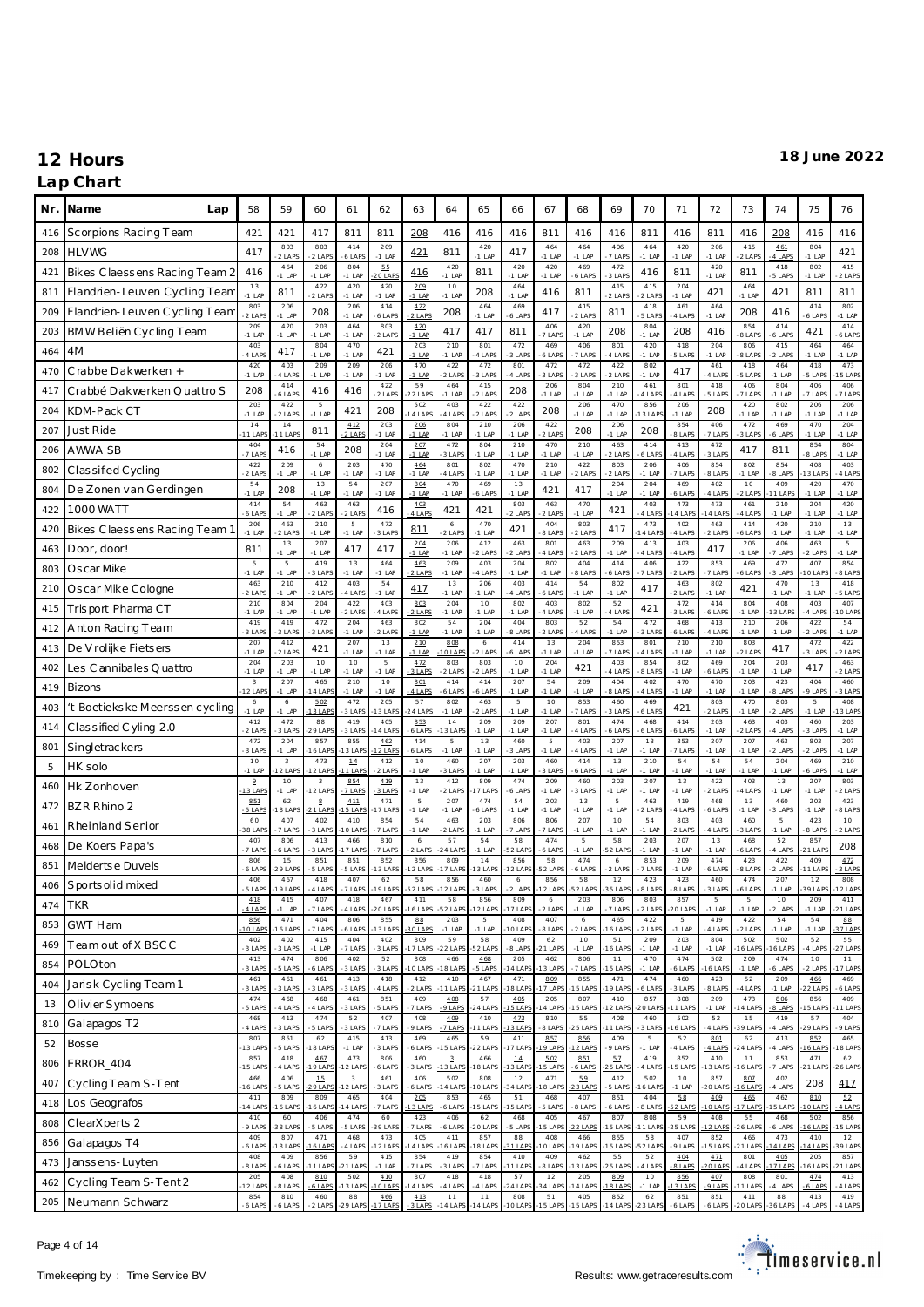### **Lap Chart**

| Nr. | Na me<br>Lap                  | 77                     | 78                     | 79                   | 80                                   | 81                     | 82                         | 83                  | 84                   | 85                     | 86                        | 87                   | 88                  | 89                   | 90                     | 91                     | 92                       | 93                     | 94                                | 95                     |
|-----|-------------------------------|------------------------|------------------------|----------------------|--------------------------------------|------------------------|----------------------------|---------------------|----------------------|------------------------|---------------------------|----------------------|---------------------|----------------------|------------------------|------------------------|--------------------------|------------------------|-----------------------------------|------------------------|
| 416 | Scorpions Racing Team         | 811                    | 416                    | 421                  | 208                                  | 208                    | 208                        | 208                 | 208                  | 208                    | 208                       | 208                  | 208                 | 208                  | 208                    | 208                    | 208                      | 208                    | 208                               | 208                    |
| 208 | <b>HLVWG</b>                  | 207<br>$-1$ LAF        | 804<br>$-1$ LAP        | 420<br>$-1$ LAP      | 209<br>$-1$ LAP                      | 209<br>$-1$ LAP        | 209<br>$-1$ LAP            | 209<br>$-1$ LAP     | 209<br>$-1$ LAP      | 854<br>9 LAPS          | 209<br>$-1$ LAP           | 210<br>2 LAPS        | 209<br>$-1$ LAP     | 412<br>6 LAPS        | 462<br>9 LAP           | $_{\rm 8}$<br>17 LAP   | 412<br>6 LAPS            | 209<br>$-1$ LAP        | 412<br>6 LAP                      | 412<br>6 LAPS          |
| 421 | Bikes Claessens Racing Team 2 | 209<br>$-1$ LAP        | 415<br>2 LAPS          | 804<br>$-1$ LAP      | 465<br>9 LAPS                        | 412<br>6 LAPS          | 4.05<br>9 LAP              | 806<br>0 LAP        | 412<br>6 LAPS        | 808<br>4 LAP           | 412<br>6 LAP              | 209<br>$-1$ LAP      | 810<br>2 LAP        | 807<br>21 LAP        | 856<br>8 LAP           | 210<br>2 LAPS          | 209<br>$-1$ LAP          | 412<br>6 LAPS          | 416                               | 852<br>21 LAP          |
| 811 | Flandrien-Leuven Cycling Tean | 470<br>$-1$ LAP        | 421                    | 811                  | 207<br>$-1$ LAP                      | 801<br>5 LAPS          | 466<br>24 LAP              | 62<br>9 LAP         | 852<br>9 LAPS        | 51<br>6 LAP            | 462<br>8 LAF              | 472<br>5 LAPS        | 461<br>6 LAP        | 469<br>9 LAPS        | 62<br>4 LAP            | 415<br>2 LAPS          | 851<br>9 LAPS            | 404<br>1 LAP           | 415<br>$2$ LAPS                   | 59<br>36 LAP           |
| 209 | Flandrien-Leuven Cycling Team | 420<br>$-1$ LAF        | 464<br>$-1$ LAP        | 210<br>$-1$ LAP      | 468<br>7 LAPS                        | 59<br>30 LAPS          | 472<br>4 LAP               | 205<br>8 LAP        | 416                  | 466<br>5 LAP           | 12<br>4 LAF               | 55<br>33 LAP         | 466<br><b>6 LAP</b> | 502<br>9 LAP         | 810<br>$2$ LAP         | 807<br>21 LAP          | 403<br>7 LAPS            | 406<br>9 LAPS          | 405<br>2 LAP                      | 471<br>27 LAP          |
| 203 | BMW Beliën Cycling Team       | 415<br>2 LAPS          | 811                    | 415<br>2 LAPS        | 203<br>$-1$ LAP                      | 856<br>6 LAPS          | 474<br>8 LAPS              | 4.10<br>7 LAP       | 205<br>8 LAPS        | 851<br>8 LAPS          | 856<br>7 LAP              | 853<br>9 LAPS        | 205<br>9 LAF        | 407<br>12 LAF        | 465<br>22 LAP          | 416                    | 3<br>38 LAP              | 851<br>9 LAPS          | 407<br>3 LAP                      | 415<br>2 LAPS          |
| 464 | 4M                            | 418<br>5 LAPS          | 802<br>$-1$ LAP        | 464<br>$-1$ LAP      | 206<br>$-1$ LAP                      | $12\,$<br>10 LAPS      | 469<br>7 LAPS              | 55<br>32 LAPS       | 421                  | 419<br>5 LAPS          | 405<br>20 LAP             | 418<br>6 LAPS        | 416                 | 810<br>2 LAP         | 15<br>52 LAPS          | 12<br>5 LAP            | $\overline{4}$<br>72 LAP | 62<br>6 LAPS           | 15<br>3 LAP                       | 851<br>0 LAP           |
| 470 | Crabbe Dakwerken +            | 464<br>$-1$ LAF        | 420<br>$-1$ LAP        | 204<br>$-1$ LAP      | 806<br>9 LAPS                        | 810<br>1 LAPS          | 52<br>7 LAPS               | 416                 | 801<br>5 LAPS        | 407<br>1 LAP           | 857<br>3 LAP              | 52<br>8 LAPS         | 415<br>2 LAP        | 416                  | 808<br>5 LAP           | 854<br>0 LAP           | 466<br>$27$ LAP          | 416                    | 473<br>8 LAP                      | 416                    |
| 417 | Crabbé Dakwerken Quattro S    | 408<br>13 LAP          | 470<br>$-1$ LAP        | 470<br>$-1$ LAP      | 421                                  | 853<br>8 LAPS          | 810<br>$1$ LAP             | 422<br>2 LAPS       | 802<br>$-1$ LAP      | 460<br>4 LAPS          | $\overline{5}$<br>$2$ LAP | 806<br>1 LAPS        | 803<br>2 LAP        | 415<br>2 LAPS        | 807<br>$-21$ LAPS      | 856<br>8 LAP           | 51<br>30 LAP             | 415<br>2 LAPS          | 469<br>0 LAP                      | 803<br>2 LAPS          |
| 204 | KDM-Pack CT                   | 463<br>2 LAPS          | 206<br>$-1$ LAP        | 416                  | 420<br>$-1$ LAP                      | 404<br>10 LAPS         | 856<br>16 LAP              | 801<br>5 LAPS       | 415<br>2 LAPS        | 410<br>8 LAP           | 13<br>$2$ LAP             | 465<br>21 LAPS       | 421                 | 803<br>2 LAPS        | 52<br>O LAP            | 60<br>53 LAP           | 53<br>6 LAP              | 205<br>20 LAPS         | 88<br>8 LAP                       | 405<br>2 LAP           |
| 207 | Just Ride                     | 802<br>$-1$ LAP        | 408<br>3 LAPS          | 463<br>2 LAPS        | 803<br>2 LAPS                        | 808<br>3 LAPS          | 421                        | 811                 | 811                  | 403<br>5 LAPS          | 88<br>6 LAP               | 415<br>2 LAPS        | $_{\rm 8}$<br>6 LAF | 421                  | 857<br>4 LAP           | 803<br>2 LAPS          | 410<br>0 LAP             | 53<br>56 LAPS          | 406<br>9 LAP                      | 407<br>3 LAP           |
| 206 | AWWA SB                       | 416                    | 423<br>8 LAPS          | 403<br>4 LAPS        | 802<br>$-1$ LAP                      | 809<br><b>25 LAPS</b>  | 416                        | 464<br>$-1$ LAP     | 464<br>$-1$ LAP      | 402<br>5 LAPS          | 419<br>5 LAPS             | 416                  | 411<br>24 LAF       | 403<br>6 LAPS        | 415<br>2 LAPS          | 808<br>5 LAP           | 59<br><b>5 LAP</b>       | 3<br>38 LAPS           | 404<br>1 LAP                      | 210<br>2 LAP           |
| 802 | Classified Cycling            | 804<br>$-1$ LAF        | 54<br>$-1$ LAP         | 423<br>8 LAPS        | 804<br>$-1$ LAP                      | 5.02<br>17 LAPS        | 803<br>$2$ LAPS            | 415<br>2 LAPS       | 420<br>$-1$ LAP      | 413<br>5 LAPS          | 854<br>$9$ LAP            | 464<br>$-1$ LAP      | 417<br>$-1$ LAP     | 410<br>9 LAP         | 416                    | 405<br>21 LAPS         | 416                      | $\sqrt{4}$<br>72 LAPS  | 502<br>20 LAP                     | 404<br>1 LAP           |
| 804 | De Zonen van Gerdingen        | 210<br>$-1$ LAP        | 407<br>O LAPS          | 414<br>6 LAPS        | 811                                  | 406<br>8 LAPS          | 420<br>$-1$ LAP            | 804<br>$-1$ LAP     | 470<br>$-1$ LAP      | 473<br>6 LAP           | 420<br>$-1$ LAP           | 801<br>5 LAPS        | 464<br>$-1$ LAP     | 471<br>25 LAF        | 473<br>7 LAP           | 52<br>10 LAPS          | 415<br>2 LAPS            | 51<br>30 LAPS          | 462<br>20 LAP                     | 462<br>20 LAF          |
| 422 | 1000 WATT                     | 407<br>10 LAP          | 210<br>$-1$ LAP        | 422<br>2 LAPS        | 415<br>$2$ LAPS                      | 420<br>$-1$ LAP        | 802<br>$-1$ LAP            | 406<br>8 LAPS       | 404<br>0 LAPS        | 469<br>8 LAPS          | 803<br>$2$ LAP            | 804<br>$-1$ LAP      | 802<br>$-1$ LAP     | 804<br>$-1$ LAP      | 469<br>9 LAPS          | 421                    | 210<br>2 LAPS            | 466<br>27 LAPS         | 420<br>$2$ LAP                    | 406<br>9 LAPS          |
| 420 | Bikes Claessens Racing Team   | 423<br>8 LAPS          | 403<br>4 LAPS          | 803<br>2 LAPS        | 416                                  | 421                    | 414<br>6 LAPS              | 470<br>$-1$ LAP     | 474<br>8 LAPS        | 502<br>8 LAP           | 804<br>$-1$ LAP           | 811                  | 801<br>5 LAP        | 853<br>9 LAPS        | 407<br>2 LAP           | 462<br>9 LAP           | 803<br>2 LAPS            | 803<br>2 LAPS          | 210<br>2 LAPS                     | 473<br>8 LAP           |
| 463 | Door, door!                   | 54<br>$-1$ LAF         | 414<br>6 LAPS          | 209<br>$-1$ LAP      | 417<br>$-1$ LAP                      | 803<br>2 LAPS          | 464<br>$-1$ LAP            | 802<br>$-1$ LAP     | 803<br>2 LAPS        | 415<br>2 LAPS          | 464<br>$-1$ LAP           | 803<br>2 LAPS        | 853<br>9 LAP        | 420<br>$-1$ LAP      | 502<br>9 LAP           | 461<br>6 LAP           | $_{\rm 8}$<br>7 LAP      | 210<br>2 LAPS          | 803<br>2 LAPS                     | 469<br>0 LAP           |
| 803 | Oscar Mike                    | 473<br>15 LAF          | 463<br>2 LAPS          | 208                  | 464<br>$-1$ LAP                      | 804<br>$-1$ LAP        | 422<br>$2$ LAP             | 417<br>$-1$ LAP     | 417<br>$-1$ LAP      | 416                    | 416                       | 854<br>9 LAPS        | 418<br>6 LAP        | 463<br>$2$ LAPS      | 803<br>2 LAPS          | 406<br>-8 LAPS         | 55<br><b>5 LAP</b>       | 410<br>O LAPS          | 205<br>20 LAP                     | 502<br>20 LAP          |
| 210 | Oscar Mike Cologne            | 422<br>2 LAPS          | 58<br>57 LAPS          | 206<br>$-1$ LAP      | 470<br>$-1$ LAP                      | 811                    | 804<br>$-1$ LAP            | 421                 | 414<br>6 LAPS        | 421                    | 811                       | 802<br>$-1$ LAP      | 463<br>$2$ LAP      | 801<br>5 LAPS        | 421                    | 15<br>52 LAP           | 807<br>21 LAP            | 403<br>7 LAPS          | 53<br><b>6 LAP</b>                | 811                    |
| 415 | Trisport Pharma CT            | 403<br>4 LAPS          | 5<br>$-1$ LAP          | 207<br>$-1$ LAP      | 204<br>$-1$ LAP                      | 802<br>$-1$ LAP        | 470<br>$-1$ LAP            | 807<br>O LAP        | 422<br>2 LAPS        | 801<br>5 LAPS          | 801<br>5 LAP              | 206<br>$-1$ LAP      | 13<br>2 LAP         | 802<br>$-1$ LAP      | 461<br>6 LAPS          | 404<br>10 LAPS         | 4.71<br>6 LAPS           | 204<br>$-1$ LAP        | $\overline{\mathbf{3}}$<br>38 LAP | 420<br>2 LAPS          |
| 412 | Anton Racing Team             | 5<br>$-1$ LAP          | 422<br>2 LAPS          | 203<br>$-1$ LAP      | 422<br>2 LAPS                        | 416                    | 415<br>2 LAPS              | 420<br>$-1$ LAP     | 204<br>$-1$ LAP      | 803<br>2 LAPS          | 206<br>$-1$ LAP           | 13<br>2 LAPS         | 206<br>$-1$ LAP     | 206<br>$-1$ LAP      | 802<br>$-1$ LAP        | 465<br>22 LAP          | 854<br>0 LAP             | 802<br>$-1$ LAP        | 51<br>30 LAP                      | 422<br>2 LAPS          |
| 413 | De V rolijke Fietsers         | 803<br>2 LAPS          | 13<br>$-1$ LAP         | 468<br>7 LAPS        | 407<br>O LAPS                        | 464<br>$-1$ LAP        | 811                        | 404<br>0 LAP        | 804<br>$-1$ LAP      | 802<br>$-1$ LAP        | 415<br>$2$ LAP            | 470<br>$-1$ LAP      | 804<br>$-1$ LAP     | 464<br>$-1$ LAP      | 801<br>5 LAPS          | 88<br>47 LAP           | 856<br>8 LAP             | 207<br>$-1$ LAP        | $\sqrt{4}$<br>2 LAP               | 206<br>$-1$ LAP        |
| 402 | Les Cannibales Quattro        | 13<br>$-1$ LAP         | 468<br>7 LAPS          | 408<br>3 LAPS        | 210<br>$-1$ LAP                      | 415<br>2 LAPS          | 406<br>8 LAP               | 414<br>6 LAPS       | 406<br>8 LAPS        | 464<br>$-1$ LAP        | 404<br>0 LAP              | 419<br>5 LAPS        | 470<br>$-1$ LAP     | 204<br>$-1$ LAP      | 404<br>0 LAP           | 857<br>24 LAP          | 4.20<br>$-1$ LAP         | 801<br>5 LAPS          | 4.74<br>8 LAPS                    | 419<br>5 LAPS          |
| 419 | Bizons                        | 203<br>$-1$ LAP        | 473<br>5 LAPS          | 54<br>$-1$ LAP       | 462<br>6 LAP                         | 422<br>2 LAPS          | 204<br>$-1$ LAP            | 474<br>8 LAPS       | 206<br>$-1$ LAP      | 811                    | 802<br>$-1$ LAP           | 422<br>2 LAPS        | 420<br>$-1$ LAP     | 404<br>0 LAF         | 853<br>9 LAPS          | 811                    | 808<br>5 LAP             | 463<br>2 LAPS          | 807<br>1 LAP                      | 421                    |
| 403 | t Boetiekske Meerssen cycling | 421                    | 803<br>2 LAPS          | 407<br>$10$ LAPS     | $\,$ 5<br>$-1$ LAP                   | 470<br>$-1$ LAP        | 206<br>$-1$ LAP            | 463<br>2 LAPS       | 463<br>2 LAPS        | 470<br>$-1$ LAP        | 470<br>$-1$ LAP           | 204<br>$-1$ LAP      | 406<br>8 LAP        | 470<br>$-1$ LAF      | 804<br>$-1$ LAP        | 420<br>$-1$ LAP        | 801<br>5 LAPS            | 417<br>$-1$ LAP        | 466<br>7 LAP                      | 470<br>$-1$ LAP        |
| 414 | Classified Cyling 2.0         | 208                    | 208                    | $\,$ 5<br>$-1$ LAP   | 463<br>$2$ LAPS                      | 417<br>$-1$ LAP        | 417<br>$-1$ LAP            | 204<br>$-1$ LAP     | 468<br>7 LAPS        | 422<br>2 LAPS          | 422<br>$-2$ LAPS          | 5<br>2 LAPS          | 5<br>$2$ LAP        | 406<br>8 LAPS        | 811                    | 802<br>$-1$ LAP        | 811                      | 4.22<br>2 LAPS         | 419<br>5 LAPS                     | 417<br>$-1$ LAP        |
| 801 | Singletrackers                | 405<br>18 LAP          | 203<br>$-1$ LAP        | 13<br>$-1$ LAP       | 54<br>$-1$ LAP                       | 204<br>$-1$ LAP        | 404<br>O LAP               | 803<br>2 LAPS       | 203<br>$-1$ LAP      | 404<br>0 LAP           | 204<br>$-1$ LAP           | 406<br>8 LAPS        | 204<br>$-1$ LAP     | 422<br>2 LAPS        | 406<br>8 LAPS          | 801<br>5 LAPS          | 414<br>6 LAPS            | 402<br>5 LAPS          | 62<br>6 LAP                       | 802<br>$-1$ LAP        |
| 5   | HK solo                       | 10<br>2 LAPS           | 405<br>8 LAPS          | 473<br>5 LAPS        | 408<br>3 LAP                         | 463<br>2 LAPS          | 463<br>$2$ LAPS            | 206<br>$-1$ LAP     | 207<br>$-1$ LAP      | 474<br>8 LAPS          | 406<br>8 LAPS             | 463<br>2 LAPS        | 422<br>2 LAP        | 474<br>8 LAPS        | 463<br>2 LAPS          | 463<br>2 LAPS          | 461<br>6 LAPS            | 206<br>$-1$ LAP        | 468<br>7 LAPS                     | 801<br>5 LAPS          |
| 460 | Hk Zonhoven                   | 469<br>$6$ LAPS<br>409 | 209<br>$-1$ LAP<br>418 | 462<br>16 LAPS<br>58 | 418<br>5 LAPS<br>403                 | 207<br>$-1$ LAP<br>414 | 207<br>$-1$ LAP<br>468     | 468<br>7 LAPS<br>58 | 58<br>57 LAPS<br>411 | 420<br>$-1$ LAP<br>204 | 463<br>$2$ LAP<br>474     | 404<br>O LAPS<br>420 | 404<br>0 LAF        | 418<br>6 LAPS        | 204<br>$-1$ LAP<br>206 | 417<br>$-1$ LAP<br>853 | 853<br>9 LAPS<br>463     | 413<br>5 LAPS          | 422<br>$2$ LAP                    | 464<br>$-1$ LAP<br>460 |
| 472 | BZR Rhino 2                   | 11 LAF<br>404          | 5 LAPS<br>474          | 57 LAPS<br>10        | 4 LAP<br>414                         | 6 LAPS<br>203          | 7 LAP<br>58                | 57 LAP<br>207       | 23 LAPS<br>806       | $-1$ LAP<br>206        | 8 LAP<br>417              | $-1$ LAP             | 460<br>4 LAPS       | 5<br>2 LAPS<br>419   | $-1$ LAP<br>470        | 9 LAPS<br>470          | 2 LAPS<br>206            | 811                    | 806<br>1 LAP                      | 4 LAP<br>804           |
| 461 | Rheinland Senior              | 9 LAPS<br>808          | 7 LAPS<br>10           | 2 LAPS<br>474        | 6 LAPS<br>13                         | $-1$ LAP<br>58         | 57 LAP<br>203              | $-1$ LAP<br>203     | O LAPS<br>465        | $-1$ LAP<br>406        | $-1$ LAP                  | 421<br>417           | 811<br>472          | 5 LAPS<br>460        | $-1$ LAP<br>464        | $-1$ LAP<br>206        | $-1$ LAP<br>470          | 804<br>$-1$ LAP<br>464 | 421                               | $-1$ LAP<br>463        |
| 468 | De Koers Papa's               | 12 LAP<br>809          | 2 LAPS<br>854          | 7 LAPS<br>205        | $-1$ LAP<br>51                       | 57 LAPS<br>468         | $-1$ LAP<br>853            | $-1$ LAP<br>472     | 20 LAPS<br>472       | 8 LAPS<br>417          | 421<br>413                | $-1$ LAP<br>414      | 5 LAP<br>474        | 4 LAPS<br>417        | $-1$ LAP<br>420        | $-1$ LAF<br>804        | $-1$ LAP<br>802          | $-1$ LAP<br>418        | 811<br>802                        | 2 LAPS<br>5            |
| 851 | Meldertse Duvels              | $-24$ LAF<br>411       | 8 LAPS<br>62           | 7 LAPS<br>466        | <b>25 LAPS</b><br>473                | 7 LAPS<br>206          | 8 LAPS<br>809              | 4 LAP<br>462        | 4 LAPS<br>55         | $-1$ LAF<br>804        | 5 LAP<br>207              | 6 LAPS<br>474        | 8 LAP<br>207        | $-1$ LAF<br>402      | $-1$ LAP<br>460        | $-1$ LAP<br>464        | $-1$ LAP<br>464          | 6 LAPS<br>470          | 1 LAP<br>417                      | 2 LAPS<br>13           |
| 406 | Sports olid mixed             | $-21$ LAP<br>413       | 27 LAPS<br>413         | 23 LAPS<br>405       | 15 LAPS<br>58                        | $-1$ LAP<br>411        | 25 LAPS<br>461             | 17 LAPS<br>471      | 32 LAPS<br>807       | $-1$ LAP<br>414        | $-1$ LAP<br>460           | 8 LAPS<br>413        | $-1$ LAP<br>419     | 5 LAPS               | 4 LAPS<br>422          | $-1$ LAP<br>204        | $-1$ LAP                 | $-1$ LAP               | $-1$ LAP<br>804                   | 2 LAPS<br>52           |
| 474 | <b>TKR</b>                    | 4 LAPS<br>419          | 4 LAPS<br>419          | 18 LAPS<br>854       | 57 LAPS<br>857                       | $-22$ LAPS<br>210      | -5 LAPS<br>808             | 23 LAPS<br>52       | $-20$ LAPS<br>52     | 6 LAPS<br>463          | 4 LAPS<br>414             | 5 LAPS<br>468        | 5 LAPS<br>413       | 811<br>203           | 2 LAPS<br>5            | $-1$ LAP<br>5          | 421<br>804               | 414<br>6 LAPS          | $-1$ LAP<br>206                   | 10 LAPS<br>413         |
| 853 | <b>GWT Ham</b>                | 4 LAPS<br>461          | 4 LAPS<br>460          | 8 LAPS<br>413        | 22 LAPS<br>10                        | $-1$ LAP<br>418        | 13 LAP<br>851              | 7 LAPS<br>466       | 7 LAPS<br>810        | 2 LAPS<br>468          | 6 LAPS<br>468             | 7 LAPS<br>207        | 5 LAPS<br>402       | $-1$ LAP<br>411      | 2 LAPS<br>474          | 2 LAPS<br>474          | $-1$ LAP<br>474          | 421<br>460             | $-1$ LAP<br>470                   | 5 LAPS<br>204          |
| 469 | Team out of X BSCC            | 4 LAPS<br>402          | 3 LAPS<br>402          | 4 LAPS<br>419        | 2 LAPS<br>57                         | 5 LAPS<br>5            | 7 LAPS<br>59               | 24 LAPS<br>405      | 1 LAPS<br>461        | 7 LAPS<br>58           | 7 LAP<br>402              | -1 LAP<br>460        | 5 LAPS<br>203       | 24 LAP<br>468        | 8 LAPS<br>417          | 8 LAPS<br>414          | 8 LAPS<br>417            | 4 LAPS<br>807          | 1 LAP<br>203                      | $-1$ LAP<br>418        |
| 854 | POLOton                       | 4 LAPS<br>853          | 4 LAPS<br>461          | 4 LAPS<br>460        | 30 LAPS<br>471                       | $-1$ LAP<br>54         | 30 LAP<br>210              | 19 LAPS<br>856      | 5 LAPS<br>462        | 57 LAP<br>207          | 5 LAPS<br>58              | 4 LAPS<br>402        | $-1$ LAP<br>414     | 7 LAPS<br>413        | $-1$ LAP<br>203        | 6 LAPS<br>13           | $-1$ LAP<br>419          | 21 LAPS<br>59          | $-1$ LAP<br>460                   | 6 LAPS<br>414          |
| 404 | Jarisk Cycling Team 1         | 7 LAPS<br>12           | 4 LAPS<br>472          | 3 LAPS<br>402        | 22 LAPS<br>$\underline{\textbf{11}}$ | $-1$ LAP<br>403        | $-1$ LAP<br>852            | 6 LAPS<br>853       | 7 LAPS<br>471        | $-1$ LAP<br>203        | 57 LAP<br>203             | 5 LAPS<br>203        | 6 LAPS<br>468       | 5 LAPS<br>13         | $-1$ LAP<br>413        | 2 LAPS<br>413          | 5 LAPS<br>460            | 35 LAPS<br>472         | 4 LAPS<br>5                       | 6 LAPS<br>402          |
| 13  | Olivier Symoens               | 39 LAP<br>472          | 3 LAPS<br>410          | 4 LAPS<br>461        | 18 LAPS<br>205                       | 4 LAPS<br>51           | 18 LAP<br>473              | 8 LAPS<br>461       | 3 LAPS<br>405        | $-1$ LAP<br>411        | $-1$ LAP<br>51            | $-1$ LAP<br>58       | 7 LAPS<br>806       | $2$ LAPS<br>852      | 5 LAPS<br>418          | 5 LAPS<br>402          | 4 LAPS<br>857            | 5 LAPS<br>419          | 2 LAPS<br>413                     | 5 LAPS<br>403          |
| 810 | Galapagos T2                  | 3 LAPS<br>55           | 5 LAPS<br>853          | 4 LAPS<br>59         | 17 LAPS<br>466                       | 25 LAPS<br>13          | 5 LAPS<br>857              | 5 LAPS<br>810       | 9 LAPS<br>856        | 23 LAP<br>59           | 6 LAP<br>808              | 7 LAPS<br>88         | 1 LAP<br>852        | 20 LAP<br>414        | 6 LAPS<br>414          | 5 LAPS<br>422          | 4 LAP<br>52              | 5 LAPS<br>474          | 5 LAPS<br>464                     | 7 LAPS<br>207          |
| 52  | <b>Bosse</b>                  | 27 LAPS<br>856         | 7 LAPS<br>855          | 29 LAPS<br>852       | 23 LAPS<br>419                       | $-1$ LAP<br>407        | 22 LAP<br>403              | 1 LAPS<br>469       | 6 LAPS               | 31 LAPS<br>8           | 4 LAP<br>407              | 46 LAPS<br>60        | 20 LAP<br>55        | 6 LAPS<br>472        | 6 LAPS<br>419          | 2 LAPS<br>419          | 0 LAP<br>413             | 8 LAPS<br>852          | $-1$ LAP<br>801                   | $-1$ LAP<br>474        |
| 806 | ERROR_404                     | 15 LAP!<br>465         | 9 LAPS<br>404          | 7 LAPS<br>52         | 4 LAPS<br>413                        | O LAPS<br>857          | 4 LAPS<br>51               | 7 LAPS<br>808       | 209<br>210           | 45 LAP<br>852          | 1 LAP<br>851              | 62 LAPS<br>857       | 33 LAP<br>62        | 5 LAPS<br>806        | 5 LAPS<br>411          | 5 LAPS<br>460          | 5 LAPS<br>402            | O LAPS<br>857          | 5 LAPS<br>418                     | 8 LAPS<br>203          |
| 407 | Cycling Team S-Tent           | 18 LAP<br>11           | 9 LAPS<br>409          | 6 LAPS<br>472        | 4 LAPS<br>460                        | 22 LAPS<br>473         | 25 LAP<br>418              | 3 LAPS<br>10        | $-1$ LAP<br>412      | 9 LAP<br>806           | $8$ LAP<br>471            | 23 LAPS<br>405       | 33 LAF<br>465       | 11 LAF<br>207        | 24 LAP<br>402          | 4 LAPS<br>418          | 5 LAPS<br>$\,$ 5         | 24 LAPS<br>461         | 6 LAPS<br>463                     | $-1$ LAP<br>461        |
| 418 | Los Geografos                 | 17 LAP<br>810          | 1 LAPS<br>856          | 3 LAPS<br>853        | 3 LAPS<br>402                        | 15 LAPS<br>408         | 5 LAPS<br>13               | 3 LAPS<br>407       | 5 LAPS<br>418        | O LAPS<br>205          | 24 LAP<br>469             | 20 LAPS<br>12        | 21 LAP<br>$1\,2$    | $-1$ LAP<br>205      | 5 LAPS<br>13           | 6 LAPS<br>11           | 2 LAPS<br>411            | 6 LAPS<br>52           | $2$ LAPS<br>857                   | 6 LAPS<br>857          |
| 808 | ClearXperts 2                 | 10 LAPS<br>502         | 5 LAPS<br>808          | 7 LAPS<br>469        | 4 LAPS<br>854                        | 13 LAPS<br>854         | $-1$ LAP<br>$\overline{5}$ | 10 LAPS<br>473      | 5 LAPS<br>853        | 18 LAP<br>472          | 8 LAPS<br>502             | 44 LAPS<br>462       | 44 LAP<br>462       | 19 LAF<br>$_{3}$     | 2 LAPS<br>11           | 27 LAP<br>468          | 24 LAPS<br>204           | 10 LAPS<br>5           | 24 LAP<br>13                      | 24 LAPS<br>853         |
| 856 | Galapagos T4                  | 16 LAPS<br>57          | 2 LAPS<br>469          | 6 LAPS<br>409        | 8 LAPS<br>461                        | 8 LAPS<br>62           | $-1$ LAP<br>407            | 15 LAPS<br>851      | 8 LAPS<br>5          | 4 LAPS<br>461          | 18 LAP<br>473             | 18 LAPS<br>856       | 18 LAP<br>60        | 37 LAP<br>$\sqrt{4}$ | $-27$ LAPS<br>468      | 7 LAPS<br>207          | $-1$ LAP<br>207          | 2 LAPS<br>808          | $2$ LAPS<br>414                   | 9 LAPS<br>808          |
| 473 | Janssens-Luyten               | 29 LAPS<br>857         | 6 LAPS<br>809          | 1 LAPS<br>404        | 4 LAPS<br>405                        | 28 LAPS<br>410         | 10 LAPS<br>4.11            | 7 LAPS<br>402       | $-1$ LAP<br>13       | 5 LAPS<br>807          | 6 LAP<br>466              | 7 LAPS<br>851        | 52 LAP<br>854       | 71 LAF<br>466        | 7 LAPS<br>472          | $-1$ LAP<br>411        | $-1$ LAP<br>422          | 5 LAPS<br>13           | 6 LAPS<br>204                     | 5 LAPS<br>205          |
| 462 | Cycling Team S-Tent 2         | $-21$ LAPS<br>471      | $-24$ LAPS<br>12       | 9 LAPS<br>807        | 18 LAPS<br>474                       | 16 LAPS<br>465         | 22 LAPS<br>419             | 4 LAPS<br>413       | $-1$ LAP<br>857      | 20 LAPS<br>55          | 5 LAP<br>410              | 8 LAPS<br>473        | 9 LAPS<br>88        | 26 LAP<br>53         | 5 LAPS<br>207          | 24 LAP<br>472          | 2 LAPS<br>418            | 2 LAPS<br>853          | 1 LAP<br>461                      | 20 LAPS<br>15          |
| 205 | Neumann Schwarz               | $-21$ LAPS             | $-39$ LAPS             | $-18$ LAPS           | -7 LAPS                              | $-19$ LAPS             | -4 LAPS                    | -4 LAPS             | $-22$ LAPS           | $-32$ LAPS             | -18 LAPS                  | $-16$ LAPS           | 46 LAPS             | $-55$ LAPS           | $-1$ LAP               | -5 LAPS                | 6 LAPS                   | -9 LAPS                | 6 LAPS                            | $-53$ LAPS             |

Page 5 of 14

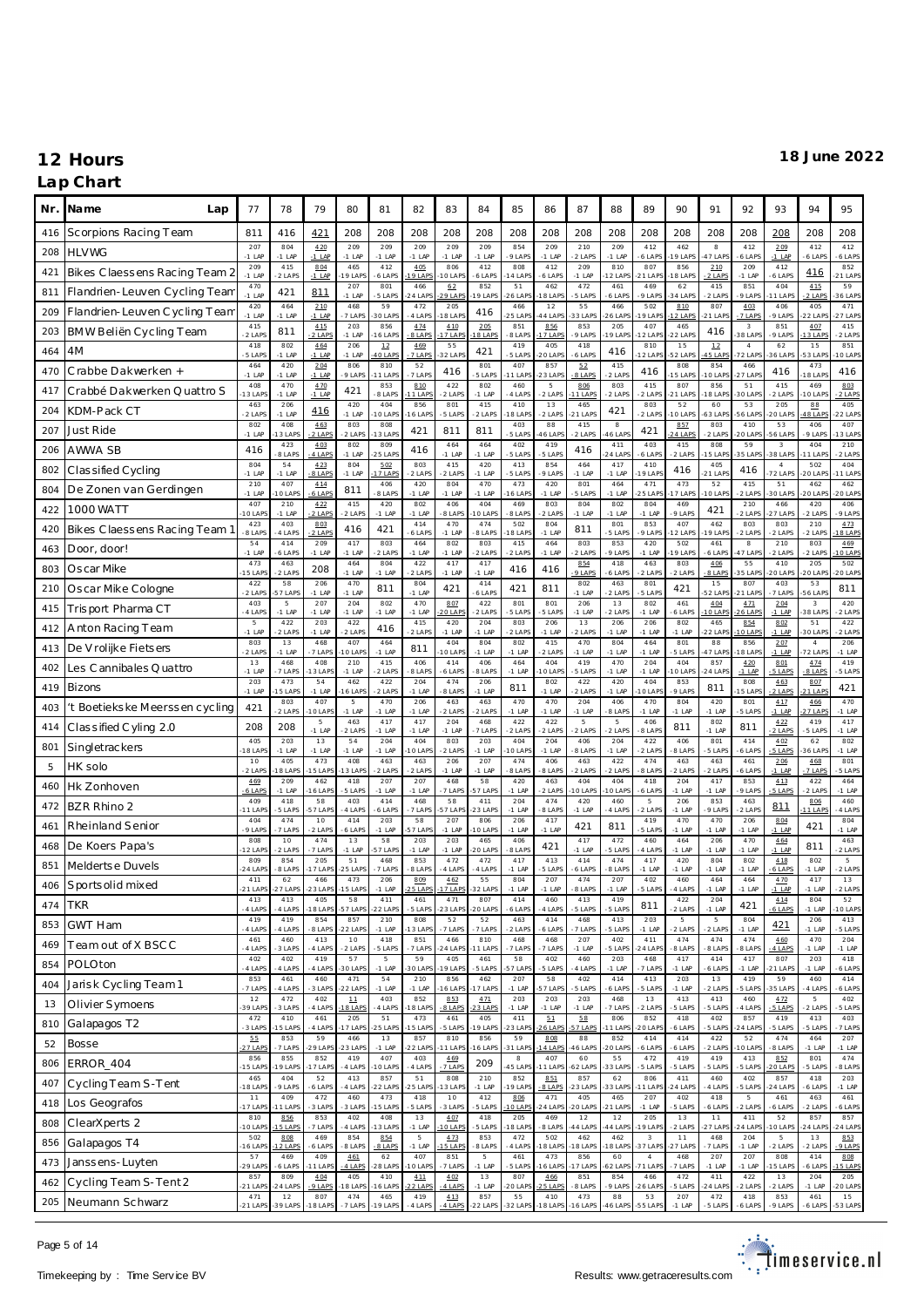### **Lap Chart**

| Nr. | Na me<br>Lap                  | 96                   | 97                              | 98                    | 99                       | 100             | 101                               | 102                  | 103                   | 104                       | 105             | 106                  | 107                   | 108                | 109                   | 110                   | 111                | 112                 | 113                              | 114                  |
|-----|-------------------------------|----------------------|---------------------------------|-----------------------|--------------------------|-----------------|-----------------------------------|----------------------|-----------------------|---------------------------|-----------------|----------------------|-----------------------|--------------------|-----------------------|-----------------------|--------------------|---------------------|----------------------------------|----------------------|
| 416 | Scorpions Racing Team         | 208                  | 208                             | 208                   | 208                      | 208             | 416                               | 416                  | 416                   | 416                       | 416             | 416                  | 416                   | 416                | 416                   | 416                   | 416                | 416                 | 416                              | 416                  |
| 208 | <b>HLVWG</b>                  | 412<br>$6$ LAP       | 472<br>6 LAPS                   | 808<br>6 LAPS         | 469<br>1 LAPS            | 469<br>1 LAPS   | 209<br>$-1$ LAP                   | 419<br>6 LAP         | 208                   | 208                       | 208             | 412<br>6 LAPS        | 801<br>$6$ LAP        | 209<br>$-1$ LAP    | 209<br>$-1$ LAP       | 417<br>2 LAPS         | 412<br>6 LAPS      | 417<br>2 LAPS       | 203<br>2 LAPS                    | 206<br>2 LAPS        |
| 421 | Bikes Claessens Racing Team 2 | 468<br>8 LAPS        | 412<br>6 LAPS                   | 469<br>1 LAPS         | 808<br>6 LAP             | 416             | 208                               | 209<br>$-1$ LAP      | 469<br>1 LAPS         | 469<br>1 LAP              | 203<br>$2$ LAP  | 209<br>$-1$ LAP      | 209<br>$-1$ LAP       | 413<br>6 LAPS      | <u>811</u>            | 412<br>6 LAPS         | 403<br>8 LAPS      | 403<br>8 LAPS       | 403<br>8 LAPS                    | 417<br>2 LAPS        |
| 811 | Flandrien-Leuven Cycling Team | 854<br>$11$ LAP      | 808<br>6 LAPS                   | 462<br>21 LAPS        | 209<br>$-1$ LAP          | 472<br>6 LAPS   | 469<br>1 LAP                      | 208                  | 419<br>6 LAPS         | 419<br>6 LAPS             | 469<br>1 LAP    | 208                  | 419<br>6 LAP          | 402<br>6 LAPS      | 208                   | 209<br>$-1$ LAF       | 413<br>6 LAPS      | 412<br>6 LAPS       | 419<br>7 LAPS                    | 412<br>6 LAP         |
| 209 | Flandrien-Leuven Cycling Team | 55<br>36 LAP         | 473<br>9 LAP                    | 404<br>2 LAPS         | 472<br>6 LAP             | 808<br>6 LAPS   | 851<br>O LAP                      | 469<br>1 LAP         | 412<br>6 LAPS         | 404<br>3 LAP              | 412<br>6 LAP    | 801<br>6 LAPS        | 412<br>6 LAP          | 412<br>6 LAPS      | 15<br>53 LAP          | 413<br>6 LAPS         | 417<br>2 LAPS      | 210<br>3 LAPS       | 412<br>6 LAP                     | 413<br>6 LAPS        |
| 203 | BMW Beliën Cycling Team       | $_{\rm 8}$<br>48 LAP | 468<br>8 LAPS                   | 406<br>O LAPS         | 12<br>O LAPS             | 419<br>6 LAPS   | 412<br>6 LAPS                     | 412<br>6 LAPS        | 406<br>1 LAPS         | 410<br>23 LAP             | 801<br>6 LAP    | 419<br>6 LAPS        | 203<br>$2$ LAP        | 203<br>2 LAPS      | 53<br>60 LAP          | 210<br>3 LAPS         | 209<br>$-1$ LAP    | 206<br>2 LAPS       | 413<br>6 LAP                     | 203<br>2 LAPS        |
| 464 | 4M                            | 62<br>37 LAP         | 502<br>1 LAPS                   | 205<br>21 LAPS        | 471<br>28 LAP            | 412<br>6 LAPS   | 472<br>6 LAPS                     | 472<br>6 LAPS        | 8<br>O LAPS           | 851<br>0 LAP              | 419<br>6 LAP    | 469<br>1 LAPS        | 469<br>1 LAF          | 419<br>6 LAPS      | $^{\rm 3}$<br>42 LAPS | 203<br>2 LAPS         | 210<br>3 LAPS      | 203<br>2 LAPS       | 210<br>3 LAPS                    | 462<br>4 LAP         |
| 470 | Crabbe Dakwerken +            | 806<br>$-12$ LAF     | 51<br>31 LAPS                   | 415<br>2 LAPS         | 416                      | 851<br>O LAPS   | $\overline{\mathbf{3}}$<br>40 LAP | 852<br>22 LAP        | 88<br>55 LAPS         | 11<br>30 LAP              | 462<br>22 LAP   | 203<br>2 LAPS        | 856<br>20 LAF         | 801<br>6 LAPS      | 62<br>4 LAP           | 801<br>6 LAP          | 203<br>2 LAPS      | 419<br>7 LAPS       | 852<br>5 LAP                     | 88<br>51 LAP         |
| 417 | Crabbé Dakwerken Quattro S    | 416                  | 416                             | 416                   | 415<br>2 LAPS            | 415<br>2 LAPS   | 53<br><b>58 LAP</b>               | 205<br>22 LAP        | 461<br>8 LAP          | 502<br>23 LAP             | 810<br>5 LAF    | 468<br>9 LAPS        | 208                   | 469<br>11 LAF      | 90<br>72 LAP          | 4.04<br>4 LAPS        | 205<br>4 LAP       | $\sqrt{3}$<br>3 LAP | 472<br>8 LAP                     | 502<br>26 LAP        |
| 204 | KDM-Pack CT                   | 851<br>10 LAP        | 415<br>2 LAPS                   | 851<br>O LAPS         | 851<br>10 LAPS           | 11<br>29 LAPS   | 857<br>26 LAP                     | 414<br>7 LAPS        | 851<br>0 LAP          | 807<br>23 LAPS            | 405<br>5 LAP    | 51<br>36 LAP         | 418<br>7 LAPS         | 856<br>20 LAP      | 461<br>8 LAPS         | 469<br>1 LAPS         | 474<br>0 LAP       | 53<br>61 LAPS       | 410<br>6 LAP                     | 808<br>9 LAP         |
| 207 | Just Ride                     | 415<br>2 LAPS        | 851<br>O LAPS                   | 461<br>7 LAPS         | 406<br>O LAPS            | 8<br>49 LAPS    | 854<br>2 LAP                      | 473<br>20 LAP        | 471<br>29 LAPS        | 811                       | 851<br>0 LAF    | 411<br>29 LAPS       | 410<br>4 LAF          | 807<br>$24$ LAP    | 468<br>9 LAPS         | 411<br>30 LAP         | 13<br>4 LAP        | 4.71<br>2 LAPS      | 854<br>4 LAP                     | 210<br>3 LAP         |
| 206 | AWWA SB                       | 852<br>$-21$ LAP     | $\,$ 3<br>39 LAPS               | 857<br>$-25$ LAPS     | 462<br>21 LAPS           | 466<br>31 LAPS  | 59<br>39 LAP                      | 857<br>26 LAPS       | 472<br>6 LAPS         | 206<br>$-1$ LAP           | 404<br>3 LAP    | 462<br>22 LAPS       | 205<br>23 LAF         | 811                | 406<br>1 LAP          | 462<br>23 LAP         | 502<br>25 LAP      | 59<br>44 LAPS       | 15<br>4 LAP                      | 60<br>82 LAP         |
| 802 | Classified Cycling            | 856<br>19 LAF        | 53<br>57 LAPS                   | 405<br>23 LAPS        | 404<br>2 LAP             | 410<br>22 LAPS  | 405<br>24 LAF                     | $\sqrt{3}$<br>40 LAP | 411<br>28 LAP         | 406<br>1 LAP              | 90<br>71 LAF    | 465<br>3 LAPS        | 811                   | 208                | 851<br>0 LAP          | 410<br>25 LAP         | 807<br>5 LAP       | 853<br>1 LAPS       | 405<br>27 LAP                    | 418<br>9 LAP         |
| 804 | De Zonen van Gerdingen        | 410<br>$21$ LAP      | $\overline{4}$<br><b>3 LAPS</b> | 468<br>8 LAPS         | 810<br>4 LAPS            | 52<br>2 LAPS    | 90<br>70 LAP                      | 53<br><b>8 LAP</b>   | 415<br>3 LAPS         | 461<br>8 LAPS             | 59<br>10 LAF    | 808<br>7 LAPS        | 851<br>10 LAF         | 461<br>8 LAPS      | 206<br>$-1$ LAP       | 808<br>8 LAP          | 801<br>6 LAPS      | 407<br>5 LAPS       | 857<br>1 LAP                     | 472<br>8 LAPS        |
| 422 | 1000 WATT                     | 810<br>13 LAP        | 15<br>4 LAP                     | 473<br>9 LAPS         | 461<br>7 LAPS            | 12<br>50 LAPS   | 415<br>$2$ LAPS                   | 808<br>6 LAP         | 55<br>O LAP           | 4.71<br>$9$ LAP           | 62<br>3 LAP     | 407<br>4 LAP         | 206<br>$-1$ LAP       | 406<br>1 LAP       | 472<br>7 LAPS         | 402<br>6 LAP          | 208                | 52<br>5 LAPS        | 52<br>5 LAP                      | 5<br>4 LAPS          |
| 420 | Bikes Claessens Racing Team 1 | 5.9<br>36 LAP        | 90<br>9 LAPS                    | $\,$ 3<br>39 LAPS     | 464<br>$-1$ LAP          | 411<br>27 LAPS  | 11<br>29 LAP                      | 854<br>2 LAPS        | 852<br><b>22 LAPS</b> | 803<br>2 LAPS             | 811             | 810<br>5 LAPS        | 461<br>8 LAP          | 206<br>$-1$ LAP    | 854<br>3 LAP          | 856<br>20 LAP         | 469<br>1 LAP       | 4.74<br>0 LAPS      | 853<br>1 LAP                     | 208                  |
| 463 | Door, door!                   | 471<br>$27$ LAF      | 853<br>0 LAP                    | 53<br>57 LAPS         | 853<br>O LAP             | 404<br>2 LAPS   | 811                               | 811                  | 205<br>22 LAPS        | 204<br>$-1$ LAP           | 406<br>1 LAF    | 406<br>11 LAPS       | 406<br>I 1 LAF        | 468<br>9 LAPS      | 204<br>$-1$ LAP       | 852<br>24 LAP         | 60<br>B1 LAP       | 205<br>4 LAPS       | 208                              | 852<br>5 LAP         |
| 803 | Oscar Mike                    | 12<br>49 LAF         | 11<br>28 LAP                    | 502<br>21 LAPS        | 422<br>2 LAPS            | 810<br>4 LAPS   | 204<br>$-1$ LAP                   | 206<br>$-1$ LAP      | 206<br>$-1$ LAP       | 472<br>6 LAP              | 461<br>8 LAP    | 811                  | 468<br>9 LAP          | 851<br>O LAP       | 803<br>2 LAPS         | 5<br>3 LAPS           | 404<br>4 LAP       | 208                 | 407<br>5 LAP                     | 807<br>26 LAP        |
| 210 | Oscar Mike Cologne            | 419<br>$-5$ LAPS     | 854<br>11 LAPS                  | 853<br>O LAPS         | 417<br>$-1$ LAP          | 462<br>21 LAPS  | 206<br>$-1$ LAP                   | 204<br>$-1$ LAP      | 811                   | $\underline{8}$<br>O LAP  | 206<br>$-1$ LAP | 461<br>8 LAPS        | 852<br>23 LAF         | 472<br>7 LAPS      | 407<br>4 LAP          | 208                   | 418<br>8 LAPS      | 811                 | $\overline{\mathbf{3}}$<br>3 LAP | 853<br>1 LAP         |
| 415 | Trisport Pharma CT            | 811                  | 411<br>26 LAPS                  | 90<br>69 LAPS         | 470<br>$-1$ LAP          | 406<br>10 LAPS  | 422<br>$2$ LAPS                   | 207<br>$-1$ LAP      | 460<br>4 LAPS         | 413<br>5 LAPS             | 204<br>$-1$ LAP | 206<br>$-1$ LAP      | 407<br>4 LAF          | 854<br>3 LAP       | 52<br>4 LAP           | 473<br>21 LAP         | 806<br>4 LAP       | 404<br>4 LAP        | 53<br>1 LAP                      | 55<br>45 LAP         |
| 412 | Anton Racing Team             | 421                  | 806<br>2 LAPS                   | 422<br>2 LAPS         | 802<br>$-1$ LAP          | 471<br>28 LAPS  | 207<br>$-1$ LAP                   | 803<br>2 LAPS        | 204<br>$-1$ LAP       | 402<br>5 LAPS             | 803<br>$2$ LAP  | 851<br>10 LAPS       | 204<br>$-1$ LAP       | 204<br>$-1$ LAP    | 807<br>24 LAP         | 851<br>10 LAP         | 811                | 801<br>6 LAPS       | 801<br>$6$ LAPS                  | 854<br>14 LAP        |
| 413 | De V rolijke Fietsers         | 802<br>$-1$ LAP      | 55<br>6 LAPS                    | 418<br>6 LAPS         | 420<br>2 LAPS            | 203<br>$-1$ LAP | 853<br>O LAP                      | 460<br>4 LAPS        | 803<br>2 LAPS         | 460<br>4 LAPS             | 807<br>23 LAP   | 474<br>9 LAPS        | 803<br>$2$ LAP        | 803<br>2 LAPS      | 857<br>29 LAP         | 811                   | 402<br>6 LAPS      | 469<br>1 LAPS       | 811                              | 15<br>64 LAPS        |
| 402 | Les Cannibales Quattro        | 422<br>$2$ LAPS      | 8<br>8 LAPS                     | 464<br>$-1$ LAP       | 418<br>6 LAPS            | 464<br>$-1$ LAP | 802<br>$-1$ LAP                   | 405<br>24 LAP        | 473<br>20 LAPS        | 88<br>55 LAP              | 410<br>3 LAP    | 806<br>3 LAPS        | 474<br>$9$ LAP        | 502<br>24 LAF      | 802<br>$-1$ LAP       | 461<br>8 LAP          | 462<br>3 LAP       | 88<br>60 LAP        | 471<br>2 LAP                     | 811                  |
| 419 | <b>Bizons</b>                 | 807<br>$-22$ LAP     | 852<br>21 LAP                   | 420<br>2 LAPS         | 407<br>3 LAPS            | 421             | 804<br>$-1$ LAP                   | 51<br>35 LAP         | 207<br>$-1$ LAP       | 415<br>3 LAPS             | 12<br>53 LA     | 55<br>11 LAPS        | 806<br>3 LAF          | 407<br>4 LAP       | 421                   | 406<br>1 LAP          | 856<br>20 LAP      | 13<br>4 LAP         | 205<br>4 LAP                     | 405<br>7 LAP         |
| 403 | t Boetiekske Meerssen cycling | 5<br>-2 LAPS         | 856<br>9 LAP                    | 470<br>$-1$ LAP       | 473<br>9 LAP             | 807<br>22 LAPS  | 460<br>4 LAP                      | 802<br>$-1$ LAP      | 414<br>7 LAPS         | 414<br>7 LAPS             | 11<br>30 LAF    | 803<br>2 LAPS        | 88<br><b>6 LAP</b>    | 418<br>7 LAPS      | 804<br>$-1$ LAP       | 468<br>9 LAPS         | 411<br><b>OLAP</b> | 406<br>1 LAPS       | 4.06<br>1 LAP                    | 407<br>5 LAP         |
| 414 | Classified Cyling 2.0         | 460<br>4 LAPS        | 410<br>21 LAPS                  | 421                   | 402<br>5 LAPS            | 802<br>$-1$ LAP | 420<br>$2$ LAPS                   | 464<br>$-1$ LAP      | 802<br>$-1$ LAP       | 422<br>2 LAPS             | 460<br>4 LAP    | 204<br>$-1$ LAP      | 808<br>7 LAP          | 205<br>23 LAP      | 470<br>$-1$ LAP       | 12<br>54 LAP          | 808<br>8 LAP       | $12\,$<br>4 LAPS    | 404<br>4 LAP                     | 414<br>7 LAPS        |
| 801 | Singletrackers                | 801<br>5 LAPS        | 420<br>2 LAPS                   | 802<br>$-1$ LAP       | 474<br>8 LAPS            | 470<br>$-1$ LAP | 421                               | 421                  | 804<br>$-1$ LAP       | 856<br>9 LAP              | 418<br>6 LAP    | 404<br>3 LAP         | 462<br>22 LAF         | 474<br>9 LAPS      | 422<br>2 LAPS         | 206<br>$-1$ LAP       | 857<br>O LAP       | 461<br>8 LAPS       | 469<br>1 LAP                     | 421                  |
| 5   | HK solo                       | 414<br>6 LAP         | 803<br>2 LAPS                   | 417<br>$-1$ LAP       | 811                      | 811             | 803<br>$2$ LAP                    | 470<br>$-1$ LAP      | 463<br>2 LAPS         | 210<br>2 LAPS             | 422<br>$2$ LAP  | 405<br>25 LAPS       | 411<br>29 LAF         | 804<br>$-1$ LAP    | 464<br>$-1$ LAP       | 55<br>$2$ LAPS        | 468<br>9 LAPS      | 5.02<br>5 LAPS      | 461<br>8 LAP                     | 804<br>$-1$ LAP      |
| 460 | Hk Zonhoven                   | 470<br>$-1$ LAF      | 421                             | 474<br>8 LAPS         | 413<br>5 LAPS            | 207<br>$-1$ LAP | 807<br>22 LAP                     | 420<br>2 LAPS        | 464<br>$-1$ LAP       | 421                       | 421             | 3<br>41 LAPS         | 471<br>30 LAF         | 464<br>$-1$ LAP    | 420<br>2 LAPS         | 204<br>$-1$ LAP       | 473<br>1 LAP       | 808<br>8 LAPS       | 59<br>4 LAP                      | 4.10<br><b>6 LAP</b> |
| 472 | BZR Rhino 2                   | 464<br>$-1$ LAF      | 470<br>$-1$ LAP                 | 811                   | 414<br>6 LAPS            | 803<br>2 LAPS   | 470<br>$-1$ LAP                   | 853<br>0 LAP         | 210<br>2 LAPS         | 463<br>2 LAPS             | 464<br>$-1$ LAP | 53<br>59 LAPS        | 810<br>5 LAF          | 4.70<br>$-1$ LAP   | 463<br>2 LAPS         | 803<br>2 LAPS         | 461<br>8 LAPS      | 402<br>6 LAPS       | 804<br>$-1$ LAP                  | 461<br>8 LAPS        |
| 461 | Rheinland Senior              | 803<br>2 LAPS        | 802<br>$-1$ LAP                 | 407<br>3 LAPS         | 468<br>8 LAPS            | 420<br>2 LAPS   | 403<br>7 LAP                      | 804<br>$-1$ LAP      | 470<br>$-1$ LAP       | 403<br>7 LAPS             | 470<br>$-1$ LAP | 807<br>3 LAPS        | 51<br>6 LAF           | 802<br>$-1$ LAP    | 414<br>7 LAPS         | 471<br>31 LAP         | 406<br>1 LAP       | 468<br>9 LAPS       | 421                              | 420<br>2 LAPS        |
| 468 | De Koers Papa's               | 420<br>$2$ LAP       | 464<br>$-1$ LAP                 | 206<br>$-1$ LAP       | 801<br>5 LAPS            | 204<br>$-1$ LAP | 464<br>$-1$ LAP                   | 402<br>5 LAPS        | 422<br>2 LAPS         | 853<br>0 LAP              | 853<br>0 LAP    | 59<br><b>10 LAPS</b> | 210<br>2 LAPS         | 4.22<br>2 LAPS     | 460<br>4 LAPS         | 405<br>26 LAP         | 12<br>4 LAP        | 856<br>O LAPS       | 402<br>6 LAP                     | 802<br>$-1$ LAP      |
| 851 | Meldertse Duvels              | 417<br>$-1$ LAF      | 807<br>22 LAP                   | 402<br>5 LAPS         | 463<br>2 LAP             | 853<br>O LAPS   | 402<br>5 LAP                      | 413<br>5 LAPS        | 413<br>5 LAPS         | 804<br>$-1$ LAP           | 420<br>$2$ LAP  | 90<br>71 LAPS        | 473<br>20 LAP         | 4.20<br>2 LAPS     | 207<br>$-1$ LAP       | 15<br>63 LAP          | 410<br>5 LAP       | 806<br>4 LAPS       | 464<br>$-1$ LAP                  | 463<br>2 LAPS        |
| 406 | Sports olid mixed             | 804<br>$-1$ LAF      | 422<br>2 LAPS                   | 414<br>6 LAPS         | 206<br>$-1$ LAP          | 206<br>$-1$ LAP | 463<br>2 LAPS                     | 403<br>7 LAPS        | 421                   | 802<br>$-1$ LAP           | 415<br>3 LAPS   | 62<br>43 LAPS        | 404<br>3 LAPS         | 463<br>21AP5       | 415<br>3 LAPS         | $\sqrt{3}$<br>42 LAPS | 204<br>$-1$ LAP    | 473<br>21 LAPS      | 470<br>$-1$ LAP                  | 464<br>$-1$ LAP      |
| 474 | <b>TKR</b>                    | 402<br>5 LAPS        | 811                             | 413<br>5 LAPS         | 804<br>$-1$ LAP          | 804<br>$-1$ LAP | 413<br>5 LAPS                     | 422<br>2 LAPS        | 853<br>O LAPS         | 418<br>6 LAPS             | 414<br>7 LAP    | 414<br>7 LAPS        | 421                   | 421                | 810<br>5 LAPS         | 90<br>72 LAPS         | 803<br>2 LAPS      | 411<br>30 LAPS      | 420<br>2 LAPS                    | 801<br>6 LAPS        |
| 853 | <b>GWT Ham</b>                | 463<br>2 LAPS        | 52<br><b>OLAPS</b>              | 207<br>$-1$ LAP       | 803<br>2 LAPS            | 422<br>2 LAPS   | 5<br>2 LAPS                       | 463<br>2 LAPS        | 403<br>7 LAPS         | 52<br>12 LAP              | 802<br>$-1$ LAP | 802<br>-1 LAP        | 414<br>7 LAP          | 415<br>3 LAPS      | 474<br>9 LAPS         | 53<br>60 LAP          | 852<br>24 LAP      | 462<br>23 LAPS      | 463<br>2 LAPS                    | 460<br>4 LAPS        |
| 469 | Team out of X BSCC            | 206<br>$-1$ LAP      | 804<br>$-1$ LAP                 | 463<br>2 LAPS         | 421                      | 413<br>5 LAPS   | 52<br>12 LAP                      | 52<br>12 LAPS        | 856<br>9 LAPS         | 470<br>$-1$ LAP           | 52<br>2 LAP     | 853<br>10 LAPS       | 460<br>4 LAPS         | 460<br>4 LAPS      | 502<br>24 LAPS        | 59<br>43 LAP          | 5<br>3 LAPS        | 421                 | 802<br>$-1$ LAP                  | 851<br>10 LAPS       |
| 854 | POLOton                       | 204<br>$-1$ LAP      | 417<br>$-1$ LAP                 | 5<br>2 LAPS           | 460<br>4 LAPS            | 402<br>5 LAPS   | 417<br>$-1$ LAP                   | 807<br>22 LAPS       | 402<br>5 LAPS         | 420<br>2 LAPS             | 804<br>$-1$ LAP | 804<br>$-1$ LAP      | 802<br>$-1$ LAP       | 853<br>10 LAP      | 205<br>23 LAPS        | 62<br>44 LAP          | 463<br>2 LAPS      | 422<br>2 LAPS       | 414<br>7 LAPS                    | 469<br>11 LAPS       |
| 404 | Jarisk Cycling Team 1         | 418<br>6 LAPS        | 402<br>5 LAPS                   | 460<br>4 LAPS         | 856<br>19 LAPS           | 463<br>2 LAPS   | 210<br>2 LAPS                     | 210<br>2 LAPS        | 420<br>2 LAPS         | 207<br>$-1$ LAP           | 463<br>$2$ LAP  | 422<br>2 LAPS        | 55<br>41 LAF          | 852<br>23 LAP      | 853<br>0 LAP          | 472<br>7 LAPS         | 802<br>$-1$ LAP    | 463<br>2 LAPS       | 851<br>0 LAP                     | 415<br>3 LAPS        |
| 13  | Olivier Symoens               | 413<br>5 LAPS        | 413<br>5 LAPS                   | 804<br>$-1$ LAP       | 807<br>22 LAPS           | 418<br>6 LAPS   | 418<br>6 LAPS                     | 418<br>6 LAPS        | $5\,1\,$<br>35 LAPS   | 464<br>$-1$ LAP           | 210<br>$2$ LAPS | 421                  | 422<br>2 LAPS         | 410<br>24 LAP      | 418<br>7 LAPS         | 854<br>3 LAPS         | 464<br>-1 LAP      | 810<br>5 LAPS       | 460<br>4 LAPS                    | 470<br>$-1$ LAP      |
| 810 | Galapagos T2                  | 407<br>13 LAP        | 463<br>2 LAPS                   | 801<br>5 LAPS         | 204<br>$-1$ LAP          | 407<br>13 LAPS  | 856<br>19 LAP                     | 856<br>9 LAPS        | 417<br>$-1$ LAP       | $5\phantom{.0}$<br>2 LAPS | 403<br>7 LAPS   | 463<br>2 LAPS        | 464<br>$-1$ LAP       | 806<br>13 LAP      | 806<br>3 LAPS         | 419<br>$-6$ LAPS      | 851<br>O LAPS      | 851<br>10 LAPS      | 204<br>$-1$ LAP                  | 810<br>5 LAPS        |
| 52  | <b>Bosse</b>                  | 52<br>10 LAP         | 206<br>$-1$ LAP                 | 803<br>2 LAPS         | $\overline{5}$<br>2 LAPS | 5<br>2 LAPS     | 502<br>22 LAP                     | 5<br>2 LAPS          | 418<br>6 LAPS         | 473<br>20 LAPS            | 207<br>$-1$ LAP | 460<br>4 LAPS        | 804<br>$-1$ LAP       | 810<br>5 LAP       | 403<br>7 LAPS         | 421                   | 421                | 420<br>2 LAPS       | 803<br>2 LAPS                    | 404<br>4 LAP         |
| 806 | ERROR_404                     | 403<br>7 LAPS        | 474<br>8 LAPS                   | 807<br><b>22 LAPS</b> | 403<br>7 LAPS            | 460<br>4 LAPS   | 466<br>31 LAPS                    | 417<br>$-1$ LAP      | 52<br>2 LAPS          | 205<br>22 LAPS            | 5<br>$-2$ LAP   | 464<br>$-1$ LAP      | 470<br>$-1$ LAP       | 207<br>$-1$ LAP    |                       | 422<br>2 LAPS         | 470<br>$-1$ LAP    | 804<br>$-1$ LAP     | 473<br>21 LAP                    | 204<br>$-1$ LAP      |
| 407 | Cycling Team S-Tent           | $1\,3$<br>2 LAPS     | 204<br>$-1$ LAP                 | 856<br>9 LAPS         | 207<br>$-1$ LAP          | 403<br>7 LAPS   | 465<br><b>BOLAPS</b>              | 59<br>39 LAPS        | 5<br>2 LAPS           | 417<br>$-1$ LAP           | 502<br>23 LAP   | 470<br>$-1$ LAP      | 853<br>I O LAP        | 414<br>7 LAPS      |                       | 464<br>$-1$ LAP       | 460<br>4 LAPS      | 802<br>$-1$ LAP     | 422<br>2 LAPS                    | 803<br>2 LAPS        |
| 418 | Los Geografos                 | 474<br>8 LAPS        | 460<br>4 LAPS                   | 403<br>7 LAPS         | 210<br>2 LAPS            | 210<br>2 LAPS   | 407<br>13 LAP                     | 90<br>70 LAPS        | 857<br>26 LAPS        | 852<br>22 LAPS            | 473<br>20 LAP   | 210<br>2 LAPS        | 207<br>$-1$ LAP       | 462<br>$22$ LAP    |                       | 804<br>$-1$ LAP       | 420<br>2 LAPS      | 460<br>4 LAPS       | 207<br>$-1$ LAP                  | 207<br>$-1$ LAP      |
| 808 | ClearXperts 2                 | 207<br>$-1$ LAP      | 407<br>3 LAPS                   | 204<br>$-1$ LAP       | 806<br>2 LAPS            | 856<br>19 LAPS  | $12\,$<br>50 LAPS                 | 203<br>$-1$ LAP      | $_{3}$<br>40 LAPS     | 55<br>40 LAPS             | 856<br>19 LAP   | 415<br>3 LAPS        | 463<br>$2$ LAP        | 411<br>29 LAP      |                       | 470<br>$-1$ LAP       | 414<br>7 LAPS      | 464<br>$-1$ LAP     | 415<br>3 LAPS                    | 422<br>2 LAPS        |
| 856 | Galapagos T4                  | 203<br>$-1$ LAP      | 418<br>6 LAPS                   | 210<br>2 LAPS         | 852<br>$21$ LAPS         | 468<br>8 LAPS   | 801<br>5 LAPS                     | 407<br>3 LAPS        | 53<br>58 LAPS         | 4.11<br>8 LAPS            | 417<br>$-1$ LAP | 12<br>3 LAPS         | 420<br>2 LAPS         | 404<br>3 LAP       |                       | 810<br>15 LAPS        | 810<br>5 LAP       | 415<br>3 LAPS       | 810<br>5 LAP                     | 413<br>5 LAPS        |
| 473 | Janssens-Luyten               | 210<br>2 LAPS        | $\,$ 5 $\,$<br>2 LAPS           | $1\,3$<br>2 LAPS      | 203<br>$-1$ LAP          | 801<br>5 LAPS   | 474<br>8 LAPS                     | 801<br>5 LAPS        | 808<br>6 LAPS         | 51<br>35 LAPS             | 472<br>6 LAPS   | 403<br>7 LAPS        | 415<br>3 LAPS         | 808<br>7 LAP       |                       | 415<br>3 LAPS         | 804<br>$-1$ LAP    | 414<br>7 LAPS       | 806<br>4 LAP                     | 471<br>32 LAPS       |
| 462 | Cycling Team S-Tent 2         | 462<br>20 LAPS       | 207<br>$-1$ LAP                 | 806<br>12 LAPS        | 205<br>21 LAPS           | 806<br>12 LAPS  | 810<br>14 LAP                     | 468<br>8 LAPS        | 854<br>12 LAPS        | 854<br>12 LAPS            | 402<br>5 LAPS   | 207<br>$-1$ LAP      | 12<br>53 LAP          | 471<br>30 LAP      |                       | 463<br>2 LAPS         | 415<br>3 LAPS      | 470<br>$-1$ LAP     | 468<br>9 LAPS                    | 205<br>$-24$ LAPS    |
| 205 | Neumann Schwarz               | 404<br>$-11$ LAPS    | 414<br>-6 LAPS                  | 852<br>$-21$ LAPS     | 857<br>25 LAPS           | 417<br>$-1$ LAP | 462<br>$-21$ LAPS                 | 806<br>12 LAPS       | 801<br>5 LAPS         | 806<br>2 LAPS             | 413<br>5 LAPS   | $\,$ 5<br>2 LAPS     | $\,$ 5 $\,$<br>2 LAPS | 51<br><b>6 LAF</b> |                       | 460<br>4 LAPS         | 207<br>$-1$ LAP    | 803<br>2 LAPS       | 13<br>4 LAPS                     |                      |

Page 6 of 14

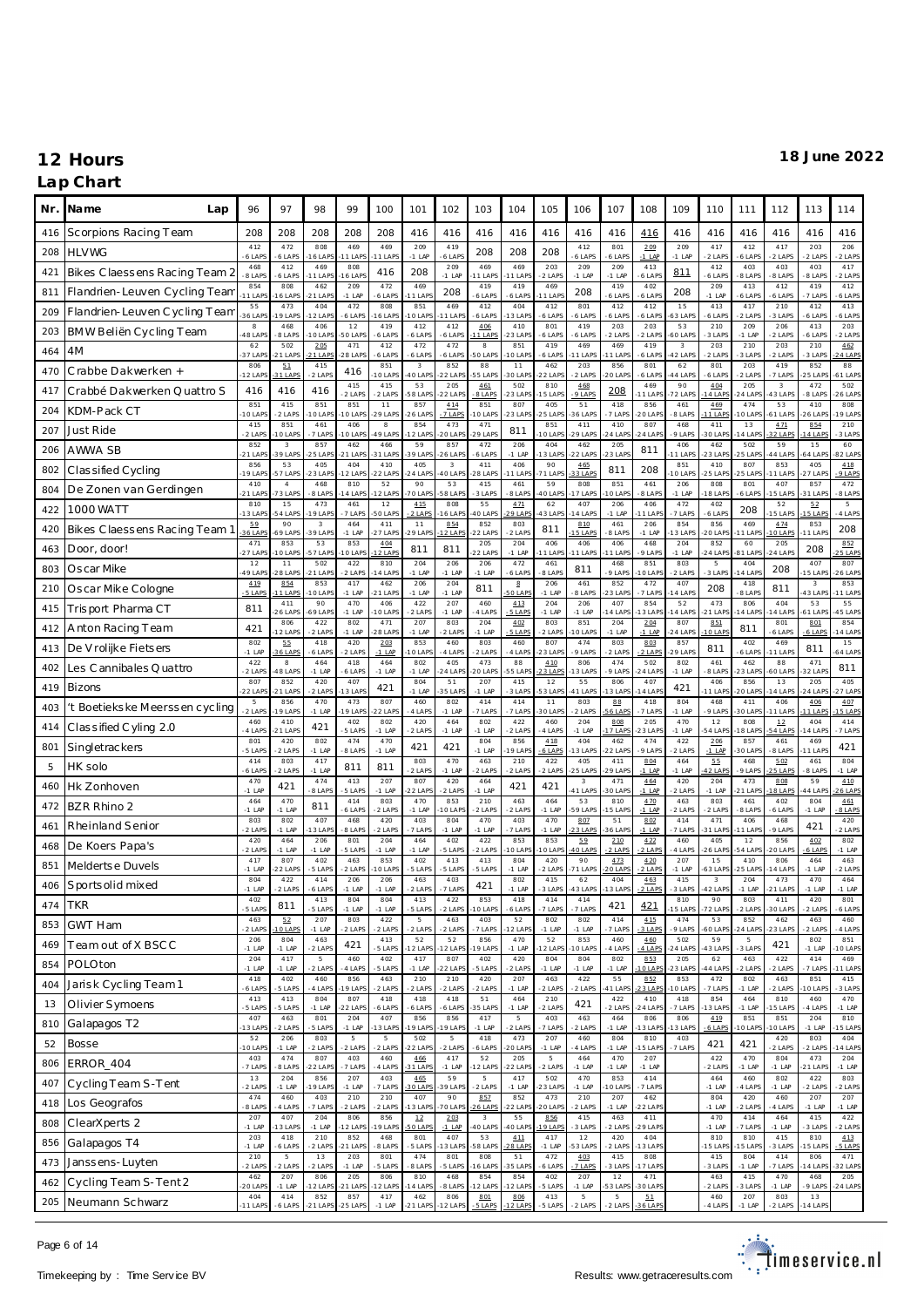### **Nr. Name Lap** 115 116 117 118 119 120 121 122 123 124 125 416 Sc orpions Racing T eam 416 416 416 416 416 416 416 416 416 416 416 208 HLVWG 209 -1 LAP 417 ...<br>عدد أ 464 -2 LAPS 464  $2 + 21$ 464 -2 LAPS 412 -6 LAPS 412 -6 LAPS 12 -60 LAPS 203 -2 LAPS 464 -2 LAPS 852 -28 LAPS 421 Bikes C laess ens Racing Team 2 406<br>12 LAF 470 -2 LAPS 403 -8 LAPS 410 -28 LAPS 804 -2 LAPS 53 -64 LAPS 411 -33 LAPS 203 -2 LAPS 406 -12 LAPS 854 -15 LAPS 502 -28 LAPS 811 Flandrien-Leuven Cycling Team -2 LAPS 403 -8 LAPS 209 -1 LAP 469 -12 LAPS 853 -12 LAPS 803 -3 LAPS 854 -15 LAPS 414 -8 LAPS 463 -3 LAPS 804 -2 LAPS 55 -50 LAPS 209 Flandrien-Leuven C ycling Team  $\frac{402}{17}$ LA -7 LAPS 801 -7 LAPS 804 -2 LAPS 208 -1 LAP 402 -7 LAPS 807 28 LAP 404  $15$  LAP 851 -11 LAPS 207 -2 LAPS 802 -2 LAPS 205 -27 LAPS 203 BMW Beliën Cycling Team -7 LAPS 402 -7 LAPS 406 -12 LAPS 403 -8 LAPS 55 -47 LAPS 51 -44 LAPS 803 -3 LAPS 803 -3 LAPS 422 -3 LAPS 403 -8 LAPS 462 -26 LAPS <sup>464</sup> 4M <sup>203</sup>  $2 + AP$ 203 -2 LAPS 470  $-2$  LAPS 470  $-2$  LAPS 463 -3 LAPS 88 -63 LAPS 851 -11 LAPS 471 -35 LAPS 13 -16 LAPS 811  $-1$  LAP 415 -5 LAPS 470 Crabbe Dakwerken + 403<br>8 LAI 406 -12 LAPS 810 -16 LAPS 802 -2 LAPS 469 -12 LAPS 851 -11 LAPS 856 -22 LAPS 404 -15 LAPS 403 -8 LAPS 417 -2 LAPS 801 -8 LAPS 417 Crabbé Dakwerken Quattro S  $\frac{206}{214}$  $2 + AF$ 469 -12 LAPS 811  $-1$  LAP 804  $-2$  LAP 3  $45$  LAP 205 26 LAP 852  $27$  LAP 15  $701$  AP 468 -11 LAPS 412  $-6$  LAP 857 -34 LAPS 204 KDM-Pack CT  $-6$  LAP 851 -11 LAPS 402 -7 LAPS 502 -27 LAPS 403 -8 LAPS 852 -27 LAPS 807 -28 LAPS 856 -22 LAPS 414 -8 LAPS 470 -2 LAPS 410 -29 LAPS 207 Just Ride  $\frac{473}{-2214}$ -22 LAPS 80<sup>2</sup> - سان<br>2 LAPS: 853 -12 LAPS 417 ....<br>2 LAPS 406 -12 LAPS 405 -29 LAPS 502 -27 LAPS <u>852</u><br>2<u>7 LAPS</u>  $420$  $-31$  APS 204 -2 LAPS 3 -45 LAPS 206 AWWA SB  $\frac{856}{211.01}$  $21$  LAP 404 -15 LAPS 469 -12 LAPS 209 -1 LAP 421 -1 LAP 502 -27 LAPS 205 -26 LAPS 411 -33 LAPS 206 -2 LAPS 803 -3 LAPS 461 -10 LAPS  $802$  Classified Cycling  $474$ -11 LAPS 463 -3 LAPS 420 -3 LAPS 420 -3 LAPS 404 -15 LAPS 806 -16 LAPS 405 -29 LAPS 210 -4 LAPS 3 -45 LAPS 402 -7 LAPS 853 -12 LAPS 804 De Zonen van Gerdingen 13<br>15 LAP 810 -16 LAPS 802 -2 LAPS 402 -7 LAPS 420 -3 LAPS 55 -47 LAPS 51 -44 LAPS 472 -9 LAPS 469 -12 LAPS 421 -1 LAP 473 -24 LAPS 422 1000 WATT  $-468$ <br> $101AP$ 422 -3 LAPS 414 -8 LAPS 854 -15 LAPS 414 -8 LAPS 472 -9 LAPS 88 -63 LAPS 52 -17 LAPS 461 -10 LAPS 474 -12 LAPS 807 -29 LAPS 420 Bikes Claessens Racing Team 1 806<br>15 LAP 420 -3 LAPS 421 -1 LAP 414 -8 LAPS 802 -2 LAPS 59 -47 LAPS 419 -7 LAPS 808 -20 LAPS 853 -12 LAPS 406 -12 LAPS 469 -12 LAPS 463 Door, door! 857<br>32 LAP 204 -2 LAPS 417 -2 LAPS 463 -3 LAPS 208 -1 LAP 810 -16 LAPS 808 -20 LAPS 462 -25 LAPS 473 -24 LAPS 851 -11 LAPS 414 -8 LAPS 803 Oscar Mike  $62$  LAP 206 -2 LAPS 854 -15 LAPS 422 3 LAP 422 -3 LAPS 8 -62 LAPS 210  $-4$  LAPS 419 -7 LAPS 12 -60 LAPS 413 -7 LAPS 405 -30 LAPS 210 Oscar Mike Cologne  $\frac{411}{31}$  LAP 415 -4 LAPS 463 -3 LAPS 406 -12 LAPS 470 -2 LAPS 52 -17 LAPS 8 -62 LAPS 8 -62 LAPS 803 -3 LAPS 209 -1 LAP 810 -17 LAPS 415 Trisport Pharma CT -45 LAPS 419  $-7 + AP$ 206  $-2$  LAPS 811  $-1$  LA 203  $-2$  LAPS 462 -25 LAPS 52  $17 |A|$ 205 -26 LAPS 851 -11 LAPS 203  $-2$  LAP 88 -64 LAPS 412 Anton Racing Team 808<br>19 LAF 207 -2 LAPS 404 -15 LAPS 204 -2 LAPS 206 -2 LAPS 419 -7 LAPS 810 -16 LAPS 502 -27 LAPS 407 -17 LAPS 463 -3 LAPS 12 -60 LAPS 413 De V rolijke Fiets ers  $\frac{502}{-2614}$ -26 LAPS 803 -3 LAPS 422 -3 LAPS 404 -15 LAPS 417 ....<br>.2 LAPS 808 -20 LAPS 462 -25 LAPS 405 -29 LAPS 404 -15 LAPS 422 -3 LAPS 8 -62 LAPS 402 Les Cannibales Quattro <u>62</u><br>17 LAF 412 -6 LAPS 204 -2 LAPS 853 -12 LAPS 204 -2 LAPS 210 -4 LAPS 806 -16 LAPS 806 -16 LAPS 53 -65 LAPS 208 -1 LAP 808 -20 LAPS  $419$  Bizons  $^{210}$  $-3$  LAPS 460 -5 LAPS 203 -2 LAPS 412 -6 LAPS 207 -2 LAPS 801 -7 LAPS 472 ے ہیں۔<br>9 LAP 807 -28 LAPS 59 -48 LAPS 420 -3 LAPS 419 -7 LAPS 403 't Boetieks ke Meerss en cycling | 208 5 -5 LAPS 207 -2 LAPS 3 -45 LAPS 412 -6 LAPS 415 -4 LAPS 53 -64 LAPS 460 -7 LAPS 90 -84 LAPS 207 -2 LAPS 15 -70 LAPS 414  $\vert$  Class ified C yling 2.0  $\begin{array}{c} 462 \\ 241 \text{ AP} \end{array}$ 55 -46 LAPS 412 -6 LAPS 203 -2 LAPS 12 -60 LAPS 857 -33 LAPS 801 -7 LAPS 5 -7 LAPS 15 -70 LAPS 468 -11 LAPS 404 -15 LAPS 801 Singletrackers 3<br>44 LAF 405 -28 LAPS 88  $-62$  LAP 206 -2 LAPS 856 -22 LAPS 410 -28 LAPS 415 -4 LAPS 810 -16 LAPS 471 -35 LAPS 13 -16 LAPS 411 -33 LAPS 5 HK solo ں<br>1 LAI 852 -26 LAPS 8 -62 LAPS 421 -1 LAP 205 -26 LAPS 473 ى .<br>اھا 23 857 رت<br>ا**Al** 33 88 -63 LAPS 856 -22 LAPS 206 -2 LAPS 472 -9 LAPS <sup>460</sup> Hk Zonhoven <sup>52</sup> -16 LAPS 51 -43 LAPS 52 -17 LAPS 207 -2 LAPS 502 -27 LAPS 471 34 LAPS 410 -28 LAPS 51 -44 LAPS 419 -7 LAPS 414 -8 LAPS 210 -4 LAPS <sup>472</sup> BZR Rhino 2 <sup>472</sup>  $-472$ <br>-8 LAP 15 -65 LAPS 472 -9 LAPS 411 -32 LAPS 59 -47 LAPS 460 -6 LAPS 473 -23 LAPS 801 -7 LAPS 8 -62 LAPS 810 -17 LAPS 856 -22 LAPS 461 Rheinland Senior -14 LAPS 807 -27 LAPS 419  $-7 + AP$ 210  $-4$  LAP 806 -16 LAPS 5 -6 LAPS 55  $47$  LA 415  $-4$  LAP 472 -9 LAPS 88 64 LAP 52 -17 LAPS 468 De Koers Papa's -11 LAPS 205  $5$  LAP 851  $1$  LAP 52 -17 LAPS 460 -6 LAPS 407 -16 LAPS 59 -47 LAPS 857 -33 LAPS 52 -17 LAPS 801 -8 LAPS 90 -84 LAPS 851 Melderts e Duvels 811 407 -16 LAPS 415  $-4$  LAPS 472 -9 LAPS 5 -6 LAPS 461  $-9$  LAPS 802 -1 LAP 410 -28 LAPS 808 20 LAPS 415  $-5$  LAP 460 -8 LAPS 406 Sports olid mixed  $\frac{60}{32 \text{ LAF}}$ 461 -9 LAPS 801 -7 LAPS 462 -25 LAPS 803 -3 LAPS 417 -1 LAP 469 -11 LAPS 417 -1 LAP 210 -4 LAPS 857 -34 LAPS 5 -8 LAPS 474 TKR  $^{804}$  $-1$  LAP 473 -22 LAPS 461 -9 LAPS 419 -7 LAPS 851 -11 LAPS 804 -1 LAP 853 ----<br>11 LAI 464 -1 LAP 411 -33 LAPS 410 -29 LAPS 466 -53 LAPS 853 GWT Ham 421 468 0 LAP 407 -16 LAPS 8 -62 LAPS 808 -20 LAPS 853 -11 LAPS  $464$  421 852 -27 LAPS 469 -12 LAPS 469 Team out of X BSC C  $-414$ <br> $-71AP$ 474 -11 LAPS 60 -83 LAPS 803 -3 LAPS 210 -4 LAPS 464 -1 LAP 804 -1 LAP 802 -1 LAP 502 -27 LAPS 853 -12 LAPS 854 POLOton 464<br>-1 LAF 806 -15 LAPS 405 -28 LAPS 851 -11 LAPS 410  $-28$  LA 3 -44 LAPS 470 -1 LAP 854 -14 LAPS 205 -26 LAPS 461 -10 LAPS 404 Jarisk Cycling Team 1 209 47 -33 LAPS 51 -43 LAPS 415 -4 LAPS 47 -34 LAPS 470 -1 LAP 417  $^{417}_{-1 \text{ LAP}}$  811 462 -25 LAPS 3 -45 LAPS 13 Olivier Symoens -6 LAPS 852 -26 LAPS 801 -7 LAPS 473 -23 LAPS  $402$ <sub>-6 LAPS</sub> 209 413 -6 LAPS 405 -29 LAPS 473 -24 LAPS 810 Galapagos T2 -- 13<br>15 LAP<sup>s</sup> 55 -46 LAPS 857 -33 LAPS 462 -25 LAPS  $204$  421 470 -1 LAP 806 -16 LAPS 12 -60 LAPS 52 Bosse 856 21 LAP 413  $6$  LAP 53  $63$  LA  $\frac{8}{-62 \text{ LAPS}}$  209 463  $-2$  LAP 412 5 LAP 807 -28 LAPS 404  $15$  LAP 806 ERROR 404 -27 LAPS 13 -15 LAPS 407 -16 LAPS 472 -9 LAPS  $406$ <sub>-11 LAPS</sub> 208 402 -6 LAPS 419 -7 LAPS 407 Cycling Team S-T ent  $\frac{502}{-2614}$ -26 LAPS 59 -46 LAPS 461 -9 LAPS 810 -16 LAPS 469 -11 LAPS 204 -1 LAP 804  $-1$  LAP 808  $201AP$ 418 Los Geografos 808<br>19 LAF 460 -5 LAPS 13 -15 LAPS 52 -17 LAPS 463 -2 LAPS  $402$ <sub>-6 LAPS</sub> 208 856 -22 LAPS 808 ClearXperts 2 411 -----<br>31 LAP 5 -<br>5 LAP 413 -6 LAPS 419 -7 LAPS 420 ----<br>2 LAPS 406 ----<br>11 LAI 204 -1 LAP 5 -<br>8 LAP 856 Galapagos T4 208 807 -27 LAPS 468  $10$  LA 801 -7 LAPS 403 7 LAPS 413 -6 LAPS 474  $-11$  LAP 460 -8 LAPS 473 Janssens-Luyten  $-53$ <br> $-62$  LAPS 468 -10 LAPS 474 -11 LAPS  $415$  811 ر<br>44 I AF 209 210 -4 LAPS 462 Cycling Team S-Tent 2  $\frac{3}{44 \text{ LAP}}$ 474 -11 LAPS 405  $28$  LA  $\frac{857}{-33 \text{ LAPS}}$  208 474 -11 LAPS 51 -45 LAPS 205 Neumann Schwarz  $-210$ <br> $-31AP$ 856 -21 LAPS 88 -62 LAPS 461 -9 LAPS 413 403 -7 LAPS 472 -9 LAPS

-6 LAPS

Page 7 of 14

### Timekeeping by : Time Service BV **Results: <www.getraceresults.com>** Results: www.getraceresults.com

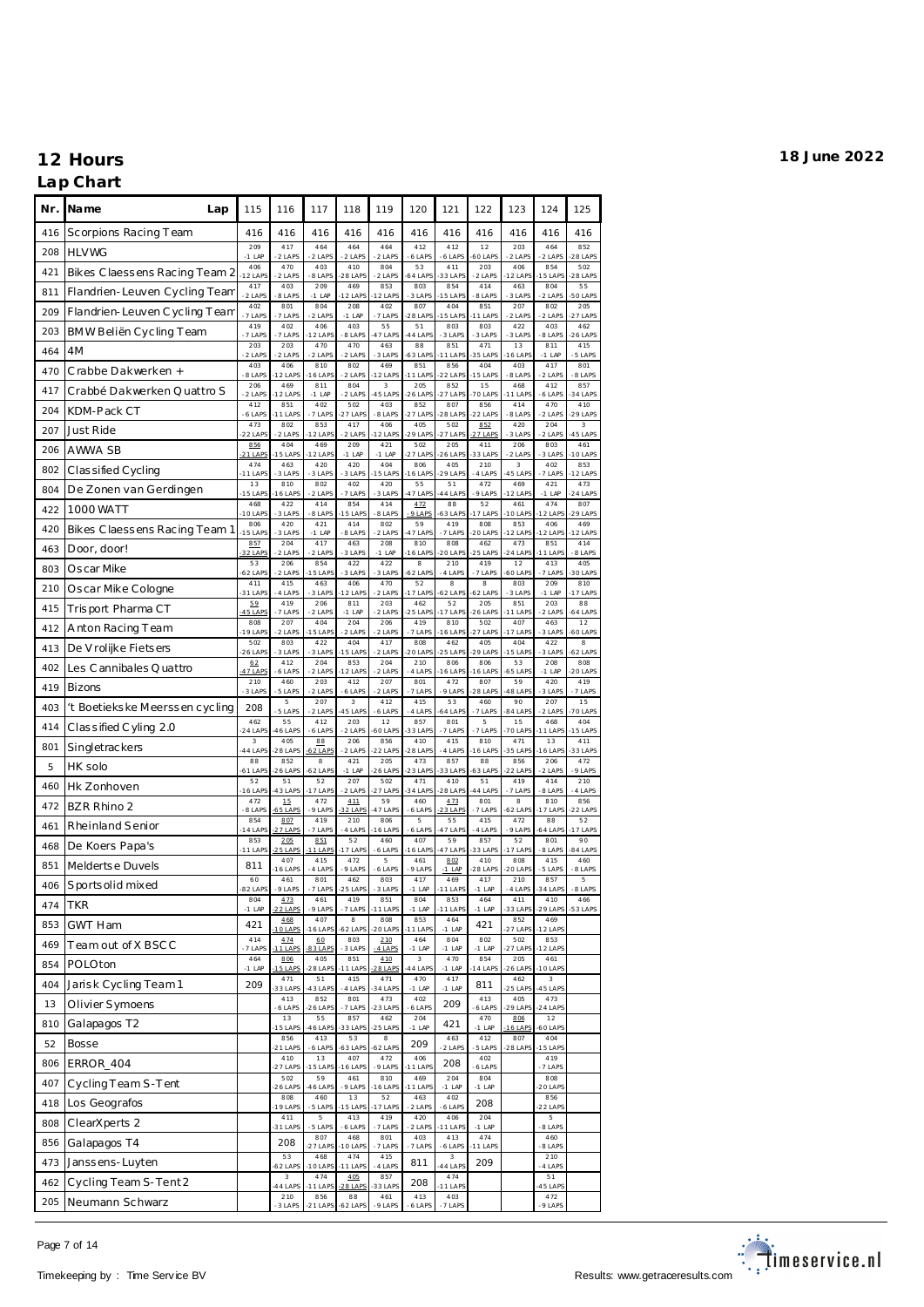| Nr. | Name<br>Lap                    | $\mathbf{1}$   | $\overline{a}$ | 3               | $\overline{4}$         | 5                          | 6                          | $\overline{7}$         | 8                          | 9                        | 10                     | 11                       | 12              | 13              | 14                       | 15                    | 16                          | 17                       | 18                       | 19              |
|-----|--------------------------------|----------------|----------------|-----------------|------------------------|----------------------------|----------------------------|------------------------|----------------------------|--------------------------|------------------------|--------------------------|-----------------|-----------------|--------------------------|-----------------------|-----------------------------|--------------------------|--------------------------|-----------------|
| 502 | Sportsolid Women               | 5              | 413            | 3               | 6                      | 12                         | 409                        | 209                    | 855                        | 206                      | 856<br>3 LAP           | 51                       | 55              | 60<br>3 LAP     | 810<br>$-1$ LAP          | 804                   | 419                         | 852<br>3 LAPS            | 408<br>$-1$ LAF          | 403             |
| 852 | ClearXperts HR                 | 461            | 403            | 402             | 460                    | 460                        | 855                        | 468                    | 12                         | 417                      | 404<br>$-1$ LAP        | 11                       | 404<br>$-1$ LAP | 471<br>4 LAPS   | 413                      | 809<br>$-1$ LAP       | 423                         | 854<br>$-1$ LAP          | 418                      | 418             |
| 410 | Kasseiduvels A                 | 460            | 419            | 51              | 855                    | 6                          | 9                          | 801                    | 809                        | 402                      | 403                    | 9                        | 462<br>$2$ LAPS | 407<br>$2$ LAPS | 402                      | 807<br>$-1$ LAP       | 465<br>3 LAPS               | 419                      | 462<br>3 LAPS            | 460             |
| 807 | De Petermanskes                | 6              | 402            | 855             | 51                     | 423                        | 203                        | 855                    | 404<br>$-1$ LAP            | 61<br>$-1$ LAP           | 855                    | 55                       | 413             | 502<br>$2$ LAPS | 801                      | 419                   | 474                         | 810<br>$-1$ LAP          | 502<br>3 LAPS            | 469             |
| 405 | Jarisk Cycling Team 2          | 413            | 855            | 811             | 809                    | 474                        | 809                        | 402                    | 11                         | 404<br>$-1$ LAP          | 11                     | 462<br>2 LAPS            | 801             | 852<br>2 LAPS   | 409                      | 405<br>3 LAPS         | 413                         | 406                      | 469                      | 472             |
| 411 | Kasseiduvels C                 | 806            | 55             | 419             | 55                     | 203                        | 12                         | 12                     | 55                         | 55                       | 55                     | 61<br>$-1$ LAP           | 411<br>$2$ LAP  | 474             | 806<br>$-1$ LAP          | 407<br>2 LAPS         | 406                         | 407<br>2 LAPS            | 472                      | 408<br>$-1$ LAP |
| 857 | De Wirkers                     | 11             | 853            | 806             | 12                     | 11                         | 51                         | 809                    | 9                          | 11                       | 61<br>$-1$ LAP         | 411<br>2 LAPS            | 465<br>$2$ LAP  | 461             | 463                      | 406                   | 402                         | 463                      | 810<br>$-1$ LAP          | 810<br>$-1$ LAP |
| 471 | Kasseiduvels B                 | 51             | $\epsilon$     | 9               | 11                     | 855                        | 806                        | 51                     | 59<br>$-1$ LAP             | 471<br>3 LAPS            | 9                      | 808<br>$-1$ LAP          | 402             | 462<br>2 LAPS   | 407<br>2 LAPS            | 413                   | 810<br>$-1$ LAP             | 402                      | 419                      | 419             |
| 54  | B. Meus (GFTbe) Solo           | 811            | 423            | 11              | 90<br>$-1$ LAP         | 806                        | 11                         | 55                     | 468                        | 53<br>5 LAPS             | 52                     | 856<br>3 LAPS            | 406             | 55              | 406                      | 801                   | 461                         | 423                      | 856<br>4 LAPS            | 473<br>3 LAPS   |
| 10  | DZB_Cycling_Team               | 55             | 11             | 6               | 808                    | 808                        | 55                         | 9                      | 88<br>2 LAPS               | 62<br>2 LAPS             | 12                     | 466<br>3 LAPS            | 463             | 806<br>$-1$ LAP | 55                       | 810<br>$-1$ LAP       | 407<br>2 LAPS               | 413                      | 409                      | 856<br>4 LAPS   |
| 3   | Seppe V ermeulen               | 12             | 806            | 808             | 806                    | 57<br>$-1$ LAP             | 808                        | 852<br>$-1$ LAP        | 90<br>-2 LAPS              | 60<br>2 LAPS             | 57<br>$2$ LAP          | 15<br>$2$ LAP            | 808<br>$-1$ LAP | 409             | 461                      | 55                    | 463                         | 801                      | 413                      | 409             |
| 51  | Team Deutsche Kinderkrebssti   | 855            | 465            | 465             | $\sqrt{4}$<br>$-1$ LAP | 3                          | 57<br>$-1$ LAP             | 465<br>$-1$ LAP        | 8<br>$-1$ LAP              | 468                      | 405<br>$2$ LAPS        | 57<br>2 LAPS             | 856<br>3 LAP    | 801             | 471<br>4 LAPS            | 806<br>$-1$ LAP       | 801                         | 409                      | 402                      | 462<br>3 LAPS   |
| 11  | Stijn Lenaerts                 | 465            | 61             | 404             | 466<br>$-1$ LAP        | 857<br>2 LAPS              | 205<br>$-1$ LAP            | $_{\rm 8}$<br>$-1$ LAP | 465<br>$-1$ LAP            | 59<br>$-1$ LAP           | 205<br>2 LAPS          | 408                      | 853             | 402             | 474                      | 461                   | 409                         | $\overline{A}$<br>8 LAPS | 57<br>5 LAPS             | 402             |
| 59  | Tokyo boys                     | 59             | 404            | 61              | 467<br>$-1$ LAP        | 60<br>$-1$ LAP             | 3                          | 806                    | 466<br>2 LAPS              | 806                      | 857<br>4 LAPS          | 405<br>2 LAPS            | 809             | 413             | 53<br>6 LAPS             | 463                   | 807<br>$-1$ LAP             | 461                      | 423                      | 413             |
| 55  | Raaje en stoempe               | 61             | 59             | 857<br>$-1$ LAP | 3                      | 62<br>$-1$ LAP             | 53<br>4 LAPS               | 502<br>$-1$ LAP        | 810                        | 810                      | 468                    | 467<br>3 LAPS            | 473<br>2 LAPS   | 463             | $6\,2$<br>3 LAPS         | 402                   | 809<br>$-1$ LAP             | 808<br>2 LAPS            | 406                      | 406             |
| 465 | Haldis and Friends op Zolder 1 | 473            | 852            | 473             | 856<br>$-1$ LAP        | 53<br>4 LAPS               | 62<br>$-1$ LAP             | 473<br>$-1$ LAP        | 806                        | 502<br>$-1$ LAP          | 53<br>5 LAP            | 473<br>2 LAPS            | 57<br>$2$ LAPS  | 406             | 60<br>3 LAPS             | 409                   | 55                          | 61<br>$-1$ LAP           | 801                      | 407<br>$2$ LAPS |
| 466 | Haldis and Friends op Zolder 2 | 502            | 502            | 59              | 465                    | 88<br>$-1$ LAP             | 60<br>$-1$ LAP             | 15<br>$-1$ LAP         | 502<br>$-1$ LAP            | 407<br>$-1$ LAP          | 62<br>$2$ LAP          | 807                      | 405<br>$2$ LAPS | 404<br>$-1$ LAP | 467<br>4 LAPS            | 474                   | 806<br>$-1$ LAP             | 15<br>7 LAPS             | 407<br>2 LAPS            | 801             |
| 423 | 1000 WATT 2                    | 407            | 411            | 502             | 471<br>$-1$ LAP        | 90<br>$-1$ LAP             | 88<br>$-1$ LAP             | 407<br>$-1$ LAP        | 407<br>$-1$ LAP            | $\mathbf{g}$<br>$-1$ LAP | 60<br>$2$ LAP          | 205<br>2 LAPS            | 408             | 411<br>2 LAPS   | 502<br>2 LAPS            | 59<br>2 LAPS          | 4.05<br>3 LAPS              | 12<br>6 LAPS             | 463                      | 423             |
| 408 | MPO-Cycling                    | 411            | 407            | 405             | 61                     | $\overline{4}$<br>$-1$ LAP | 90<br>$-1$ LAP             | 462<br>$-1$ LAP        | 462<br>$-1$ LAP            | 465<br>$-1$ LAP          | 407<br>$-1$ LAP        | 468                      | 468             | 465<br>2 LAPS   | 462<br>2 LAPS            | 857<br>5 LAPS         | 59<br>$-2$ LAP              | 474                      | 854<br>$-1$ LAP          | 57<br>5 LAPS    |
| 409 | MPO-Cycling 2                  | 405            | 405            | 462             | 404                    | 466<br>$-1$ LAP            | 857<br>$2$ LAPS            | 411<br>$-1$ LAP        | 411<br>$-1$ LAP            | 90<br>$-2$ LAPS          | 465<br>$-1$ LAP        | 53<br>5 LAPS             | 205<br>$2$ LAPS | 808<br>$-1$ LAP | 404<br>$-1$ LAP          | 8<br>$2$ LAPS         | 857<br>5 LAPS               | 411<br>3 LAPS            | 852<br>3 LAPS            | 463             |
| 62  | Supergrover                    | 462            | 462            | 411             | 411                    | 467<br>$-1$ LAP            | $\overline{4}$<br>$-1$ LAP | 854                    | $\overline{4}$<br>$2$ LAPS | 854                      | 5.02<br>$-1$ LAP       | 62<br>2 LAPS             | 807             | 856<br>3 LAPS   | 852<br>2 LAPS            | 471<br>4 LAPS         | $\overline{8}$<br>$-2$ LAPS | 806<br>$-1$ LAP          | 461                      | 53<br>7 LAPS    |
| 6   | TeamC33 Sam                    | 8              | 473            | 8               | 502                    | 61                         | 61                         | 405<br>$-1$ LAP        | 854                        | 852<br>$-1$ LAP          | 806                    | 60<br>2 LAPS             | 855             | 473<br>$2$ LAPS | $\overline{4}$<br>7 LAPS | 466<br>4 LAPS         | 422                         | 55                       | 61<br>$-1$ LAP           | 62<br>4 LAPS    |
| 12  | Team Deutsche Kinderkrebssti   | 15             | 15             | 852             | 405                    | 465                        | 466<br>$-1$ LAP            | 57<br>$-1$ LAP         | 852<br>$-1$ LAP            | 88<br>2 LAPS             | 810                    | 806                      | 466<br>3 LAPS   | 853             | 411<br>2 LAPS            | $^{\rm 88}$<br>5 LAPS | 205<br>3 LAPS               | 807<br>$-1$ LAP          | 474                      | 88<br>6 LAPS    |
| 8   | Cycling Team Venic             | 852            | 8              | 15              | 15                     | 856<br>$-1$ LAP            | 467<br>$-1$ LAP            | 3                      | 473<br>$-1$ LAP            | 462<br>$-1$ LAP          | 59<br>$-1$ LAP         | $\mathbf{g}$<br>$-1$ LAP |                 | 809             |                          | 855<br>$-1$ LAP       | 471<br>4 LAPS               | 465<br>3 LAPS            | 15<br>7 LAPS             | 466<br>5 LAPS   |
| 88  | Ccbellefontaine                | 88             | 205            | 407             | 8                      | 473                        |                            | 856<br>2 LAPS          | 467<br>2 LAPS              | 3                        | $_{\rm 8}$<br>$-1$ LAP | 857<br>4 LAPS            |                 | 468             |                          | 53<br>61AP            |                             | 59<br>2 LAPS             | 808<br>$2$ LAP           | 855<br>2 LAPS   |
| 855 | Galapagos T3                   | 205            | 57             | 205             | 59                     | 407                        |                            | 205<br>$-1$ LAP        | 15<br>$-1$ LAP             | 466<br>2 LAPS            | 854                    | 810                      |                 | 205<br>2 LAPS   |                          | 62<br>3 LAPS          |                             |                          | $\overline{4}$<br>8 LAPS | 502<br>3 LAPS   |
| 53  | Vdv                            | 57             | 88             | 57              | 473                    | 502                        |                            | 471<br>2 LAPS          | 808                        | 808                      | 4.71<br>3 LAPS         | 59<br>$-1$ LAP           |                 | 408             |                          | 60<br>3 LAP           |                             |                          |                          |                 |
| 809 | Galapagos T1                   | 62             | 60             | 88              | 852                    | 15                         |                            | 60<br>$-1$ LAP         | 857<br>3 LAPS              | 473<br>$-1$ LAP          | 852<br>$-1$ LAP        |                          |                 | 57<br>2 LAP     |                          | 502<br>2 LAP          |                             |                          |                          |                 |
| 15  | <b>Diels</b>                   | 60             | 62             | 60              | 462                    | 411                        |                            | 53<br>4 LAP            | 3                          | 467<br>2 LAPS            |                        |                          |                 |                 |                          | 467<br>4 LAP          |                             |                          |                          |                 |
| 14  | Klub Dash Solo                 | 856            | 90             | 62              | 407                    | 852                        |                            | 62<br>$-1$ LAP         | 57<br>$-1$ LAP             |                          |                        |                          |                 |                 |                          | 462<br>$2$ LAPS       |                             |                          |                          |                 |
| 57  | Andreas Schmitz                | 90             | $\overline{4}$ |                 | 205                    | 59                         |                            |                        | 405<br>$-1$ LAF            |                          |                        |                          |                 |                 |                          |                       |                             |                          |                          |                 |
| 467 | Haldis and Friends op Zolder 3 | 466            | 466            |                 |                        | 462                        |                            |                        | 205<br>1 LAF               |                          |                        |                          |                 |                 |                          |                       |                             |                          |                          |                 |
| 9   | <b>JB</b> ike                  | 467            | 467            |                 |                        | 404                        |                            |                        | 856<br>-2 LAPS             |                          |                        |                          |                 |                 |                          |                       |                             |                          |                          |                 |
| 90  | Carolien Awwa                  | $\overline{4}$ | 856            |                 |                        | 8                          |                            |                        |                            |                          |                        |                          |                 |                 |                          |                       |                             |                          |                          |                 |
| 60  | Cricri                         | 471            | 471            |                 |                        | 405                        |                            |                        |                            |                          |                        |                          |                 |                 |                          |                       |                             |                          |                          |                 |
| 61  | Eric Psink                     | 857            |                |                 |                        |                            |                            |                        |                            |                          |                        |                          |                 |                 |                          |                       |                             |                          |                          |                 |
| 58  | H@noosolo                      |                |                |                 |                        |                            |                            |                        |                            |                          |                        |                          |                 |                 |                          |                       |                             |                          |                          |                 |
| 4   | Emilio                         |                |                |                 |                        |                            |                            |                        |                            |                          |                        |                          |                 |                 |                          |                       |                             |                          |                          |                 |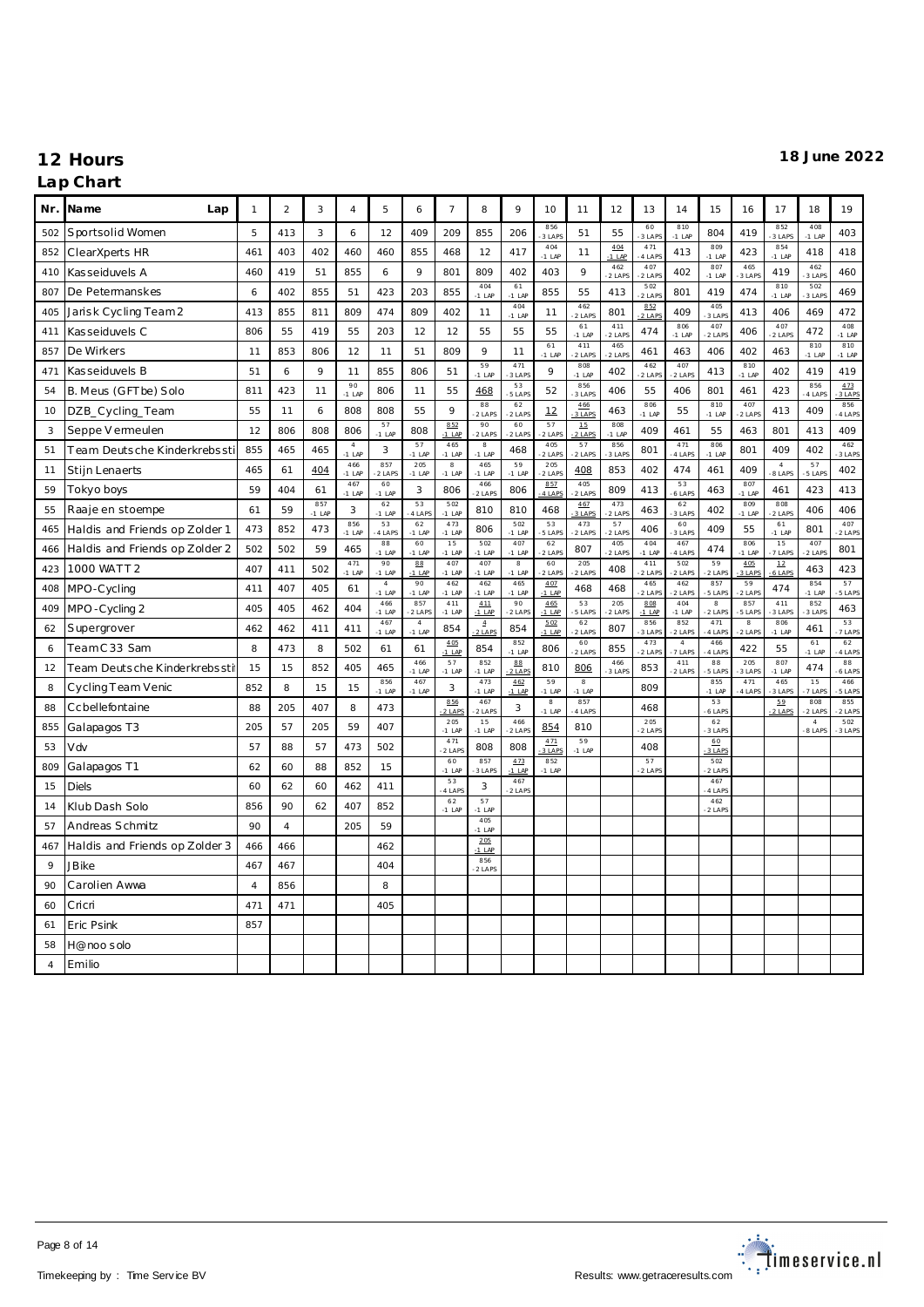| Nr.            | Name<br>Lap                    | 20                | 21                     | 22                | 23              | 24              | 25                     | 26                                  | 27              | 28                                  | 29                       | 30 | 31              | 32                   | 33 | 34                   | 35               | 36                                    | 37                                  | 38                     |
|----------------|--------------------------------|-------------------|------------------------|-------------------|-----------------|-----------------|------------------------|-------------------------------------|-----------------|-------------------------------------|--------------------------|----|-----------------|----------------------|----|----------------------|------------------|---------------------------------------|-------------------------------------|------------------------|
| 502            | Sportsolid Women               | 210               | 808<br>3 LAPS          | 466<br>6 LAPS     | 852<br>5 LAPS   | 12<br>8 LAPS    | 422<br>$-1$ LAP        | 460<br>$-1$ LAP                     | 206             | 412                                 | 203                      |    | 408<br>5 LAP    | 11<br>$-1$ LAP       |    | 856<br>7 LAPS        | 414<br>3 LAPS    | 460<br>2 LAPS                         | 465<br>9 LAPS                       | 502<br>9 LAPS          |
| 852            | ClearXperts HR                 | 414<br>$-1$ LAP   | 853<br>$-1$ LAP        | 468<br>$-1$ LAP   | 461<br>$-1$ LAP | 406<br>$-1$ LAP | 203                    | 5                                   | 853<br>2 LAPS   | 52                                  | 463<br>$-1$ LAP          |    | 409<br>4 LAPS   | 502<br>8 LAPS        |    | 468<br>3 LAPS        | 59<br>9 LAPS     | 403<br>3 LAPS                         | 806<br>4 LAPS                       | 806<br>-4 LAPS         |
| 410            | Kasseiduvels A                 | 851               | 205<br>4 LAPS          | 53<br>8 LAPS      | 408<br>2 LAPS   | 407<br>3 LAPS   | 460<br>$-1$ LAP        | 12<br>8 LAPS                        | 402<br>$-1$ LAP | 469<br>$-1$ LAP                     | 209                      |    | 88<br>15 LAP    | 857<br>$9$ LAPS      |    | 460<br>2 LAPS        | 411<br>9 LAPS    | 413<br>2 LAPS                         | 502<br>9 LAPS                       | $\sqrt{4}$<br>$25$ LAP |
| 807            | De Petermanskes                | 411<br>4 LAP      | 4.71<br>5 LAPS         | 62<br>5 LAPS      | 411<br>5 LAPS   | 205<br>5 LAPS   | 418<br>$-1$ LAP        | $\overline{\mathbf{3}}$<br>$-1$ LAP | 469<br>$-1$ LAP | 460<br>$-1$ LAP                     | 12<br>8 LAPS             |    | 405<br>7 LAPS   | 410<br>3 LAPS        |    | 418<br>2 LAPS        | 15<br>6 LAP      | 418<br>2 LAPS                         | 205<br>8 LAPS                       | 802                    |
| 405            | Jarisk Cycling Team 2          | 465<br>4 LAP      | 59<br>4 LAPS           | 806<br>2 LAPS     | 855<br>4 LAPS   | 61<br>3 LAPS    | 402<br>$-1$ LAP        | 405<br>6 LAPS                       | 10              | 420                                 | 415                      |    | 473<br>6 LAPS   | 467<br>11 LAP        |    | 810<br>3 LAPS        | 810<br>3 LAPS    | 53<br>2 LAP                           | $\overline{\mathbf{3}}$<br>$2$ LAPS | 466<br>0 LAP           |
| 411            | Kasseiduvels C                 | 810<br>$-1$ LAP   | 857<br>6 LAPS          | 467<br>7 LAPS     | 409<br>$-1$ LAP | 466<br>7 LAPS   | 10                     | 404<br>3 LAPS                       | 423<br>$-1$ LAP | 418<br>$-1$ LAP                     | 418<br>$-1$ LAP          |    | 806<br>3 LAP    | 210<br>$-1$ LAP      |    | 55<br>7 LAPS         | 852<br>8 LAPS    | 62<br>9 LAPS                          | 802                                 | 405<br>9 LAP           |
| 857            | De Wirkers                     | 419               | 810<br>$-1$ LAP        | 410               | 809<br>3 LAPS   | 461<br>$-1$ LAP | 5                      | 469<br>$-1$ LAP                     | 422<br>$-1$ LAP | 209                                 | 51                       |    | 803<br>$-1$ LAF | 808<br>5 LAP         |    | 853<br>3 LAPS        | 853<br>3 LAPS    | $\overline{8}$<br>8 LAPS              | 62<br>9 LAPS                        | 807<br>9 LAPS          |
| 471            | Kasseiduvels B                 | 403               | 419                    | 462<br>4 LAPS     | 465<br>5 LAPS   | 857<br>7 LAPS   | 6                      | 472<br>$-1$ LAP                     | 418<br>$-1$ LAP | 206                                 | 470                      |    | 856<br>6 LAPS   | $_{\rm 8}$<br>7 LAPS |    | 405<br>8 LAPS        | 88<br>6 LAP      | 467<br>2 LAPS                         | 60<br>24 LAP                        | 205<br>8 LAPS          |
| 54             | B. Meus (GFTbe) Solo           | 469               | 852<br>4 LAPS          | 404<br>$2$ LAPS   | 806<br>2 LAPS   | 57<br>6 LAPS    | $\sqrt{3}$<br>$-1$ LAP | 11                                  | 11              | 470                                 | 464                      |    | 404<br>4 LAP    | 465<br>8 LAPS        |    | 61<br>6 LAPS         | 61<br>$6$ LAP    | 4.04<br>5 LAPS                        | 53<br>$12$ LAP                      | $^{\rm 3}$<br>$2$ LAPS |
| 10             | DZB_Cycling_Team               | 460               | $^{\rm 8}$<br>3 LAPS   | 5.02<br>4 LAPS    | 468<br>$-1$ LAP | 59<br>5 LAPS    | 11                     | 462<br>5 LAP                        | 51              | 463<br>$-1$ LAF                     | 402<br>$-1$ LAP          |    | 854<br>4 LAPS   | 53<br>11 LAP         |    | 90<br>25 LAP         | 466<br>9 LAP     | 471<br>O LAPS                         | $^{\circ}$<br>8 LAPS                | 851<br>2 LAPS          |
| 3              | Seppe V ermeulen               | 418               | $\overline{4}$<br>9IAP | 414<br>$-1$ LAP   | 807<br>3 LAPS   | 856<br>5 LAPS   | 472<br>$-1$ LAP        | 410<br>$-1$ LAP                     | 12<br>8 LAP     | 402<br>$-1$ LAP                     | 469<br>$-1$ LAP          |    | 810<br>$2$ LAPS | 62<br>8 LAP          |    | 466<br>9 LAPS        | 90<br>25 LAP     | 423<br>4 LAPS                         | 809<br>$9$ LAPS                     | 808<br>5 LAP           |
| 51             | Team Deutsche Kinderkrebssti   | 408<br>$-1$ LAP   | 408<br>$-1$ LAP        | 204               | 405<br>5 LAPS   | 15<br>9 LAPS    | 469<br>$-1$ LAP        | 53<br>9 LAPS                        | 6               | 203                                 | 54                       |    |                 | 411<br>$-8$ LAPS     |    | 474<br>3 LAP         | 469<br>$-2$ LAPS | $\mathbf{\underline{11}}$<br>$-1$ LAP | 808<br>5 LAPS                       | 809<br>9 LAPS          |
| 11             | Stijn Lenaerts                 | 472               | 406                    | 210               | 404<br>2 LAPS   | 473<br>4 LAPS   | 807<br>4 LAPS          | 62<br>6 LAPS                        | 405<br>6 LAPS   | 54                                  | 855<br>5 LAPS            |    |                 | 807<br>7 LAP         |    | 462<br>7 LAPS        | 462<br>7 LAPS    | 411<br>9 LAPS                         | 851<br>2 LAPS                       | 60<br>24 LAP           |
| 59             | Tokyo boys                     | 4.07<br>$-2$ LAPS | 413                    | 803               | 410             | 471<br>6 LAPS   | 461<br>$-1$ LAP        | 411<br>6 LAPS                       | 5               | 853<br>2 LAPS                       | 6                        |    |                 | 406<br>3 LAP         |    | 469<br>$2$ LAPS      | 474<br>3 LAPS    | 414<br>3 LAPS                         | 467<br>12 LAP                       | 62<br>9 LAPS           |
| 55             | Raaje en stoempe               | 463               |                        | 854<br>2 LAPS     | 462<br>4 LAPS   | 419             | 857<br>7 LAPS          | 408<br>3 LAPS                       | 460<br>$-1$ LAP | 13                                  | 853<br>2 LAPS            |    |                 | 4.71<br>$9$ LAP      |    | 857<br>9 LAPS        | 412              | 59<br>9 LAPS                          | 4.14<br>3 LAPS                      | $_{\rm 8}$<br>8 LAPS   |
| 465            | Haldis and Friends op Zolder 1 | 809<br>-2 LAPS    |                        | $\circ$<br>2 LAPS | 62<br>5 LAPS    |                 | 407<br>3 LAPS          | 409<br>2 LAPS                       | 3<br>$-1$ LAP   | 14<br>4 LAPS                        | 13                       |    |                 | 205<br>7 LAP         |    | 410<br>3 LAP         | 854<br>4 LAPS    | 810<br>3 LAPS                         | 471<br>0 LAP                        | 53<br>2 LAP            |
| 466            | Haldis and Friends op Zolder 2 | 402               |                        | 808<br>3 LAPS     | 53<br>8 LAPS    |                 | 854<br>3 LAPS          | $_{\rm 8}$<br>5 LAPS                | 203             | 413<br>$-1$ LAP                     | 460<br>$-1$ LAP          |    |                 | 88<br>15 LAF         |    | $^{\rm 8}$<br>7 LAPS | 13               | 15<br>16 LAP                          | 404<br>5 LAPS                       | 404<br>5 LAPS          |
| 423            | 1000 WATT 2                    | 413               |                        | 851               | 810<br>$-1$ LAP |                 | 403<br>$-1$ LAP        | 461<br>$-1$ LAP                     | 472<br>$-1$ LAP | 423<br>$-1$ LAP                     | 413<br>$-1$ LAP          |    |                 | 59<br>8 LAP          |    | 53<br>11 LAP         | 406<br>3 LAPS    | 852<br>8 LAPS                         | 411<br>9 LAPS                       | 411<br>9 LAPS          |
| 408            | MPO-Cycling                    | 406               |                        | 810<br>$-1$ LAP   |                 |                 | 467<br>8 LAPS          | 407<br>3 LAPS                       | 471<br>7 LAPS   | 207                                 | 207                      |    |                 | 806<br>$3$ LAP       |    | 62<br>8 LAPS         | 857<br>9 LAP     | 853<br>3 LAPS                         | 423<br>4 LAPS                       | 854<br>4 LAPS          |
| 409            | MPO-Cycling 2                  | 801               |                        | 419               |                 |                 | 406<br>$-1$ LAP        | 857<br>7 LAPS                       | 461<br>$-1$ LAF | 422<br>$-1$ LAP                     | 423<br>$-1$ LAP          |    |                 | 803<br>$-1$ LAP      |    | 467<br>11 LAP        | 57<br>1 LAP      | 807<br>8 LAPS                         | 59<br>$9$ LAP                       |                        |
| 62             | Supergrover                    | 423               |                        |                   |                 |                 | 61<br>3 LAP            |                                     |                 | 51                                  | 52                       |    |                 | 409<br>4 LAPS        |    | 205<br>7 LAPS        |                  | 412                                   | 61<br>7 LAPS                        |                        |
| 6              | TeamC33 Sam                    | 57<br>5 LAP       |                        |                   |                 |                 | 466<br>7 LAPS          |                                     |                 | 405<br>6 LAF                        | 422<br>$-1$ LAP          |    |                 | 408<br>5 LAPS        |    | 412                  |                  | 854<br>4 LAPS                         | 852<br>8 LAP                        |                        |
| 12             | Team Deutsche Kinderkrebssti   | 856<br>4 LAP      |                        |                   |                 |                 | 205<br>5 LAPS          |                                     |                 | 12<br>8 LAP                         | 11                       |    |                 | 473<br>$6$ LAP       |    | 854<br>4 LAPS        |                  | 13                                    | 853<br>3 LAPS                       |                        |
| 8              | Cycling Team Venic             | 12<br>7 LAPS      |                        |                   |                 |                 | 502<br>5 LAPS          |                                     |                 | 6                                   | 10                       |    |                 | 61<br>5 LAP          |    | 13                   |                  | 406<br>3 LAPS                         | 810<br>3 LAPS                       |                        |
| 88             | Ccbellefontaine                | 409               |                        |                   |                 |                 | 856<br>5 LAPS          |                                     |                 | 11                                  | $\mathbf{3}$<br>$-1$ LAP |    |                 | 405<br>7 LAP         |    | 406<br>3 LAPS        |                  | 210                                   | 855<br>5 LAPS                       |                        |
| 855            | Galapagos T3                   | 405<br>4 LAP      |                        |                   |                 |                 | 57<br>6 LAPS           |                                     |                 | $\overline{\mathbf{3}}$<br>$-1$ LAP | $\mathbf 5$              |    |                 | 856<br>6 LAPS        |    | 502<br>8 LAP         |                  | 420                                   | 464                                 |                        |
| 53             | Vdv                            | 462<br>3 LAP      |                        |                   |                 |                 | 851                    |                                     |                 | 10                                  | 14<br>4 LAP              |    |                 | 810<br>2 LAP         |    | 465<br>8 LAP         |                  |                                       | 470                                 |                        |
| 809            | Galapagos T1                   |                   |                        |                   |                 |                 | 810<br>$-1$ LAP        |                                     |                 | 472<br>$-1$ LAP                     | 472<br>$-1$ LAP          |    |                 | 413<br>$-1$ LAF      |    | 420                  |                  |                                       | 206                                 |                        |
| 15             | <b>Diels</b>                   |                   |                        |                   |                 |                 |                        |                                     |                 | 5                                   | 210                      |    |                 | 404<br>4 LAP         |    | 204                  |                  |                                       | 204                                 |                        |
| 14             | Klub Dash Solo                 |                   |                        |                   |                 |                 |                        |                                     |                 | 807<br>5 LAP                        |                          |    |                 | 854<br>4 LAP         |    |                      |                  |                                       | 420                                 |                        |
| 57             | Andreas Schmitz                |                   |                        |                   |                 |                 |                        |                                     |                 |                                     |                          |    |                 | 13                   |    |                      |                  |                                       |                                     |                        |
| 467            | Haldis and Friends op Zolder 3 |                   |                        |                   |                 |                 |                        |                                     |                 |                                     |                          |    |                 | $1\,4$<br>4 LAP      |    |                      |                  |                                       |                                     |                        |
| 9              | <b>JB</b> ike                  |                   |                        |                   |                 |                 |                        |                                     |                 |                                     |                          |    |                 | 10                   |    |                      |                  |                                       |                                     |                        |
| 90             | Carolien Awwa                  |                   |                        |                   |                 |                 |                        |                                     |                 |                                     |                          |    |                 | 419<br>$-1$ LAF      |    |                      |                  |                                       |                                     |                        |
| 60             | Cricri                         |                   |                        |                   |                 |                 |                        |                                     |                 |                                     |                          |    |                 | 403<br>2 LAP         |    |                      |                  |                                       |                                     |                        |
| 61             | Eric Psink                     |                   |                        |                   |                 |                 |                        |                                     |                 |                                     |                          |    |                 | 853<br>2 LAPS        |    |                      |                  |                                       |                                     |                        |
| 58             | H@noo solo                     |                   |                        |                   |                 |                 |                        |                                     |                 |                                     |                          |    |                 | 402<br>$-1$ LAP      |    |                      |                  |                                       |                                     |                        |
| $\overline{4}$ | Emilio                         |                   |                        |                   |                 |                 |                        |                                     |                 |                                     |                          |    |                 | 4.74<br>2 LAPS       |    |                      |                  |                                       |                                     |                        |

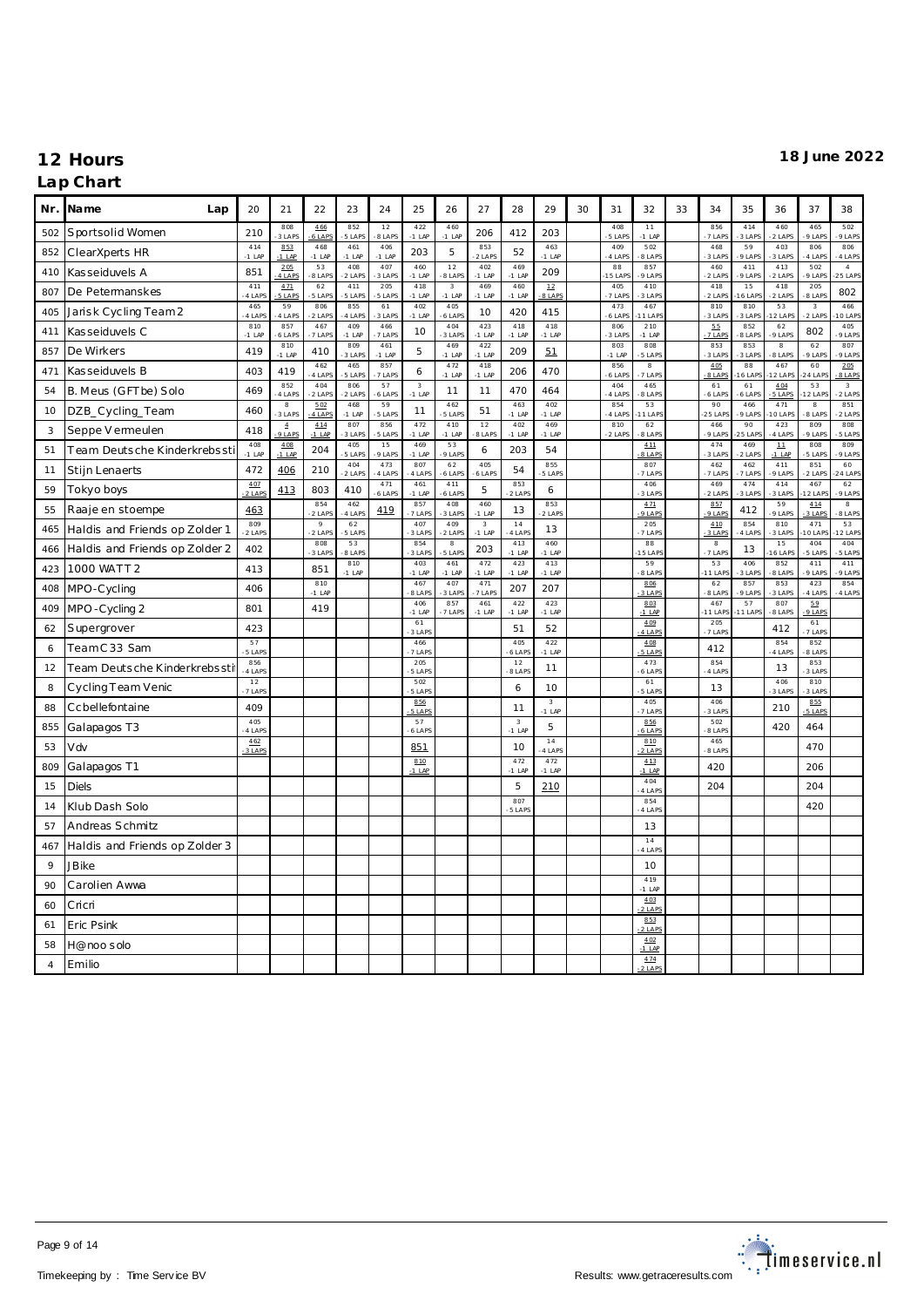| Nr.        | Name<br>Lap                    | 39                   | 40                | 41                       | 42                           | 43              | 44              | 45               | 46              | 47               | 48                        | 49            | 50              | 51                      | 52              | 53             | 54                  | 55                  | 56              | 57              |
|------------|--------------------------------|----------------------|-------------------|--------------------------|------------------------------|-----------------|-----------------|------------------|-----------------|------------------|---------------------------|---------------|-----------------|-------------------------|-----------------|----------------|---------------------|---------------------|-----------------|-----------------|
| 502        | Sportsolid Women               | 502<br>$9$ LAP       | 419<br>2 LAPS     | 802                      | 404<br>$6$ LAPS              | 461<br>2 LAPS   | 473<br>8 LAPS   | 466<br>$2$ LAP   | 407<br>5 LAPS   | 413<br>2 LAP     | 852<br>0 A                | 54            | 809<br>$2$ LAF  | 806<br>5 LAP            | 418<br>3 LAPS   | 419<br>$2$ LAP | 853<br>5 LAPS       | 460<br>2 LAPS       | 408<br>8 LAP    | 205<br>2 LAP    |
| 852        | ClearXperts HR                 | 9<br>$6$ LAP         | 472<br>2 LAPS     | $\overline{2}$<br>6 LAPS | 808<br>6 LAPS                | 472<br>2 LAPS   | 402<br>2 LAPS   | 402<br>$-2$ LAPS | 462<br>9 LAPS   | 90<br>28 LAP     | 854<br>5 LAPS             | 474<br>4 LAPS | 803<br>$-1$ LAP | 462<br>10 LAF           | 406<br>4 LAPS   | 58<br>51 LAF   | 852<br>$2$ LAP      | 810<br>6 LAPS       | 205<br>12 LAP   | 408<br>8 LAPS   |
| 410        | Kasseiduvels A                 | 61<br>8 LAPS         | 418<br>2 LAPS     | 502<br>9 LAPS            | 466<br>11 LAPS               | 418<br>2 LAPS   | 472<br>2 LAPS   | 413<br>$-2$ LAPS | 851<br>4 LAPS   | 467<br>5 LAPS    | 419<br>2 LAPS             | 13            | 804             | 808<br>8 LAPS           | 502<br>11 LAPS  | 806<br>5 LAPS  | 808<br>9 LAPS       | 58<br>51 LAPS       | 809<br>4 LAP    | 405<br>13 LAP   |
| 807        | De Petermanskes                | 465<br>9 LAPS        | 856<br>7 LAPS     | 801<br>2 LAPS            | $\overline{4}$<br>26 LAP     | 404<br>6 LAPS   | 413<br>2 LAPS   | 62<br>13 LAP     | 855<br>8 LAPS   | 407<br>5 LAPS    | 806<br>5 LAPS             | 206           | 464             | 852<br>11 LAPS          | 408<br>7 LAPS   | 418<br>3 LAPS  | 462<br>1 LAP        | 469<br>5 LAPS       | 15<br>28 LAP    | 423<br>6 LAPS   |
| 405        | Jarisk Cycling Team2           | 473<br>7 LAPS        | $\circ$<br>6 LAPS | $\mathbf{3}$<br>3 LAPS   | 801<br>$2$ LAPS              | 205<br>9 LAPS   | 414<br>4 LAPS   | 53<br>4 LAF      | 413<br>2 LAPS   | 462<br>9 LAPS    | $\mathsf{o}$<br>2 LAP     | 5             | 853<br>4 LAPS   | 90<br>29 LAP            | 407<br>$6$ LAPS | 57<br>18 LAP   | 51<br>-8 LAPS       | 808<br>9 LAPS       | 467<br>8 LAP    | 58<br>51 LAP    |
| 411        | Kasseiduvels C                 | 57<br>12 LAP         | 801<br>2 LAPS     | 60<br>25 LAP             | 851<br>3 LAPS                | 59<br>12 LAPS   | 461<br>$2$ LAPS | 809<br>1 LAP     | 402<br>2 LAPS   | 4.72<br>$2$ LAPS | 465<br>1 LAP              | 420           | 468<br>3 LAP    | 856<br>9 LAPS           | 414<br>4 LAPS   | 467<br>7 LAP   | 466<br>5 LAP        | 852<br>2 LAPS       | 471<br>5 LAP    | 808<br>9 LAP    |
| 857        | De Wirkers                     | 410<br>$-4$ LAP      | 468<br>3 LAPS     | 411<br>10 LAPS           | 810<br>4 LAPS                | 467<br>4 LAPS   | 802             | 410<br>5 LAPS    | 418<br>2 LAPS   | 851<br>4 LAPS    | 53<br>5 LAPS              | 470           | 420             | 411<br>12 LAP           | 11<br>6 LAPS    | 473<br>O LAP   | $_{\rm 8}$<br>9 LAP | 802                 | 465<br>3 LAP    | 462<br>1 LAP    |
| 471        | Kasseiduvels B                 | 414<br>4 LAP         | 502<br>9 LAPS     | $^{\rm 8}$<br>9 LAPS     | 502<br>9 LAPS                | 855<br>7 LAPS   | 418<br>$2$ LAPS | 472<br>$2$ LAPS  | 461<br>2 LAPS   | 461<br>2 LAPS    | 808<br>$7$ LAP            | 404<br>6 LAPS | 206             | $\mathcal{Q}$<br>12 LAP | 55<br>8 LAP     | 205<br>11 LAP  | 802                 | 466<br>5 LAP        | 55<br>9 LAP     | 810<br>6 LAPS   |
| 54         | B. Meus (GFTbe) Solo           | 802                  | 471<br>1 LAPS     | 53<br>3 LAPS             | 468<br>3 LAPS                | 853<br>4 LAPS   | 471<br>12 LAPS  | 418<br>2 LAPS    | 472<br>2 LAPS   | 210              | 502<br><b>OLAP</b>        |               | 470             | 59<br>15 LAP            | 466<br>4 LAP    | 405<br>2 LAP   | 406<br>4 LAPS       | 411<br>3 LAPS       | 62<br>6 LAP     | 469<br>5 LAPS   |
| 10         | DZB_Cycling_Team               | 474<br>4 LAPS        | 414<br>4 LAPS     | 810<br>4 LAPS            | $_{\underline{8}}$<br>9 LAPS | 5.02<br>9 LAPS  | 465<br>101AP    | 461<br>21AP      | 857<br>O LAPS   | 804              | 205<br>01AP               |               |                 | 12<br>$22$ LAP          | 413<br>2 LAPS   | 62<br>15 LAP   | 59<br>6 LAP         | $_{\rm 8}$<br>9 LAP | 60<br>37 LAP    | 802             |
| 3          | Seppe V ermeulen               | 462<br>8 LAPS        | 802               | 809<br>O LAPS            | 53<br>3 LAP                  | 405<br>O LAPS   | 404<br>6 LAPS   | 88<br>20 LAP     | 466<br>2 LAP    | 803<br>$-1$ LAP  | 402<br>$2$ LAPS           |               |                 | 51<br>7 LAP             | 854<br>5 LAPS   | 502<br>11 LAP  | 809<br>3 LAP        | 410<br>8 LAPS       | 801<br>3 LAP    | 852<br>2 LAP    |
| 51         | Team Deutsche Kinderkrebssti   | 469<br>3 LAP         | 61<br>8 LAPS      | 468<br>3 LAPS            | 411<br>O LAP                 | 852<br>9 LAPS   | 205<br>9 LAPS   | 411<br>1 LAP     | 62<br>3 LAPS    | 470              | 413<br>2 LAPS             |               |                 | 801<br>2 LAPS           | 402<br>2 LAPS   | 4.14<br>4 LAPS | 410<br>8 LAPS       | 464                 | 853<br>5 LAPS   | 465<br>3 LAP    |
| 11         | Stijn Lenaerts                 | 806<br>4 LAPS        | 465<br>9 LAPS     | 807<br>10 LAP            | 809<br>10 LAP                | 810<br>4 LAPS   | 468<br>3 LAPS   | 469<br>4 LAPS    | 412<br>$-1$ LAP | 464              | 851<br>4 LAPS             |               |                 | 204                     | 853<br>4 LAPS   | 408<br>7 LAPS  | 460<br>2 LAPS       | 855<br>9 LAPS       | 4.14<br>5 LAPS  | 460<br>$2$ LAPS |
| 59         | Tokyo boys                     | 90<br>26 LAP         | 88<br>9 LAPS      | 471<br>1 LAPS            | 60<br>25 LAPS                | 801<br>2 LAPS   | 853<br>4 LAPS   | 473<br>8 LAPS    | 404<br>6 LAPS   |                  | 461<br>2 LAPS             |               |                 | 803<br>$-1$ LAP         | 462<br>0 LAPS   | 11<br>6 LAPS   | 419<br>2 LAPS       | 804                 | 423<br>6 LAPS   | 55<br>19 LAP    |
| 55         | Raaje en stoempe               | 15<br>17 LAP         | 473<br>7 LAPS     | 856<br>7 LAPS            | 856<br>7 LAPS                | 468<br>3 LAPS   | 801<br>2 LAPS   | 90<br>$27$ LAP   | 853<br>4 LAPS   |                  | 206                       |               |                 | 464                     | 206             | 88<br>25 LAPS  | 810<br>6 LAPS       |                     | 58<br>51 LAP    | 88<br>28 LAP    |
| 465        | Haldis and Friends op Zolder 1 | 855<br>6 LAPS        | 57<br>2 LAPS      | 465<br>9 LAPS            | 4.71<br>1 LAPS               | 808<br>6 LAPS   | 59<br>2 LAP     | 404<br>6 LAPS    | 468<br>3 LAPS   |                  | 807<br>O LAP              |               |                 | 209                     | 210             |                | 58<br>51 LAP        |                     | 808<br>9 LAPS   | 801<br>3 LAPS   |
| 466        | Haldis and Friends op Zolder 2 | 405<br>9 LAPS        | 467<br>3 LAPS     | 61<br><b>BLAP</b>        | 407<br>4 LAP                 | 851<br>3 LAPS   | 467<br>4 LAP    | 853<br>4 LAPS    | 801<br>2 LAPS   |                  | 804                       |               |                 | 804                     | 804             |                | 469<br>5 LAPS       |                     | 802             | 853<br>5 LAP    |
| 423        | 1000 WATT 2                    | $\sqrt{4}$<br>25 LAP | 410<br>4 LAPS     | 474<br>4 LAPS            | 207                          | 206             | 12<br>19 LAP    | 468<br>3 LAPS    | 411<br>1 LAPS   |                  | 404<br>6 LAPS             |               |                 | 413<br>2 LAP            | 803<br>$-1$ LAP |                | 90<br>30 LAP        |                     | 810<br>6 LAPS   | 473<br>1 LAP    |
| 408        | MPO-Cycling                    | 466<br>10 LAP        | 55<br>12 LAPS     | 469<br>3 LAPS            | 206                          | 207             | 810<br>4 LAPS   | 801<br>2 LAPS    | 210             |                  | 210                       |               |                 | 206                     | 209             |                | 857<br>$13$ LAP     |                     | 469<br>5 LAP    | 471<br>15 LAP   |
| 409        | MPO-Cycling 2                  | 205<br>8 LAPS        | 474<br>-4 LAPS    | 806<br>4 LAPS            | 409<br>4 LAPS                | 803<br>$-1$ LAP | 405<br>10 LAPS  | 205<br>9 LAPS    | 803<br>$-1$ LAP |                  | 853<br>4 LAPS             |               |                 | 420                     | 464             |                | 418<br>3 LAPS       |                     | 462<br>1 LAP    | 15<br>28 LAP    |
| 62         | Supergrover                    | 420                  | 462<br>8 LAPS     | 462<br>8 LAPS            | 408<br>5 LAPS                | 807<br>10 LAPS  | 852<br>$9$ LAPS | 465<br>10 LAP    | 807<br>10 LAPS  |                  | 203                       |               |                 |                         | 420             |                | 57<br>18 LAPS       |                     | 852<br>12 LAP   | 467<br>18 LAP   |
| 6          | TeamC33 Sam                    | 464                  | 806<br>4 LAPS     | 55<br>2 LAPS             | 420                          | 210             | 857<br>9 LAPS   | 807<br>10 LAP    | 804             |                  | 472<br>2 LAPS             |               |                 |                         | 851<br>4 LAPS   |                | 205<br>1 LAP        |                     | 460<br>$2$ LAPS | 51<br>$8$ LAP   |
| 12         | Team Deutsche Kinderkrebssti   | 807<br>$9$ LAPS      | 469<br>3 LAPS     | 88<br>19 LAP!            |                              |                 |                 |                  | 809<br>1 LAPS   |                  | 468<br>3 LAPS             |               |                 |                         | 403<br>3 LAPS   |                | 474<br>4 LAPS       |                     | 51<br>8 LAP     | 415             |
| 8          | Cycling Team Venic             | 470                  | 90<br>26 LAP      | 57<br>12 LAPS            |                              |                 |                 |                  | 423<br>4 LAPS   |                  | 5                         |               |                 |                         |                 |                | 461<br>2 LAPS       |                     | 857<br>4 LAP    | 52              |
| 88         | Ccbellefontaine                |                      | 15<br>7 LAPS      | 410<br>4 LAPS            |                              |                 |                 |                  |                 |                  | 207                       |               |                 |                         |                 |                | 204                 |                     | 209             | 470             |
| 855        | Galapagos T3                   |                      | 855<br>-6 LAPS    | 90<br>$26$ LAP           |                              |                 |                 |                  |                 |                  | 54                        |               |                 |                         |                 |                | 209                 |                     | 803<br>$-1$ LAP | 804             |
| 53         | Vdv                            |                      | 412               | 15<br>17 LAP             |                              |                 |                 |                  |                 |                  | 474<br>4 LAPS             |               |                 |                         |                 |                | 464                 |                     | 470             | 464             |
| 809        | Galapagos T1                   |                      | 464               | 206                      |                              |                 |                 |                  |                 |                  | 803<br>$-1$ LAF           |               |                 |                         |                 |                | 420                 |                     | 464             |                 |
| 15         | <b>Diels</b>                   |                      | 854<br>4 LAPS     | 473<br>7 LAPS            |                              |                 |                 |                  |                 |                  | 412<br>$-1$ LAF           |               |                 |                         |                 |                | 415                 |                     |                 |                 |
| 14         | Klub Dash Solo                 |                      | 420               | 420                      |                              |                 |                 |                  |                 |                  | 13                        |               |                 |                         |                 |                | 403<br>3 LAPS       |                     |                 |                 |
| 57         | Andreas Schmitz                |                      |                   |                          |                              |                 |                 |                  |                 |                  | 10                        |               |                 |                         |                 |                | 804                 |                     |                 |                 |
| 467        | Haldis and Friends op Zolder 3 |                      |                   |                          |                              |                 |                 |                  |                 |                  | 407<br>5 LAP              |               |                 |                         |                 |                | 803<br>$-1$ LAP     |                     |                 |                 |
| 9          | <b>JBike</b>                   |                      |                   |                          |                              |                 |                 |                  |                 |                  | 462<br>9 LAP              |               |                 |                         |                 |                | 206                 |                     |                 |                 |
| 90         | Carolien Awwa                  |                      |                   |                          |                              |                 |                 |                  |                 |                  | 90<br><b>28 LAF</b>       |               |                 |                         |                 |                | 806<br>5 LAPS       |                     |                 |                 |
| 60         | Cricri                         |                      |                   |                          |                              |                 |                 |                  |                 |                  | 469<br>4 LAPS             |               |                 |                         |                 |                | 470                 |                     |                 |                 |
| 61         | Eric Psink                     |                      |                   |                          |                              |                 |                 |                  |                 |                  | 408<br>6 LAPS             |               |                 |                         |                 |                |                     |                     |                 |                 |
| 58         | H@noo solo                     |                      |                   |                          |                              |                 |                 |                  |                 |                  | 409<br>5 LAPS             |               |                 |                         |                 |                |                     |                     |                 |                 |
| $\sqrt{4}$ | Emilio                         |                      |                   |                          |                              |                 |                 |                  |                 |                  | $\overline{11}$<br>5 LAPS |               |                 |                         |                 |                |                     |                     |                 |                 |

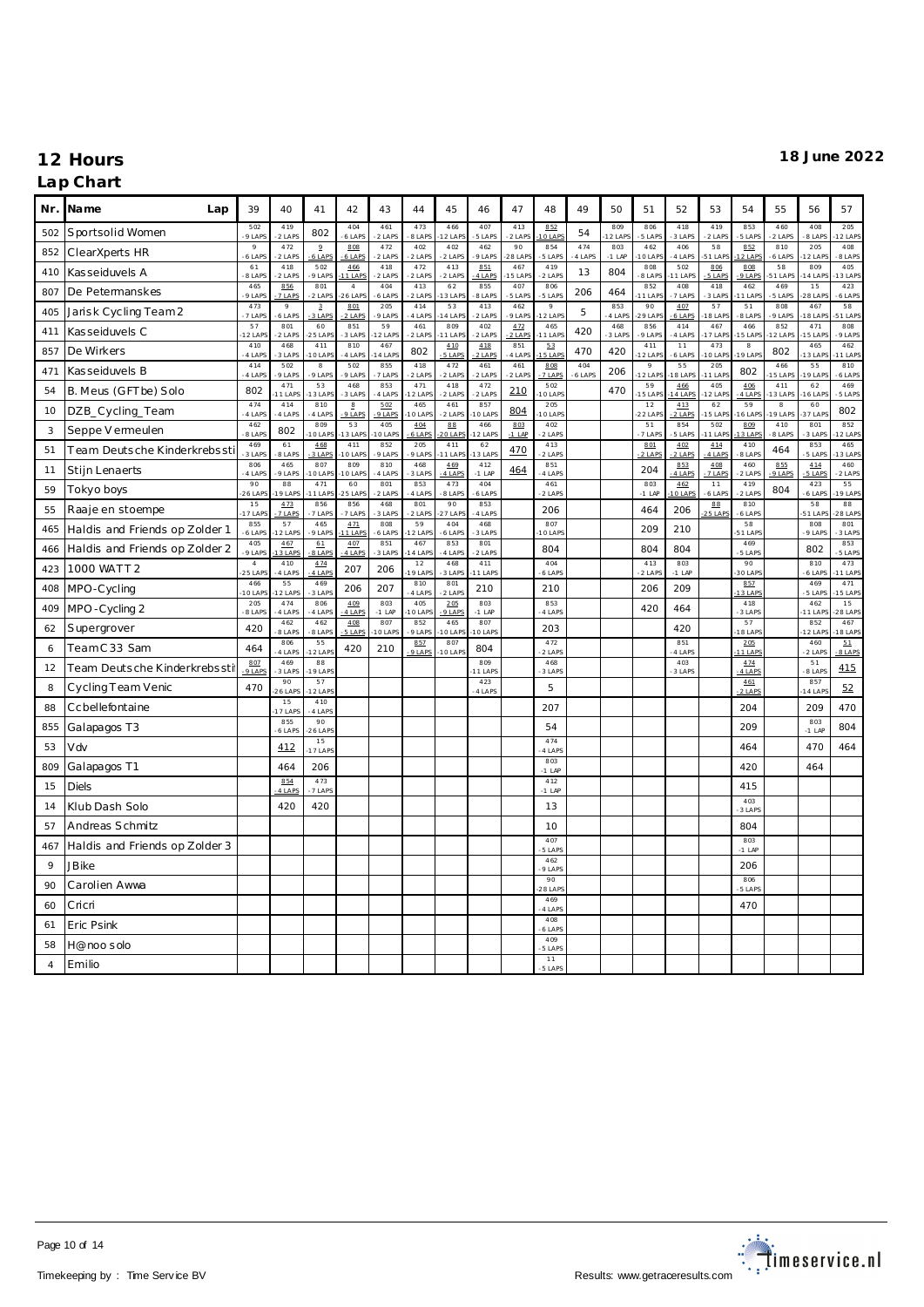| Nr.            | Name<br>Lap                    | 58                   | 59             | 60              | 61               | 62                                 | 63                  | 64             | 65              | 66              | 67               | 68             | 69            | 70               | 71              | 72            | 73              | 74                   | 75             | 76                  |
|----------------|--------------------------------|----------------------|----------------|-----------------|------------------|------------------------------------|---------------------|----------------|-----------------|-----------------|------------------|----------------|---------------|------------------|-----------------|---------------|-----------------|----------------------|----------------|---------------------|
| 502            | Sportsolid Women               | 473<br>11 LAPS       | 205<br>2 LAPS  | 58<br>51 LAPS   | 6<br>$-1$ LAP    | 474<br>5 LAPS                      | 402<br>3 LAPS       | 854<br>7 LAPS  | 423<br>7 LAPS   | 465<br>5 LAP    | 473<br>$13$ LAP  | 468<br>5 LAPS  | 407<br>8 LAPS | 462<br>4 LAP     | 412<br>5 LAPS   | 412<br>5 LAPS | 851<br>6 LAPS   | 412<br>5 LAPS        | 419<br>4 LAPS  | 461<br>4 LAPS       |
| 852            | ClearXperts HR                 | 802                  | 58<br>51 LAPS  | 405<br>3 LAPS   | 809<br>6 LAP     | 468<br>4 LAPS                      | 407<br>7 LAPS       | 423<br>7 LAPS  | 419<br>3 LAPS   | 419<br>3 LAPS   | 411<br>7 LAP     | 810<br>8 LAPS  | 411<br>8 LAF  | 466<br>20 LAP    | 88<br>5 LAP     | 59<br>5 LAP   | 412<br>5 LAPS   | 851<br>6 LAPS        | 402<br>4 LAPS  | 402<br>4 LAPS       |
| 410            | Kasseiduvels A                 | 460<br>2 LAPS        | 802            | 808<br>9 LAPS   | 460<br>2 LAPS    | 465<br>4 LAPS                      | 461<br>3 LAPS       | 852<br>3 LAP   | 853<br>6 LAPS   | 418<br>4 LAPS   | 808<br>10 LA     | 461<br>3 LAPS  | 205<br>4 LAP  | 405<br>6 LAF     | 462<br>4 LAP    | 404<br>8 LAP  | 410<br>3 LAP    | 15<br>39 LAP         | 461<br>4 LAP   | 853<br>7 LAPS       |
| 807            | De Petermanskes                | 808<br>9 LAPS        | 808<br>9 LAPS  | 409<br>6 LAPS   | 856<br>11 LAPS   | $\overline{\mathbf{3}}$<br>12 LAPS | 419<br>3 LAPS       | 851<br>5 LAPS  | 406<br>$6$ LAPS | 11<br>4 LAPS    | 465<br>15 LAP    | 413<br>3 LAPS  |               | 851<br>6 LAPS    | 810<br>9 LAPS   | 205<br>5 LAP  | 857<br>20 LAP   | 11<br>16 LAPS        | 853<br>7 LAPS  | 471<br>21 LAP       |
| 405            | Jarisk Cycling Team 2          | 423<br>6 LAPS        | 405<br>3 LAPS  | 469<br>5 LAPS   | 4.23<br>$6$ LAPS |                                    | 418<br>4 LAPS       | 810<br>7 LAPS  | 851<br>5 LAPS   | 423<br>7 LAPS   | 410<br>$11$ LAP  | 402<br>3 LAPS  |               | 412<br>5 LAPS    | 205<br>5 LAPS   | 810<br>9 LAPS | 57<br>28 LAP    | 55<br><b>26 LAPS</b> | 59<br>6 LAPS   | 57<br>$-29$ LAP     |
| 411            | Kasseiduvels C                 | 462<br>1 LAP         | 469<br>5 LAPS  | 423<br>6 LAPS   | 469<br>5 LAPS    |                                    | 851<br>5 LAPS       | 52<br>3 LAPS   | 52<br>3 LAPS    | 854<br>7 LAPS   | 461<br>3 LAPS    | 854<br>7 LAPS  |               | 810<br>9 LAPS    | 405<br>6 LAP    | 462<br>4 LAP  | 471<br>20 LAP   | 808<br>1 LAPS        | 855<br>8 LAP   | 15<br>10 LAPS       |
| 857            | De Wirkers                     | 469<br>5 LAP         | 462<br>1 LAPS  | 801<br>3 LAPS   | 406<br>5 LAPS    |                                    | 52<br>3 LAPS        | 807<br>4 LAPS  | 852<br>3 LAPS   | 59<br>22 LAP    | 413<br>3 LAPS    | 473<br>3 LAP   |               | 15<br>38 LAP     | 15<br>38 LAP    | 88<br>5 LAP   | 404<br>8 LAPS   | 411<br>20 LAP        | 468<br>6 LAPS  | 205<br>6 LAP        |
| 471            | Kasseiduvels B                 | 58<br>51 LAF         | 423<br>6 LAPS  | 408<br>8 LAPS   | 801<br>3 LAPS    |                                    | 810<br>7 LAPS       | 806<br>6 LAPS  | 855<br>4 LAPS   | 461<br>3 LAPS   | 402<br>3 LAPS    | 423<br>7 LAPS  |               | 806<br>7 LAPS    | 466<br>20 LAPS  | 402<br>3 LAPS | 856<br>$14$ LAP | 465<br>17 LAPS       | 801<br>4 LAPS  | 810<br>10 LAPS      |
| 54             | B. Meus (GFTbe) Solo           | 801<br>3 LAPS        | 460<br>2 LAPS  | 802             | 408<br>8 LAPS    |                                    | 852<br>13 LAPS      | 471<br>17 LAPS | 807<br>4 LAPS   | 413<br>3 LAPS   | 854<br>7 LAPS    | 502<br>15 LAPS |               | 51<br>16 LAP     | 62<br>23 LAPS   | 419<br>3 LAPS | 407<br>9 LAPS   | 807<br>6 LAPS        | 806<br>8 LAPS  | 502<br>16 LAPS      |
| 10             | DZB_Cycling_Team               | 55<br>19 LAP         | 801<br>3 LAPS  | 55<br>9 LAPS    | 409<br>6 LAPS    |                                    | 404<br>7 LAPS       | 462<br>12 LAPS | 461<br>3 LAPS   | 402<br>-3 LAPS  | 419<br>3 LAPS    | 857<br>19 LAP  |               | $12\,$<br>35 LAP | 806<br>7 LAPS   | 413<br>3 LAPS | 852<br>15 LAP   | 415<br>$-1$ LAP      | 462<br>5 LAP   | 807<br>17 LAPS      |
| 3              | Seppe V ermeulen               | 465<br>13 LAP        | 55<br>9 LAPS   | 807<br>3 LAPS   | 853<br>5 LAPS    |                                    | 806<br>6 LAPS       | 402<br>3 LAPS  | 413<br>3 LAPS   | 852<br>3 LAP    | 418<br>4 LAPS    | 808<br>O LAPS  |               | 11<br>5 LAP      | 411<br>9 LAP    | 853<br>6 LAPS | 810<br>9 LAPS   |                      | 851<br>6 LAPS  | 466<br>22 LAPS      |
| 51             | Team Deutsche Kinderkrebssti   | 853<br>$-5$ LAPS     | 853<br>5 LAPS  | 853<br>5 LAPS   | 808<br>9 LAPS    |                                    | 471<br>17 LAP       | 413<br>3 LAPS  | 402<br>3 LAPS   | 851<br>5 LAPS   | 423<br>7 LAPS    | 419<br>3 LAPS  |               | 465<br>6 LAP     | 809<br>9 LAPS   | 405<br>6 LAPS | 205<br>5 LAP    |                      | 412<br>5 LAPS  | 852<br>6 LAP        |
| 11             | Stijn Lenaerts                 | 88<br>28 LAP         | 852<br>2 LAPS  | 205<br>2 LAPS   | 58<br>51 LAPS    |                                    | $4\,62$<br>$12$ LAP | 404<br>7 LAPS  | 407<br>7 LAPS   | 807<br>4 LAF    | $11$<br>14 LA    | 418<br>4 LAPS  |               | 807<br>5 LAP     | 11<br>5 LAP     |               | 59<br>$25$ LAP  |                      | 209            | 412<br>5 LAPS       |
| 59             | Tokyo boys                     | 405<br>13 LAP        | 855<br>12 LAPS | 462<br>1 LAPS   | 802              |                                    | 857<br>17 LAPS      | 407<br>7 LAPS  | 462<br>2 LAPS   | 52<br>3 LAPS    | 57<br>$24$ LAP   | 804            |               | 55<br>$25$ LAP   | 465<br>6 LAPS   |               | 855<br>$17$ LAP |                      | 405<br>17 LAPS | 851<br>6 LAPS       |
| 55             | Raaje en stoempe               | 810<br>6 LAPS        | 854<br>6 LAPS  | 852<br>$2$ LAPS | 857<br>16 LAPS   |                                    | 473<br>12 LAP       | 461<br>3 LAPS  | 502<br>14 LAPS  | 855<br>4 LAPS   | 852<br>$13$ LAPS | 420            |               | 855<br>15 LAP    | 807<br>5 LAPS   |               |                 |                      |                | 801<br>4 LAPS       |
| 465            | Haldis and Friends op Zolder 1 | 852<br>12 LAP        | 410<br>9 LAPS  | 60<br>88 LAPS   | 807<br>13 LAPS   |                                    | 855<br>13 LAPS      | 405<br>4 LAP   | 810<br>7 LAPS   | 467<br>21 LAP   |                  | 469<br>5 LAPS  |               | 410<br>2 LAP     | 55<br>5 LAPS    |               |                 |                      |                | 806<br>8 LAPS       |
| 466            | Haldis and Friends op Zolder 2 | 502<br>12 LAPS       | 411<br>4 LAPS  | 803<br>$-1$ LAP | 804              |                                    | 474<br>5 LAPS       | 205<br>3 LAP   | 804             | 466<br>8 LAPS   |                  | 464            |               | 408<br>I 1 LAP   | 808<br>0 LAP    |               |                 |                      |                | 462<br><b>5 LAP</b> |
| 423            | 1000 WATT 2                    | $^{\rm 8}$<br>20 LAP | 466<br>6 LAPS  |                 | 210              |                                    | 467<br>$20$ LAF     | 12<br>33 LAP   | 415<br>$-1$ LAP | 804             |                  |                |               | 409<br>9 LAPS    | 415<br>$-1$ LAP |               |                 |                      |                | 474<br>6 LAPS       |
| 408            | MPO-Cycling                    | 470                  | 403<br>3 LAPS  |                 |                  |                                    | 62<br>19 LAPS       | 51<br>14 LAPS  |                 | 853<br>6 LAPS   |                  |                |               | 471<br>19 LAP    |                 |               |                 |                      |                | 855<br>18 LAP       |
| 409            | MPO-Cycling 2                  | 404<br>6 LAPS        | 420            |                 |                  |                                    | 415<br>$-1$ LAP     | 473<br>12 LAPS |                 | 415<br>$-1$ LAP |                  |                |               | 804              |                 |               |                 |                      |                | 410<br>14 LAP       |
| 62             | Supergrover                    |                      | 464            |                 |                  |                                    | 468<br>4 LAP        | 88<br>30 LAP   |                 |                 |                  |                |               | 415<br>$-1$ LAF  |                 |               |                 |                      |                | 468<br>$6$ LAPS     |
| 6              | TeamC33 Sam                    |                      | 414<br>5 LAPS  |                 |                  |                                    | 60<br>39 LAP        |                |                 |                 |                  |                |               | 464              |                 |               |                 |                      |                | 58<br>6 LAP         |
| 12             | Team Deutsche Kinderkrebssti   |                      | 470            |                 |                  |                                    | 469<br>5 LAPS       |                |                 |                 |                  |                |               |                  |                 |               |                 |                      |                | 854<br>7 LAP        |
| 8              | Cycling Team Venic             |                      | 14<br>10 LAPS  |                 |                  |                                    |                     |                |                 |                 |                  |                |               |                  |                 |               |                 |                      |                | 406<br>6 LAPS       |
| 88             | Ccbellefontaine                |                      |                |                 |                  |                                    |                     |                |                 |                 |                  |                |               |                  |                 |               |                 |                      |                | 460<br>2 LAPS       |
| 855            | Galapagos T3                   |                      |                |                 |                  |                                    |                     |                |                 |                 |                  |                |               |                  |                 |               |                 |                      |                | 204                 |
| 53             | Vdv                            |                      |                |                 |                  |                                    |                     |                |                 |                 |                  |                |               |                  |                 |               |                 |                      |                | 206                 |
| 809            | Galapagos T1                   |                      |                |                 |                  |                                    |                     |                |                 |                 |                  |                |               |                  |                 |               |                 |                      |                | 414<br>5 LAPS       |
| 15             | <b>Diels</b>                   |                      |                |                 |                  |                                    |                     |                |                 |                 |                  |                |               |                  |                 |               |                 |                      |                |                     |
| 14             | Klub Dash Solo                 |                      |                |                 |                  |                                    |                     |                |                 |                 |                  |                |               |                  |                 |               |                 |                      |                |                     |
| 57             | Andreas Schmitz                |                      |                |                 |                  |                                    |                     |                |                 |                 |                  |                |               |                  |                 |               |                 |                      |                |                     |
| 467            | Haldis and Friends op Zolder 3 |                      |                |                 |                  |                                    |                     |                |                 |                 |                  |                |               |                  |                 |               |                 |                      |                |                     |
| 9              | <b>JBike</b>                   |                      |                |                 |                  |                                    |                     |                |                 |                 |                  |                |               |                  |                 |               |                 |                      |                |                     |
| 90             | Carolien Awwa                  |                      |                |                 |                  |                                    |                     |                |                 |                 |                  |                |               |                  |                 |               |                 |                      |                |                     |
| 60             | Cricri                         |                      |                |                 |                  |                                    |                     |                |                 |                 |                  |                |               |                  |                 |               |                 |                      |                |                     |
| 61             | Eric Psink                     |                      |                |                 |                  |                                    |                     |                |                 |                 |                  |                |               |                  |                 |               |                 |                      |                |                     |
| 58             | H@noosolo                      |                      |                |                 |                  |                                    |                     |                |                 |                 |                  |                |               |                  |                 |               |                 |                      |                |                     |
| $\overline{4}$ | Emilio                         |                      |                |                 |                  |                                    |                     |                |                 |                 |                  |                |               |                  |                 |               |                 |                      |                |                     |

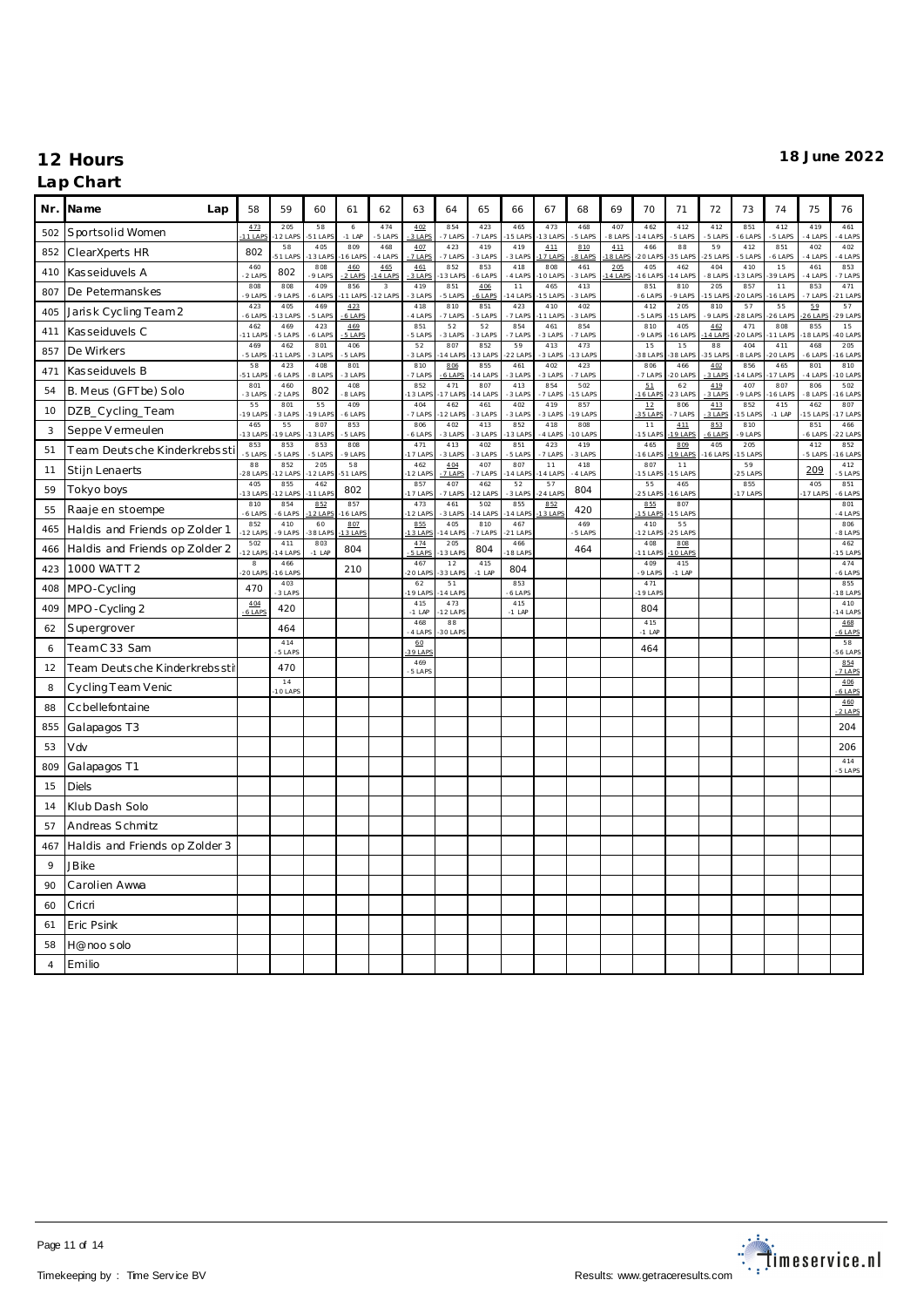|                | Nr. Name<br>Lap                | 77               | 78               | 79               | 80                | 81                | 82             | 83                          | 84 | 85              | 86                   | 87              | 88              | 89               | 90                       | 91               | 92                     | 93              | 94                    | 95                                 |
|----------------|--------------------------------|------------------|------------------|------------------|-------------------|-------------------|----------------|-----------------------------|----|-----------------|----------------------|-----------------|-----------------|------------------|--------------------------|------------------|------------------------|-----------------|-----------------------|------------------------------------|
| 502            | Sportsolid Women               | 417              | 411<br>21 LAPS   | 62<br>$27$ LAP   | 472<br>3 LAPS     | 806<br>9 LAPS     | 54<br>$-1$ LAP | 419<br>4 LAPS               |    | 810<br>11 LAF   | 403<br>5 LAPS        | 469<br>8 LAPS   | 405<br>20 LAP   | 8<br>46 LAP      | 852<br>$20$ LAP          | 203<br>$-1$ LAP  | 13<br>$-2$ LAPS        | 468<br>7 LAPS   | 402<br>5 LAPS         | $\overline{\mathbf{3}}$<br>38 LAPS |
| 852            | ClearXperts HR                 | 205<br>6 LAP     | 406<br>7 LAPS    | 809<br>24 LAPS   | 4.09<br>$11$ LAPS | 419<br>4 LAPS     | 413<br>4 LAPS  | 408<br>13 LAPS              |    | 465<br>20 LAP   | 59<br>31 LAPS        | 502<br>8 LAPS   | 851<br>8 LAPS   | 55<br>33 LAP     | 806<br>11 LAPS           | 852<br>$20$ LAP  | 203<br>$-1$ LAP        | 203<br>$-1$ LAP | 207<br>$-1$ LAP       | 53<br>56 LAPS                      |
| 410            | Kasseiduvels A                 | 851<br>$6$ LAP   | 465<br>18 LAPS   | 411<br>$21$ LAPS | 52<br>6 LAPS      | 413<br>4 LAPS     | 460<br>3 LAPS  | 418<br>5 LAPS               |    | 52<br>7 LAPS    | 852<br>$9$ LAP       | 407<br>1 LAPS   | 857<br>$23$ LAP | 851<br>8 LAPS    | 205<br>19 LAPS           | 806<br>11 LAP    | 468<br>7 LAPS          | 11<br>27 LAPS   | 403<br>7 LAPS         | $\overline{4}$<br>72 LAPS          |
| 807            | De Petermanskes                | 801<br>$-4$ LAPS | 810<br>10 LAPS   | 851<br>6 LAPS    | 469<br>6 LAPS     | 460<br>3 LAPS     | 408<br>13 LAP  | 210<br>$-1$ LAP             |    | 210<br>$-1$ LAP | 411<br>23 LAP        | 808<br>4 LAP    | 856<br>17 LAP   | 854<br>9 LAPS    | 59<br>34 LAP             | 810<br>$12$ LAP  | 11<br>27 LAP           | 806<br>1 LAPS   | 52<br>0 LAP           | 51<br>30 LAP                       |
| 405            | Jarisk Cycling Team2           | 412<br>5 LAP     | 502<br>6 LAPS    | 801<br>4 LAPS    | 852<br>7 LAPS     | 807<br>9 LAPS     | 402<br>4 LAPS  | 403<br>4 LAPS               |    | 853<br>8 LAP    | 807<br>20 LAP        | 471<br>4 LAP    | 808<br>4 LAP    | 405<br>20 LAP    | 403<br>6 LAPS            | 469<br>9 LAPS    | 472<br>5 LAP           | 55<br>5 LAP     | 853<br>9 LAPS         | 472<br>5 LAPS                      |
| 411            | Kasseiduvels C                 | 806<br>8 LAP     | 851<br>6 LAPS    | 810<br>O LAPS    | 851<br>6 LAPS     | 402<br>4 LAPS     | 502<br>7 LAPS  | $5\phantom{.0}$<br>$-1$ LAP |    | 418<br>5 LAPS   | 810<br>1 LAP         | 410<br>8 LAP    | 473<br>6 LAP    | 60<br>52 LAP     | 53<br>55 LAP             | 473<br>7 LAP     | 810<br>2 LAP           | 8<br>7 LAP      | 11<br>7 LAP           | 11<br>7 LAP                        |
| 857            | De Wirkers                     | 466<br>22 LAP    | 801<br>4 LAPS    | 412<br>5 LAPS    |                   | 205<br>17 LAPS    | 854<br>8 LAPS  | 13<br>$-1$ LAP              |    |                 | 461<br>5 LAPS        | 403<br>5 LAPS   | 461<br>5 LAPS   | $1\,2$<br>44 LAF | $\sqrt{3}$<br>37 LAP     | 502<br>19 LAF    | 852<br>20 LAP          | 810<br>2 LAP    | 808<br>5 LAP          | 411<br>25 LAPS                     |
| 471            | Kasseiduvels B                 | $15\,$<br>40 LAP | 412<br>5 LAPS    | 856<br>15 LAPS   |                   | 57<br>30 LAPS     | 465<br>19 LAPS | 857<br>22 LAPS              |    |                 | 205<br>8 LAP         | 807<br>20 LAPS  | 209             | 88<br>46 LAP     | $\overline{4}$<br>71 LAP | 407<br>12 LAP    | 806<br>1 LAP           | 856<br>8 LAP    | 472<br>5 LAPS         | 90<br>68 LAPS                      |
| 54             | B. Meus (GFTbe) Solo           | 462<br>15 LAP    | 857<br>21 LAPS   | 12<br>39 LAPS    |                   | 471<br>$-22$ LAPS | 412<br>5 LAPS  | 51<br>25 LAPS               |    |                 | $_{\rm 8}$<br>45 LAP | 210<br>$-1$ LAP | 210<br>$-1$ LAP | 209              | 466<br><b>26 LAPS</b>    | 205<br>$19$ LAPS | 405<br>21 LAPS         | 854<br>0 LAP    | 4.10<br>20 LAPS       | 209                                |
| 10             | DZB_Cycling_Team               | 852<br>16 LAF    | 806<br>8 LAPS    | 808<br>12 LAPS   |                   | 462<br>$16$ LAPS  |                | 460<br>3 LAPS               |    |                 | 412<br>-5 LAPS       | 412<br>5 LAPS   |                 | 210<br>$-1$ LAP  | 51<br>29 LAPS            |                  | 462<br>$9$ LAPS        | 411<br>4 LAPS   | 55<br>35 LAPS         |                                    |
| 3              | Seppe V ermeulen               | 807<br>17 LAP    | 471<br>$21$ LAPS | 410<br>5 LAPS    |                   | 10<br>2 LAPS      |                | 502<br>17 LAPS              |    |                 |                      |                 |                 | 412<br>5 LAPS    | 410<br>9 LAPS            |                  | 465<br>$2$ LAF         | 471<br>6 LAP    | $_{\rm 8}$<br>47 LAPS |                                    |
| 51             | Team Deutsche Kinderkrebssti   | 204              | 417              | 855<br>19 LAPS   |                   | 801<br>4 LAPS     |                | 59<br>30 LAPS               |    |                 |                      |                 |                 |                  | 471<br>25 LAPS           |                  | 15<br>52 LAP           | 209             | 854<br>O LAPS         |                                    |
| 11             | Stijn Lenaerts                 | 207              | 57<br>29 LAPS    | 406<br>7 LAPS    |                   | 412<br>5 LAPS     |                | 854<br>-8 LAPS              |    |                 |                      |                 |                 |                  | 851<br>8 LAPS            |                  | 5.02<br>19 LAPS        |                 | 856<br>18 LAPS        |                                    |
| 59             | Tokyo boys                     |                  | 11<br>17 LAPS    | 502<br>16 LAPS   |                   |                   |                |                             |    |                 |                      |                 |                 |                  | 209                      |                  | 60<br>63 LAP           |                 | 810<br>12 LAPS        |                                    |
| 55             | Raaje en stoempe               |                  | 4.18<br>4 LAPS   |                  |                   |                   |                |                             |    |                 |                      |                 |                 |                  | 412<br>-5 LAPS           |                  | $^{\rm 88}$<br>47 LAPS |                 | 209                   |                                    |
| 465            | Haldis and Friends op Zolder 1 |                  | 802              |                  |                   |                   |                |                             |    |                 |                      |                 |                 |                  |                          |                  | 469<br>9 LAPS          |                 |                       |                                    |
| 466            | Haldis and Friends op Zolder 2 |                  |                  |                  |                   |                   |                |                             |    |                 |                      |                 |                 |                  |                          |                  | 473<br>17 LAP          |                 |                       |                                    |
| 423            | 1000 WATT 2                    |                  |                  |                  |                   |                   |                |                             |    |                 |                      |                 |                 |                  |                          |                  | 407<br>12 LAP          |                 |                       |                                    |
| 408            | MPO-Cycling                    |                  |                  |                  |                   |                   |                |                             |    |                 |                      |                 |                 |                  |                          |                  |                        |                 |                       |                                    |
| 409            | MPO-Cycling 2                  |                  |                  |                  |                   |                   |                |                             |    |                 |                      |                 |                 |                  |                          |                  |                        |                 |                       |                                    |
| 62             | Supergrover                    |                  |                  |                  |                   |                   |                |                             |    |                 |                      |                 |                 |                  |                          |                  |                        |                 |                       |                                    |
| 6              | TeamC33 Sam                    |                  |                  |                  |                   |                   |                |                             |    |                 |                      |                 |                 |                  |                          |                  |                        |                 |                       |                                    |
| 12             | Team Deutsche Kinderkrebssti   |                  |                  |                  |                   |                   |                |                             |    |                 |                      |                 |                 |                  |                          |                  |                        |                 |                       |                                    |
| 8              | Cycling Team Venic             |                  |                  |                  |                   |                   |                |                             |    |                 |                      |                 |                 |                  |                          |                  |                        |                 |                       |                                    |
| 88             | Ccbellefontaine                |                  |                  |                  |                   |                   |                |                             |    |                 |                      |                 |                 |                  |                          |                  |                        |                 |                       |                                    |
| 855            | Galapagos T3                   |                  |                  |                  |                   |                   |                |                             |    |                 |                      |                 |                 |                  |                          |                  |                        |                 |                       |                                    |
| 53             | Vdv                            |                  |                  |                  |                   |                   |                |                             |    |                 |                      |                 |                 |                  |                          |                  |                        |                 |                       |                                    |
| 809            | Galapagos T1                   |                  |                  |                  |                   |                   |                |                             |    |                 |                      |                 |                 |                  |                          |                  |                        |                 |                       |                                    |
| 15             | <b>Diels</b>                   |                  |                  |                  |                   |                   |                |                             |    |                 |                      |                 |                 |                  |                          |                  |                        |                 |                       |                                    |
| 14             | Klub Dash Solo                 |                  |                  |                  |                   |                   |                |                             |    |                 |                      |                 |                 |                  |                          |                  |                        |                 |                       |                                    |
| 57             | Andreas Schmitz                |                  |                  |                  |                   |                   |                |                             |    |                 |                      |                 |                 |                  |                          |                  |                        |                 |                       |                                    |
| 467            | Haldis and Friends op Zolder 3 |                  |                  |                  |                   |                   |                |                             |    |                 |                      |                 |                 |                  |                          |                  |                        |                 |                       |                                    |
| 9              | <b>JBike</b>                   |                  |                  |                  |                   |                   |                |                             |    |                 |                      |                 |                 |                  |                          |                  |                        |                 |                       |                                    |
| 90             | Carolien Awwa                  |                  |                  |                  |                   |                   |                |                             |    |                 |                      |                 |                 |                  |                          |                  |                        |                 |                       |                                    |
| 60             | Cricri                         |                  |                  |                  |                   |                   |                |                             |    |                 |                      |                 |                 |                  |                          |                  |                        |                 |                       |                                    |
| 61             | Eric Psink                     |                  |                  |                  |                   |                   |                |                             |    |                 |                      |                 |                 |                  |                          |                  |                        |                 |                       |                                    |
| 58             | H@noo solo                     |                  |                  |                  |                   |                   |                |                             |    |                 |                      |                 |                 |                  |                          |                  |                        |                 |                       |                                    |
| $\overline{4}$ | Emilio                         |                  |                  |                  |                   |                   |                |                             |    |                 |                      |                 |                 |                  |                          |                  |                        |                 |                       |                                    |

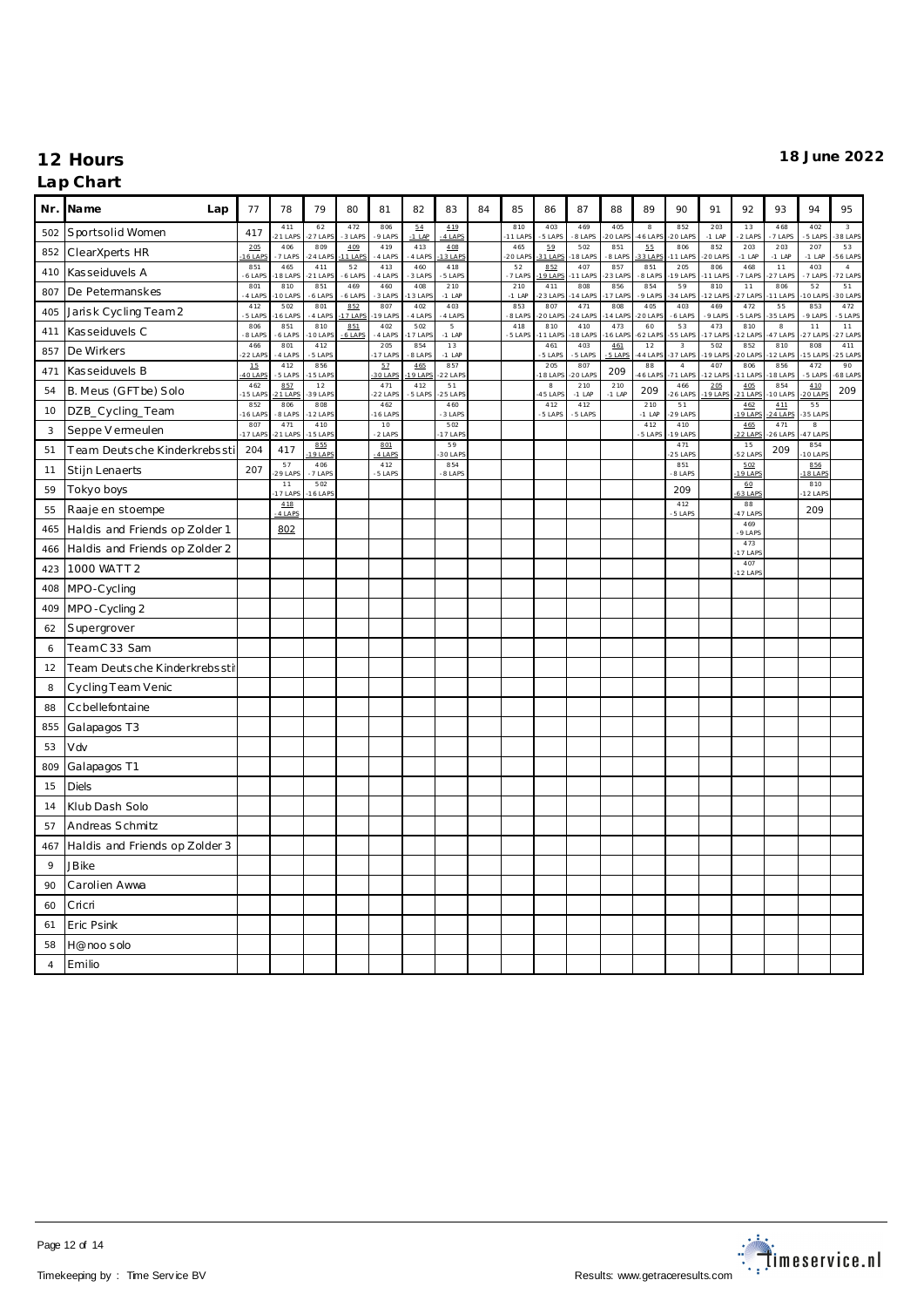### **Nr. Name Lap** 96 97 98 99 100 101 102 103 104 105 106 107 108 109 110 111 112 113 114 502 Sportsolid Women  $-406$ <br> $-9$  LAP<br> $-405$ 403 -7 LAPS 203 -1 LAP 59 -38 LAPS 474 -8 LAPS 468 -8 LAPS 810 -14 LAPS 462  $1 L<sub>A</sub>$ 407  $3$  LAP 205  $2+A$ <u>52</u><br><u>12 LAPS</u>-405  $-5$  LAP 210 -2 LAPS 420 2 LAP 422 -2 LAPS 60 -81 LAPS 474  $0+A$ 852 ClearXperts HR -22 LAPS 801 -5 LAPS 854 -11 LAPS 405 -23 LAPS <u>852</u><br><u>-21 LAPS</u> 806 -12 LAPS 410 -22 LAPS 474 -8 LAPS 474 -8 LAPS 854 -12 LAPS 473 -20 LAPS 53 -59 LAPS 5 -2 LAPS 802 -1 LAP 472 -7 LAPS 207 -1 LAP 411 -30 LAPS 410 Kas seiduvels A 205<br>20 LAP 210 -2 LAPS 11 -28 LAPS 3 -39 LAPS 461 -7 LAPS 410 22 LAPS 474 -8 LAPS 468 -8 LAPS 468  $-8$  LAPS 852 -22 LAPS 420 -2 LAPS 3 -41 LAPS 12 -53 LAPS 414 -7 LAPS 62 44 LAP 204 -1 LAP 856 -20 LAPS 807 De Petermanskes  $-461$ <br> $-61AP$ 13 -2 LAPS 15 -54 LAPS 53 -57 LAPS <u>473</u><br>1<u>9 LAPS</u>-8 -49 LAPS 462 -21 LAPS 806 -12 LAPS 808 -16 LAPS 88 -55 LAPS 417 -1 LAP 857 -28 LAPS 419 -5 LAPS 207 -1 LAP 854 -13 LAPS 418 -8 LAPS 419 -6 LAPS 405 Jarisk Cycling Team 2 857<br>24 LAP 203 -1 LAP 410 21 LAPS 90 -69 LAPS 205 21 LAPS 203 -1 LAP 11 -29 LAPS 810 -14 LAPS 465  $32$  LAPs 471 -29 LAPS 11 -30 LAPS 403 -7 LAPS 405 -25 LAPS 52 -14 LAPS 15  $-63$  LAP 807 -25 LAPS 209 411 Kas seiduvels C -10 LAPS <u>62</u><br><u>37 LAPS</u> 8 -48 LAPS 854 -11 LAPS 414 -6 LAPS 406 -10 LAPS <u>502</u><br><u>-22 LAPS</u> 407 -13 LAPS 3 -40 LAPS 857 -27 LAPS 413 -5 LAPS 90 -71 LAPS 412 -5 LAPS 407 -14 LAPS 405 -26 LAPS 5 -3 LAPS 403 -7 LAPS 857 De Wirkers 209 471 .....<br>27 LAPS 466 -30 LAPS 502 -21 LAPS <u>808</u><br><u>-15 LAPS</u> 404 -12 LAPS 404 -12 LAPS 405 -24 LAPS 53 -58 LAPS 402 -5 LAPS 62 -43 LAPS 413 -5 LAPS  $\frac{853}{-10 \text{ LAPS}}$  209 209 <sup>471</sup> Kas seiduvels B <sup>12</sup>  $-12$ <br> $-49$  LAP 411 -26 LAPS 209 419 -5 LAPS 88 -54 LAPS 209  $-39$  LAPS 209 502 -23 LAPS 15 -62 LAPS 402 -5 LAPS 413 -5 LAPS 417 -1 LAP  $\overline{54}$  B. Meus (GFT be) Solo  $\overline{419}$  $-5$  LAPS 4 -73 LAPS 471  $28$  LAP 90 -70 LAPS 472 -6 LAPS 417 -1 LAP 55 -41 LAPS 206 -1 LAP 10 DZB\_Cycling\_Team 810 3 LAP 419 -5 LAPS 411 -27 LAPS 62 -42 LAPS 854  $2$  LA 203 -1 LAP 3 Seppe V ermeulen 209 412 -5 LAPS  $\frac{851}{-9 \text{ LAPS}}$  209 801 -5 LAPS 51 Team Deutsche Kinderkrebssti 412<br>-5 LAPS 55 -39 LAPS 412 -5 LAPS 856 -19 LAPS 11 Stijn Lenaerts  $-472$ <br> $-5 + AP<sup>5</sup>$ 461 -7 LAPS 203 -1 LAP 469 -10 LAPS <sup>59</sup> Tokyo boys <sup>403</sup> 403<br>-7 LAPS 55 Raaje en stoempe  $-417$ <br> $-11AP$ 465 Haldis and Friends op Zolder 1 473<br>20 LAPS 466 Haldis and Friends op Zolder 2 423 1000 WATT 2 408 MPO-Cycling 409 MPO -Cycling 2 62 Supergrover 6 Team C 33 Sam 12 Team Deutsche Kinderkrebssti 8 Cycling Team Venic 88 Ccbellefontaine 855 Galapagos T3 53 Vdv 809 Galapagos T1 15 Diels 14 Klub Dash Solo 57 Andreas Schmitz 467 Haldis and Friends op Zolder 3 9 JBike 90 Carolien Awwa 60 Cricri 61 Eric Psink 58 H@noo s olo 4 Emilio